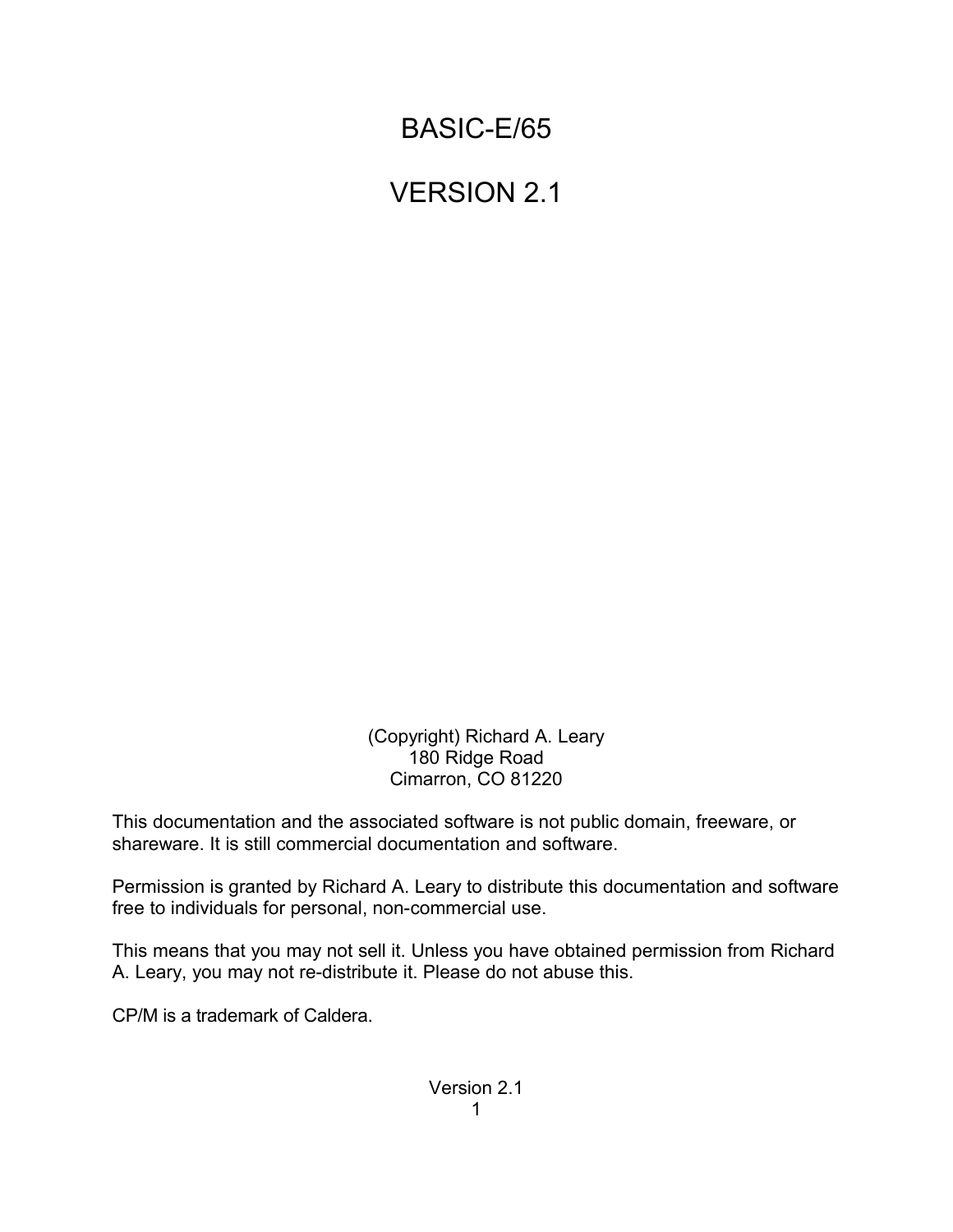# **TABLE OF CONTENTS**

| SECTION 2 - DESCRIPTION OF THE BASIC-E/65 LANGUAGE6 |  |
|-----------------------------------------------------|--|
|                                                     |  |
|                                                     |  |
|                                                     |  |
|                                                     |  |
|                                                     |  |
|                                                     |  |
|                                                     |  |
|                                                     |  |
|                                                     |  |
|                                                     |  |
|                                                     |  |
|                                                     |  |
|                                                     |  |
|                                                     |  |
|                                                     |  |
|                                                     |  |
|                                                     |  |
|                                                     |  |
|                                                     |  |
|                                                     |  |
|                                                     |  |
|                                                     |  |
|                                                     |  |
|                                                     |  |
|                                                     |  |
|                                                     |  |
|                                                     |  |
|                                                     |  |
|                                                     |  |
|                                                     |  |
|                                                     |  |
|                                                     |  |
|                                                     |  |
|                                                     |  |
|                                                     |  |
|                                                     |  |
|                                                     |  |
|                                                     |  |
|                                                     |  |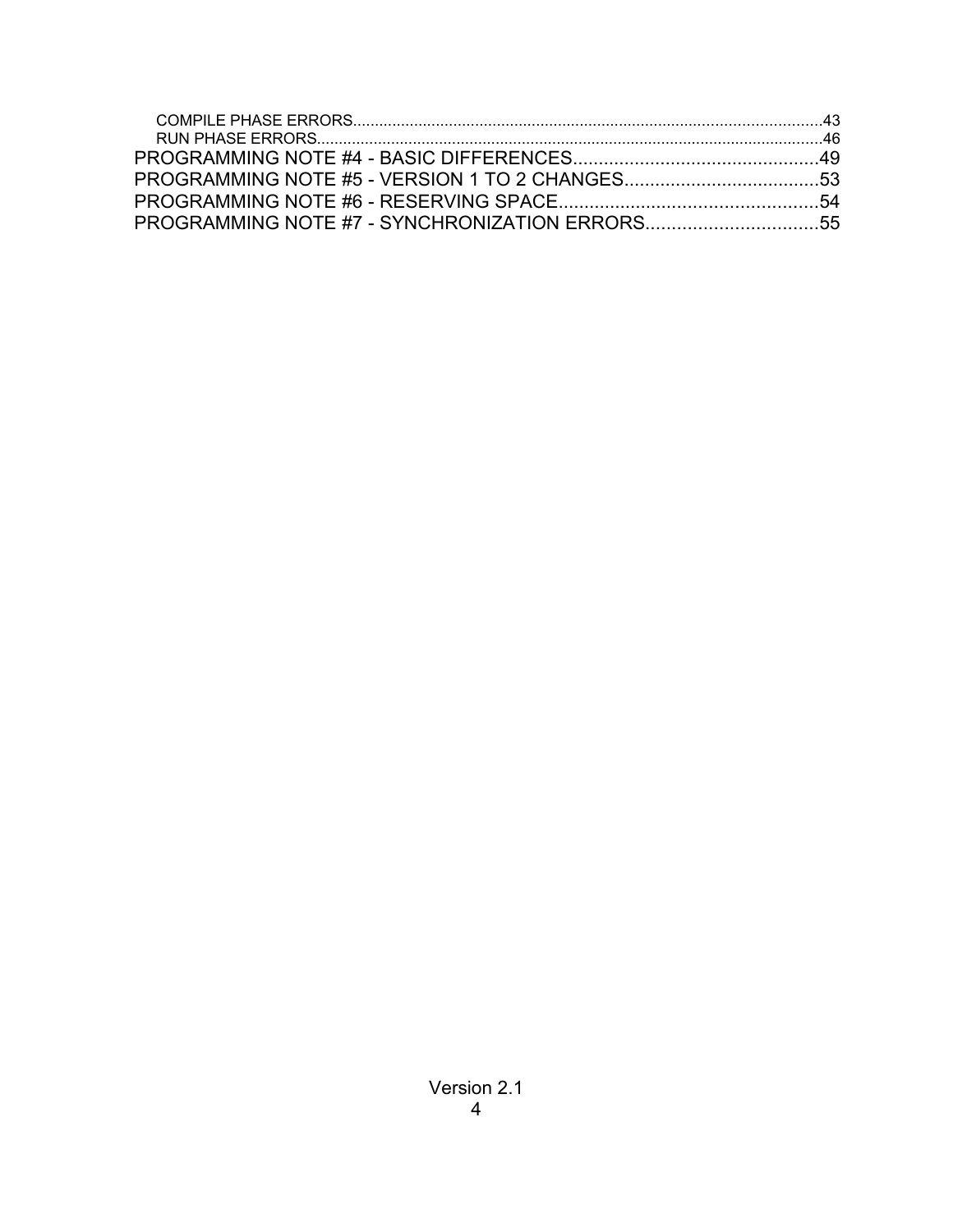### **SECTION 1 - INTRODUCTION**

This manual describes the Naval Postgraduate School BASIC Language (BASIC-E) as modified for and implemented on the 6502 operating system DOS/65. BASIC-E/65 consists of two subsystems, the compiler (COMPILE.COM) and the run-time interpreter (RUN.COM). The compiler checks the syntax of a BASIC-E/65 source program and produces a pseudo-machine code file which may then be executed by the run-time interpreter.

BASIC-E/65 is intended to be used in the interactive mode with a CRT or printing terminal. It includes most features of the proposed ANSI standard BASIC [1] as well as extensive string manipulation and file input/output capabilities. BASIC-E/65 uses DOS/65 to handle all input/output operations and disk file management. The source program is an ASCII text file which is created and edited using the DOS/65 editor EDIT.COM.

The BASIC-E/65 compiler consists of a table-driven parser which checks statements for correct syntax and generates code for the BASIC-E/65 pseudo-machine. The code is executed by the run-time interpreter. The BASIC-E/65 pseudo-machine is a zero address stack computer. Floating point numbers are represented in 32 bits with an 8 bit exponent (including sign) and a 24 bit (including sign) mantissa. This provides from 6 to 7 decimal digits of significance. Variable length strings and N dimensional arrays are both dynamically allocated.

Section 2 of this manual describes the language elements. Section 3 provides operating instructions for BASIC-E/65. The appendices list the bibliography and provide examples of BASIC-E/65 programs.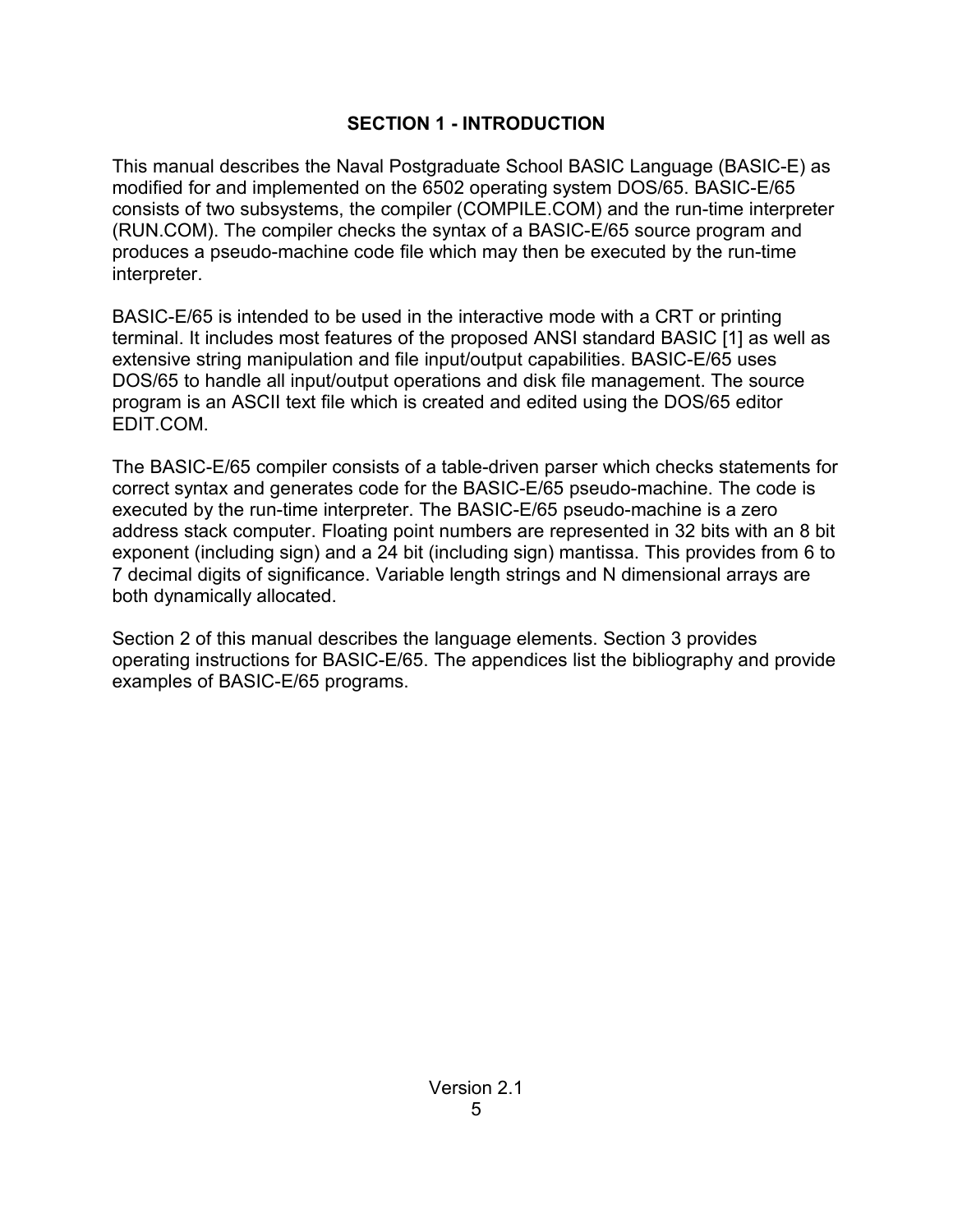### **SECTION 2 - DESCRIPTION OF THE BASIC-E/65 LANGUAGE**

Elements of BASIC-E/65 are listed in alphabetical order in this section of the manual. A synopsis of the element is shown, followed by a description and examples of its use. The intent is to provide a reference to the features of this implementation of BASIC and not to teach the BASIC language. References [2,3] provide a good introduction to BASIC programming.

A program consists of one or more properly formed BASIC-E/65 statements. An END statement, if present, terminates the program and causes all following statements to be ignored. The entire ASCII character set is accepted, but all statements may be written using the common 64 character uppercase subset. Section 3 provides information on source program format.

In this section the synopsis presents the general form of the element. Square brackets [ ] denote an optional feature while pairs of &'s indicate that the enclosed section may be repeated zero or more times. Terms enclosed in !'s are either non-terminal elements of the language, which are further defined in this section or are terminal symbols. All special characters and capitalized words are terminal symbols.

ABS predefined function

SYNOPSIS:

ABS(!expression!)

DESCRIPTION:

The ABS function returns the absolute value of the expression. The argument must evaluate to a floating point number.

### EXAMPLES:

 $a = ABS(X)$  $x = ABS(X*Y)$ 

ASC predefined function

SYNOPSIS:

ASC(!expression!)

DESCRIPTION:

The ASC function returns the ASCII numeric value of the first character of the expression. The argument must evaluate to a string. If the length of the string is 0 (null string) an error will occur.

### **FXAMPLES:**

```
a = ASC(A$)char.num=ASC("X")
seven.count=ASC(RIGHT$(A$,7))
```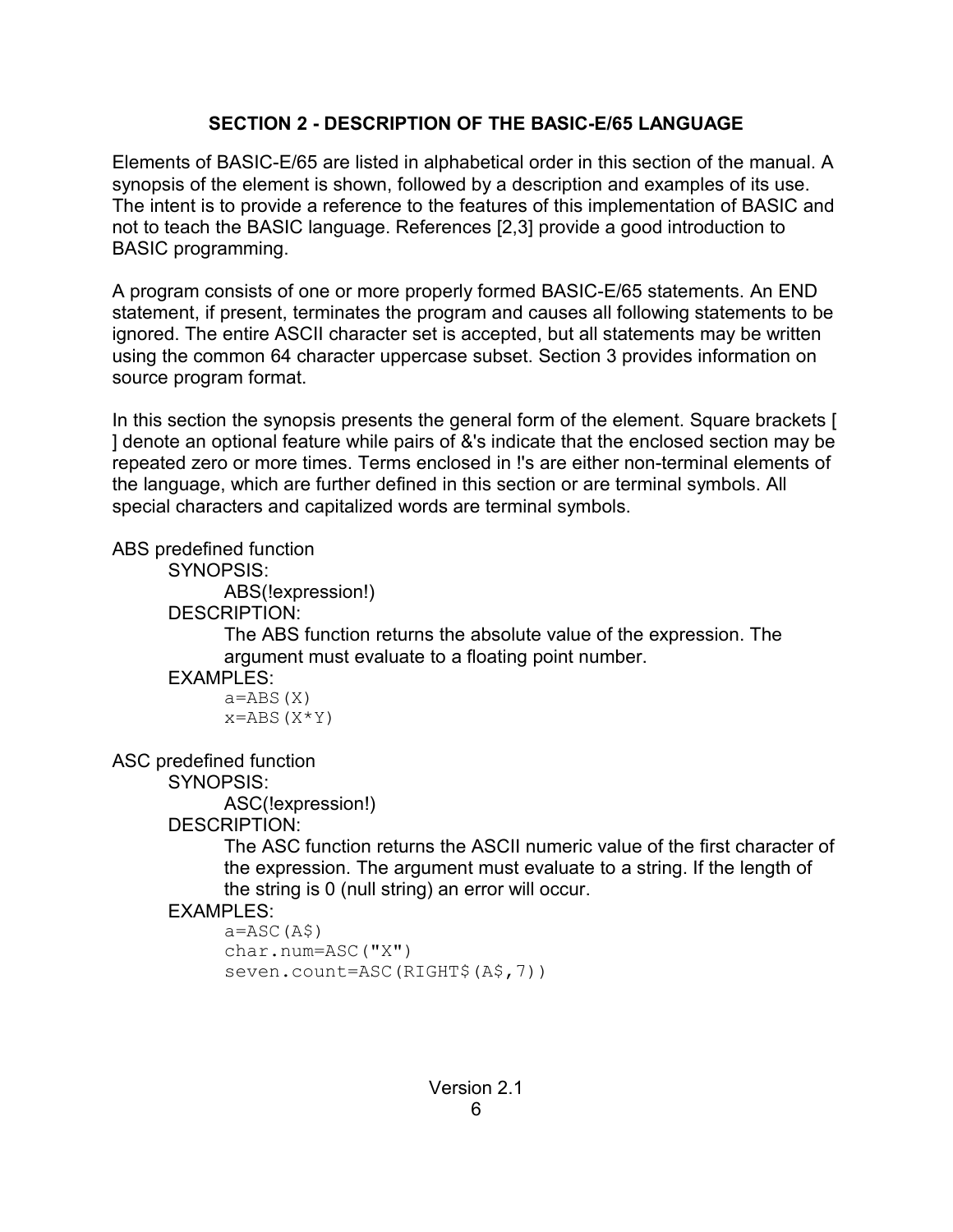ATN predefined function

SYNOPSIS:

ATN(!expression!)

DESCRIPTION:

The ATN function returns the arctangent of the expression. The argument must evaluate to a floating point number.

# **FXAMPLES:**

angle=ATN(X)

x.angle=ATN(SQR(SIN(X)))

# PROGRAMMING NOTE:

All other inverse trigonometric functions can be computed from the arctangent using simple identities.

# CALL predefined function

SYNOPSIS:

CALL(!expression!)

# DESCRIPTION:

The CALL function executes the machine language routine at the address corresponding to the value of the expression. The expression must evaluate to a floating point number and is converted to an integer modulo 65536. The value returned by the function must be a 16 bit integer contained in the A (low half of number) register and the Y register (high half of the number). All parameters required by the routine must have been stored using POKE statements at locations determined by the programmer. The machine language routine must execute a 6502 RTS to return control to BASIC-E/65.

# EXAMPLES:

VOLTAGE=CALL(A.TO.D.CONVERTER)\*SCALE.FACTOR DUMMY=CALL(USER.IO.LOCATION)

# PROGRAMMING NOTE:

Since CALL is a function it must appear as part of an expression and not as a stand-alone statement even if there is no meaningful return value from the machine language routine. In such a case a dummy variable should be used and its value ignored.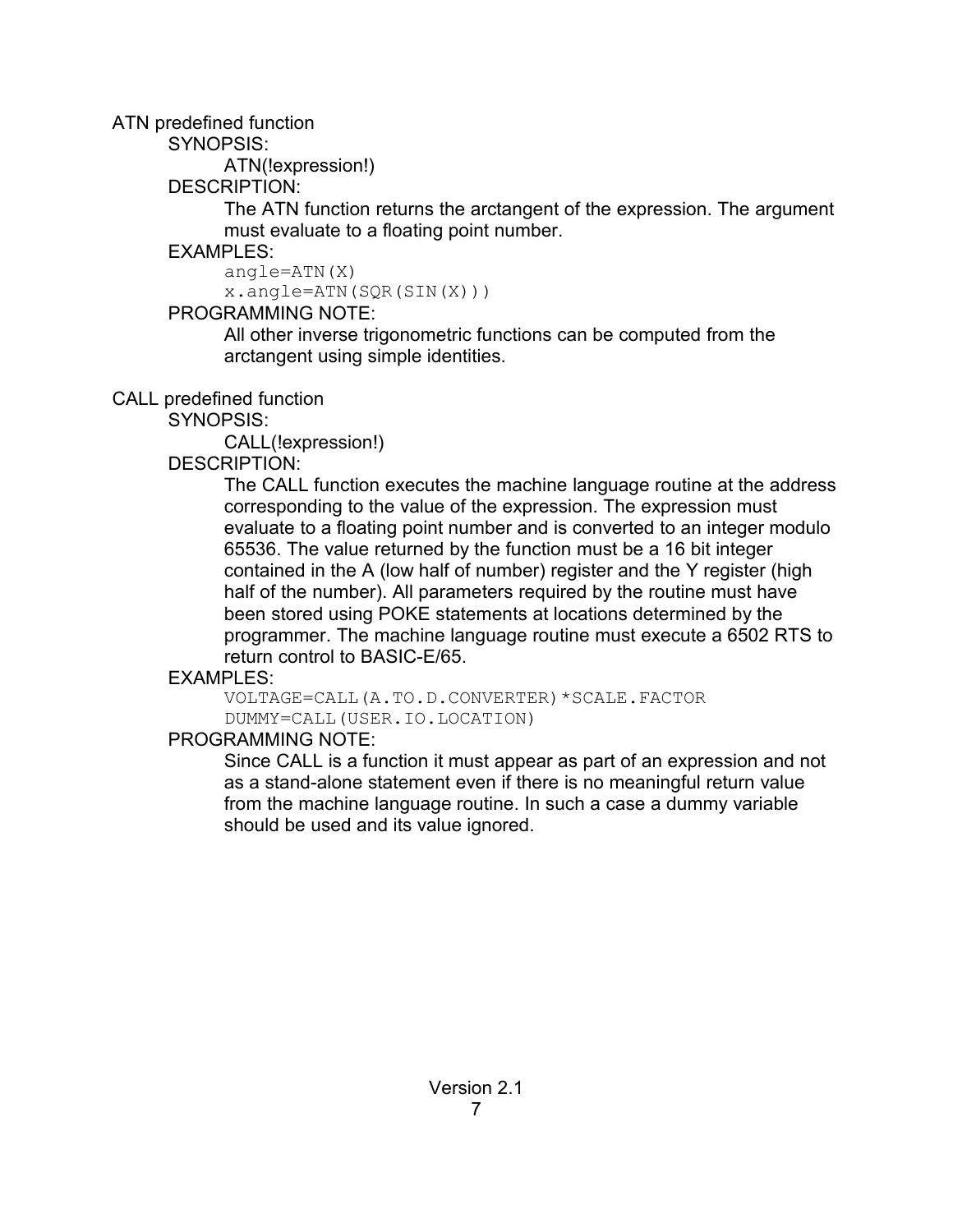### CHR\$ predefined function

SYNOPSIS:

CHR\$(!expression!)

DESCRIPTION:

The CHR\$ function returns a character string of length one consisting of the character whose ASCII equivalent is the expression converted to an integer modulo 128. The argument must evaluate to a floating point number.

# EXAMPLES:

```
PRINT CHR$(A)
A\ = CHR\ (12)
S.CHAR$=CHR$(A+B/C)*SIM(X)
```
# PROGRAMMING NOTE:

CHR\$ can be used to send control characters such as a linefeed to the output device. The following statement would accomplish this: PRINT CHR\$(10)

# CLOSE statement

SYNOPSIS:

[!line number!] CLOSE !expression!&,!expression!&

DESCRIPTION:

The CLOSE statement causes the file specified by each expression to be closed. Before the file may be referenced again it must be reopened using a FILE statement. An error occurs if the specified file has not previously appeared in a file statement.

# EXAMPLES:

 CLOSE 1 150 CLOSE I,K,L\*M-N

PROGRAMMING NOTE:

On normal completion of a program all open files are closed. If the program terminates abnormally it is possible that files created by the program will be lost.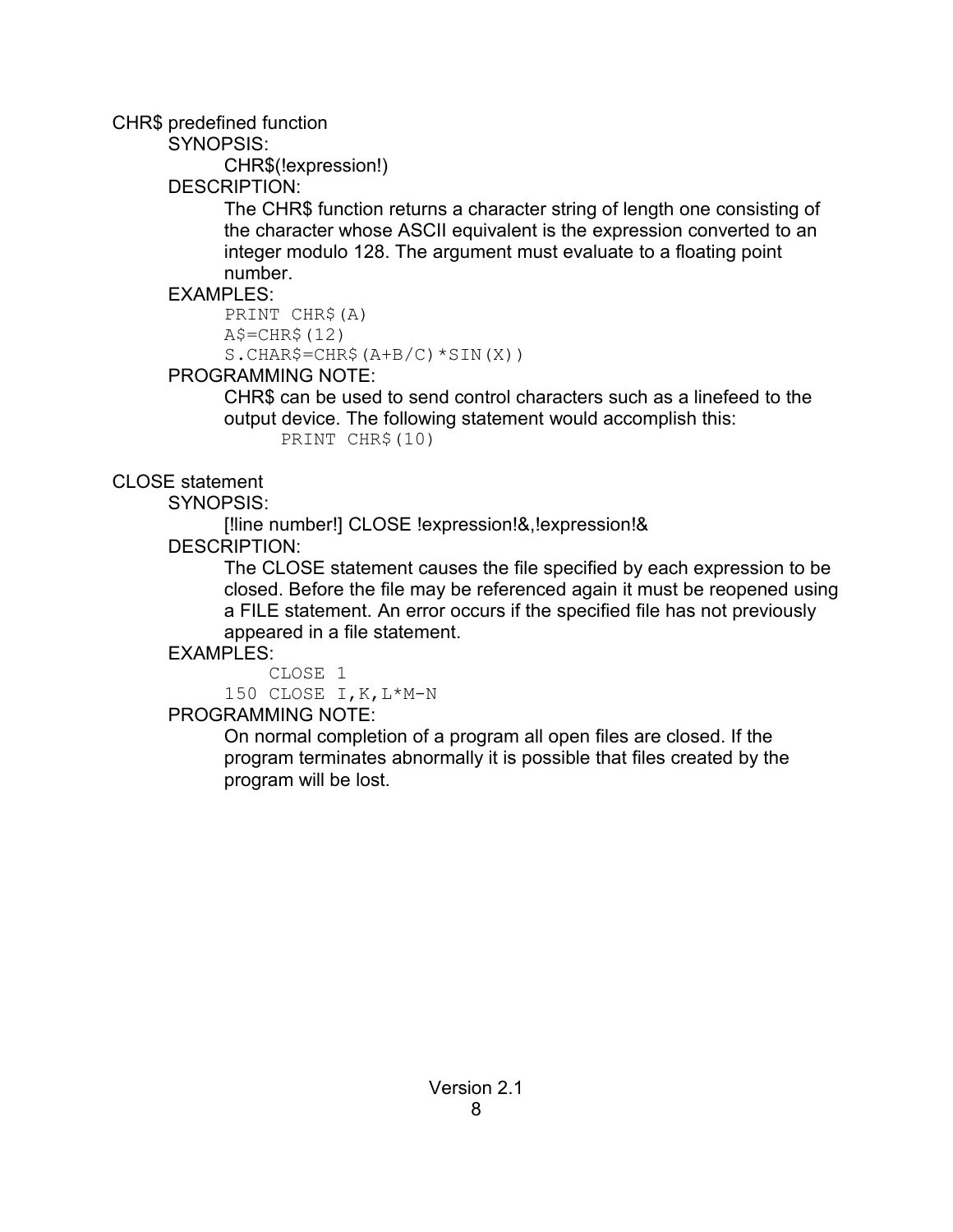constant

SYNOPSIS:

[!sign!]!integer!.[!integer!][E!sign!!exp!] ["]!character string!["]

DESCRIPTION:

A constant may be either a numeric constant or a string constant.

- All numeric constants are stored as floating point numbers. Strings may contain any ASCII character. Numeric constants may be either signed or unsigned integers, decimal numbers, or numbers expressed in scientific notation. Numbers up to 31 characters in length are accepted but the floating point representation of the number maintains approximately seven significant digits (1 part in 16,777,216). The largest magnitude that can be represented is approximately 1.7 times ten to the 38<sup>th</sup> power. The smallest nonzero magnitude that can be represented is approximately 5.9 times ten to the minus 39 power.
- String constants may be up to 255 characters in length. Strings entered from the console, in a data statement, or read from a disk file may be either enclosed in quotation marks or delimited by a comma. Strings used as constants in the program must be enclosed in quotation marks.

# EXAMPLES:

10 -100.75639E-19 "THIS IS THE ANSWER"

COS predefined function

SYNOPSIS:

COS(!expression!)

DESCRIPTION:

COS is a function which returns the cosine of the expression. The argument must evaluate to a floating point number expressed in radians.

### EXAMPLES:

cos.angle.b=COS(B) unk.cos=COS(SQR(X-Y))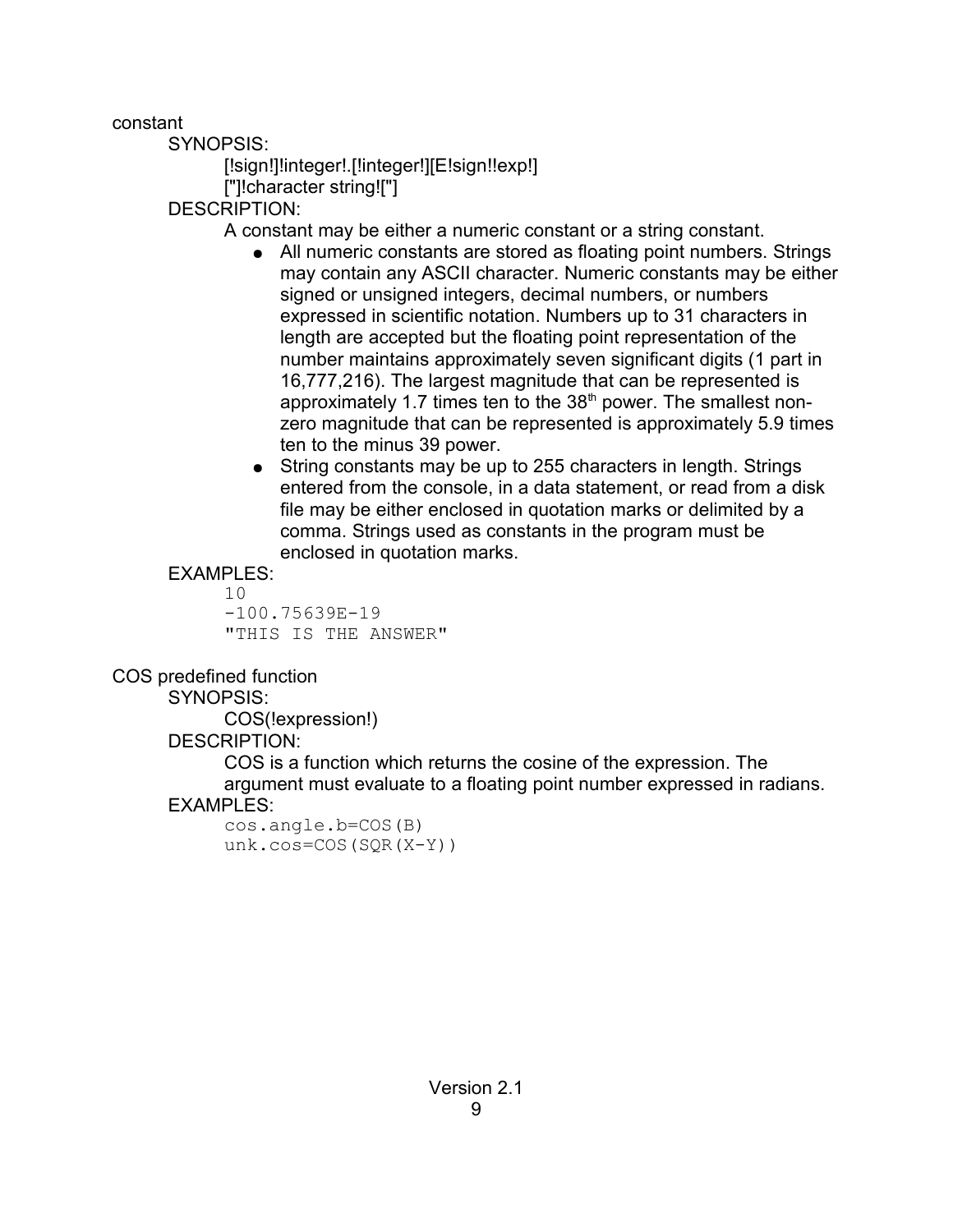DATA statement

SYNOPSIS:

[!line number!] DATA !constant!&,!constant!& DESCRIPTION:

DATA statements define string and floating point constants which are assigned to variables using a READ statement. Any number of DATA statements may occur in a program. The constants are stored consecutively in a data area as they appear in the program and are not syntax checked by the compiler. Strings may be enclosed in quotation marks or optionally delimited by commas.

### EXAMPLES:

10 DATA 10.0,11.72,100 DATA "XYZ",11.,THIS IS A STRING

# DEF statement

SYNOPSIS:

[!line number!] DEF !function name!(!dummy argument list!) = !expression!

# DESCRIPTION:

The DEF statement specifies a user defined function which returns a value of the same type as the function name. One or more expressions are passed to the function as arguments and are used in evaluating the expression specified for the function. The passed values may be in string or floating point form but must match the type of the corresponding dummy argument. Recursive calls are not permitted. The expression in the DEF statement may reference variables other than the dummy arguments, in which case the current value of the variable is used in evaluating the expression. The type of the function name must match the type of the expression.

# EXAMPLES:

```
10 DEF FNA(X, Y) = X+Y-A DEF FNB$(A$,B$)=A$+B$+C$
   DEF FN.COMPUTE(A, B) = A + B - FNA(A, B) + D
```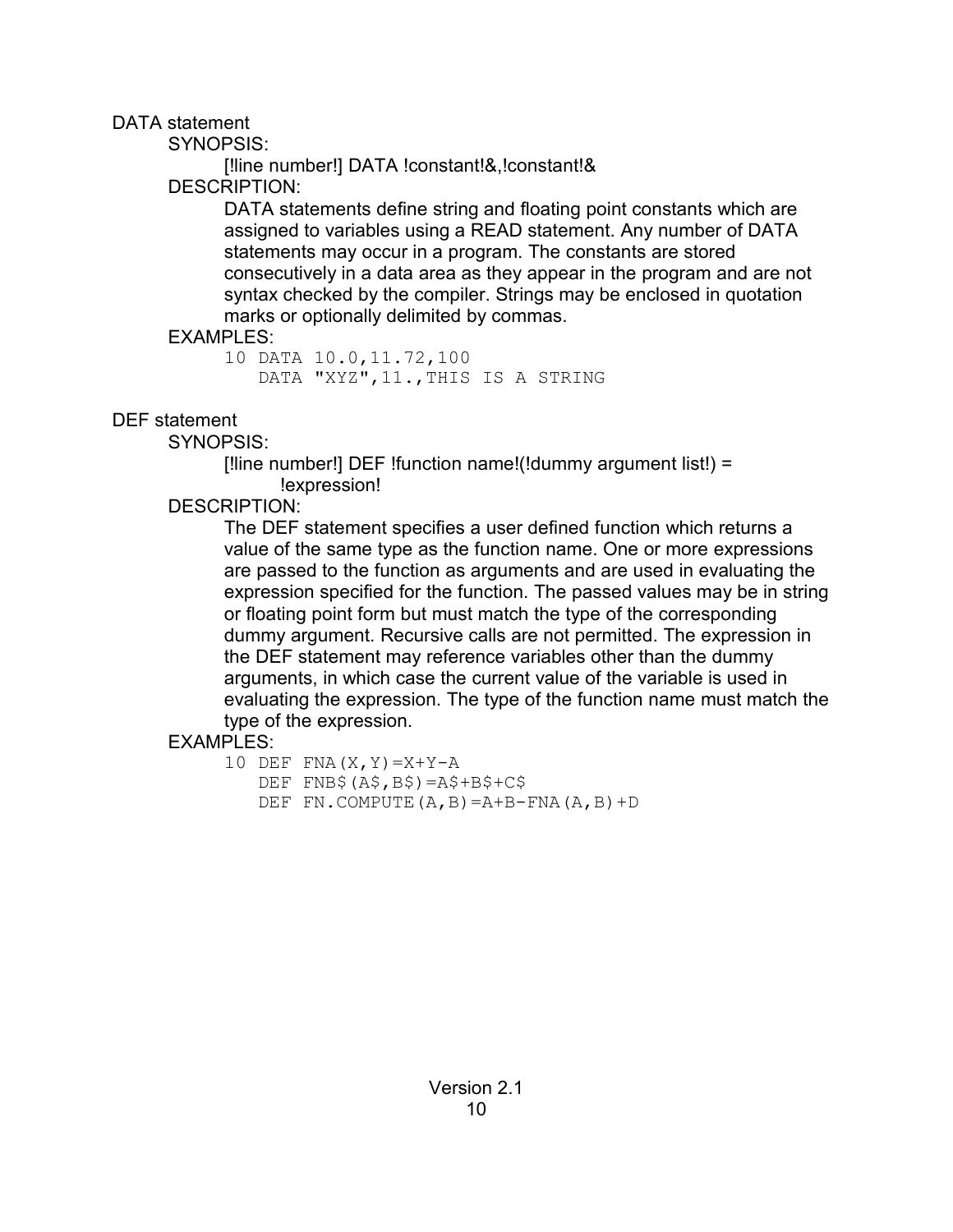DIM statement

SYNOPSIS:

```
[!line number!] DIM !identifier!(!subscript list!) 
       &,!identifier!(!subscript list!)&
```
DESCRIPTION:

The DIM statement dynamically allocates space for floating point or string arrays. String array elements may be of any length up to 255 bytes and change in length dynamically as they assume different values. Initially all floating point array elements are set to zero and all string array elements are null strings. An array must be dimensioned explicitly -- no defaults are provided. Arrays are stored in row major order. Expressions in subscript lists are evaluated as floating point numbers and rounded to the nearest integer when determining the size of the array. All subscripts have an implied lower bound of zero. When array elements are referenced a check is made to ensure that the element resides in the referenced array.

EXAMPLES:

DIM A(10,20), B(10) DIM B\$(2,5,10), C(I+7.3,N),D(I)  $DIM X(A(I), M, N)$ 

### PROGRAMMING NOTE:

A DIM statement is an executable statement and each execution will allocate a new array.

END statement

SYNOPSIS:

[!line number!] END

### DESCRIPTION:

An END statement indicates the end of the source program. It is optional and, if present, terminates reading of the source program. If any statements follow the END statement they are ignored.

### EXAMPLES:

10 END END

EXP predefined function

SYNOPSIS:

EXP(!expression!)

DESCRIPTION:

The EXP function returns the result of raising e (the base of natural logarithms) to the power defined by the argument. The argument must evaluate to a real number.

### EXAMPLES:

x=EXP(1.397) rate=1.2\*EXP(data.value)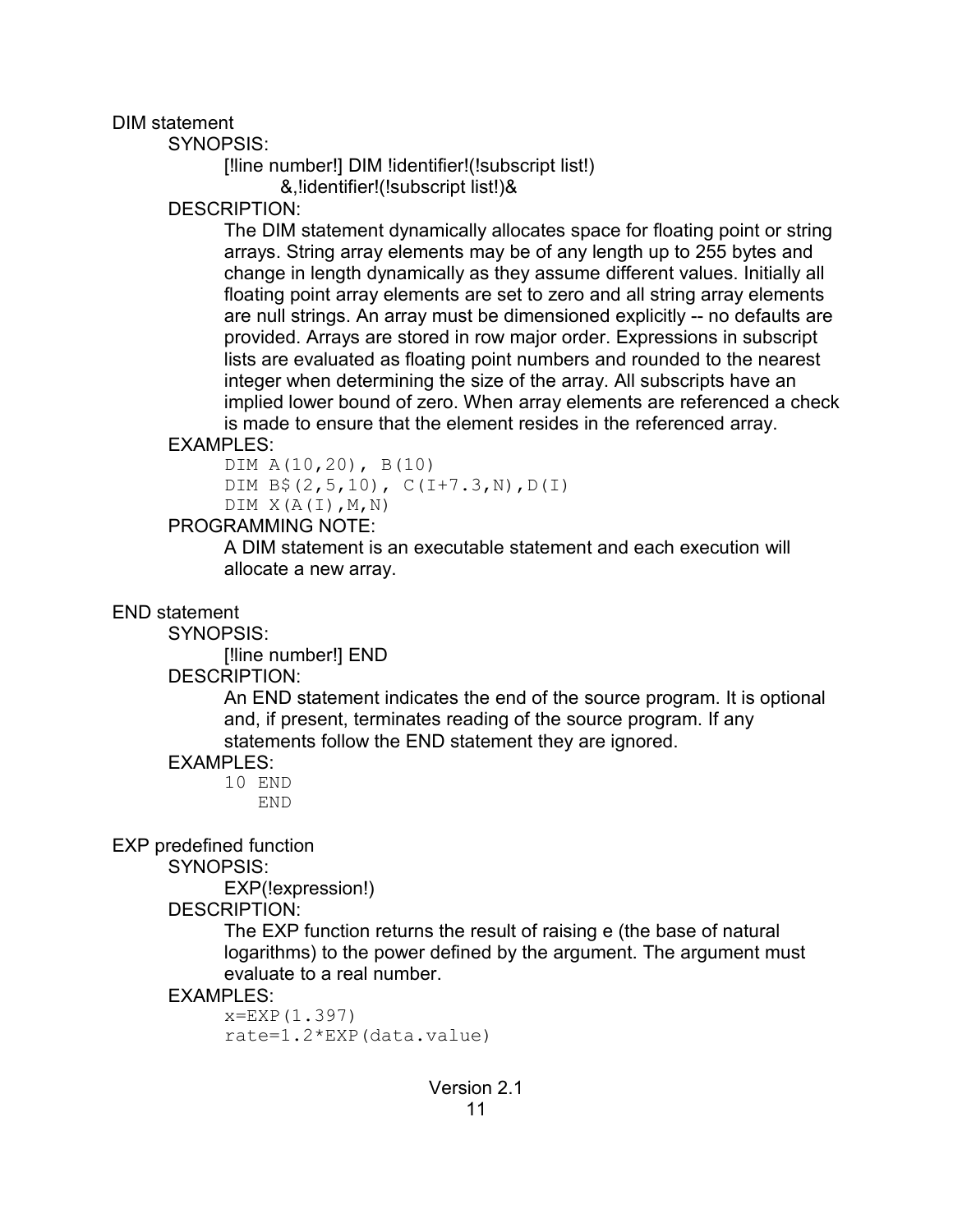expression

DESCRIPTION:

Expressions consist of algebraic combinations of variables, constants, and operators. The hierarchy of operators is:

- 1. ()
- $2.$  ^
- $3. * 1$
- 4. +, -, concat (+), unary +, unary -
- 5. relational ops <, <=, >, >=, =, <>, LT, LE, GT, GE, EQ, NE
- 6. NOT
- 7. AND
- 8. OR, XOR

Relational operators result in a 0 if false and a -1 if true. NOT, AND, and OR are performed on 24 bit two's complement representation of the integer portion of the variable. The result is then converted to a floating point number. String variables may be operated on by relational operators and concatenation only. Mixed string and numeric operations are not permitted.

EXAMPLES:

X+Y

A\$+B\$

(A<=B) OR (C\$>D\$)/(A-B AND D)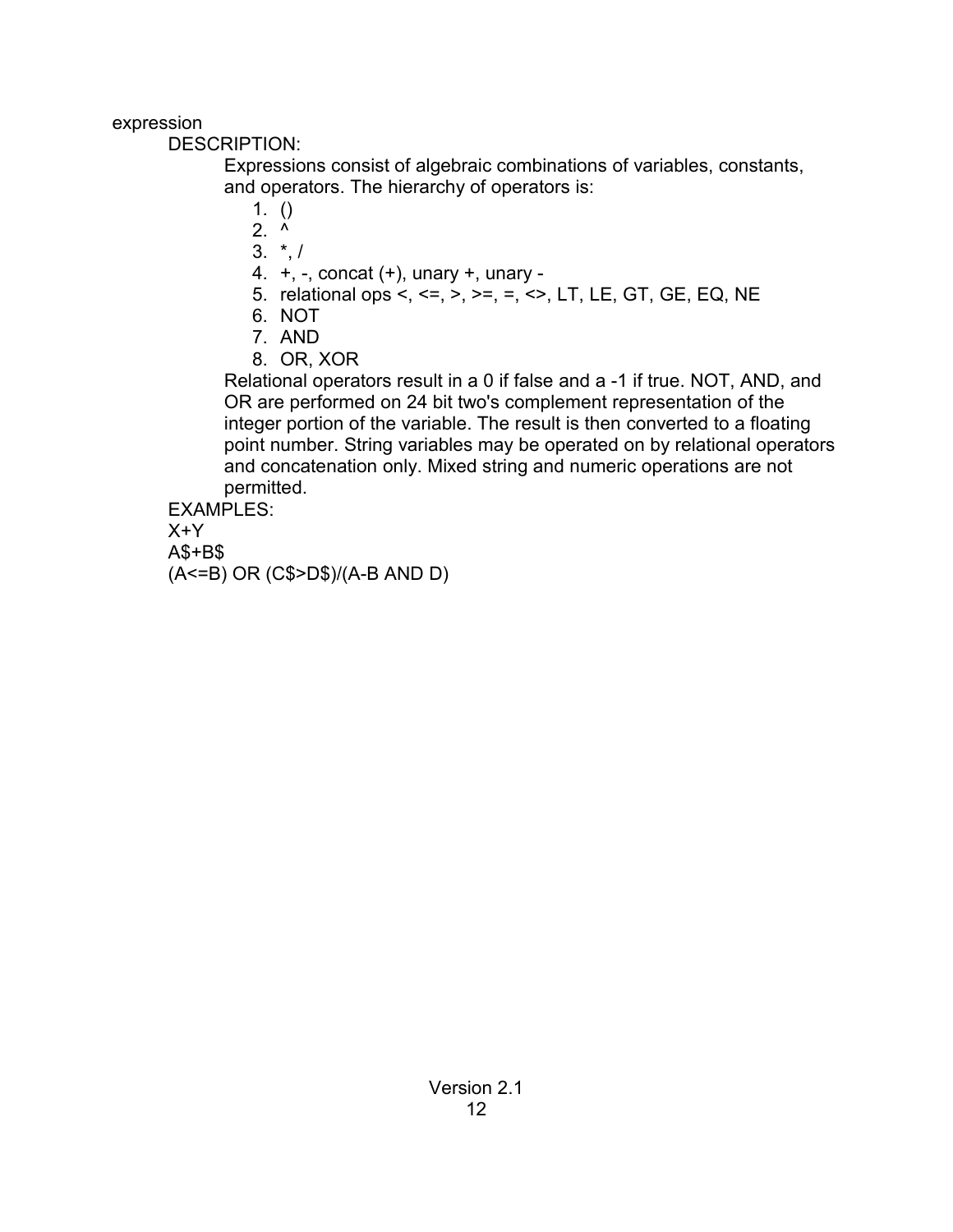FILE statement

SYNOPSIS:

[!line number!] FILE !variable![(!expression!)] &,!variable![(!expression!)]&

DESCRIPTION:

A file statement opens files for use by the program. If the file does not exist, it will be created as an empty file. The numbers used to reference the files in READ, PRINT, CLOSE, and IF END# statements are determined by the order in which the files are opened. The value assigned to the first file is 1, the second is 2, and so forth. There may be any number of FILE statements in a program, but no more than 20 files can be open at any one time. The variable must be a non-subscripted string variable that contains the name of the file. The name must comply with DOS/65 UFN requirements and can include a drive prefix. The optional expression designates the logical record length of the file. If no length is specified, the file is an unblocked file and if the record length is present the file is a blocked file. More data on disk file I/O can be found in section 3.3.

# EXAMPLES:

input\$="e:username.dat" : output\$=default.file\$ FILE INPUT\$, OUTPUT\$(N\*3-J)

# PROGRAMMING NOTE:

The run-time interpreter will always assign the lowest available (not already assigned) number to the file being opened. Thus if files are closed and others opened it is possible that number assignment will vary with program flow. The safest approach is either to open all files at once or to make sure that none are closed except at program termination.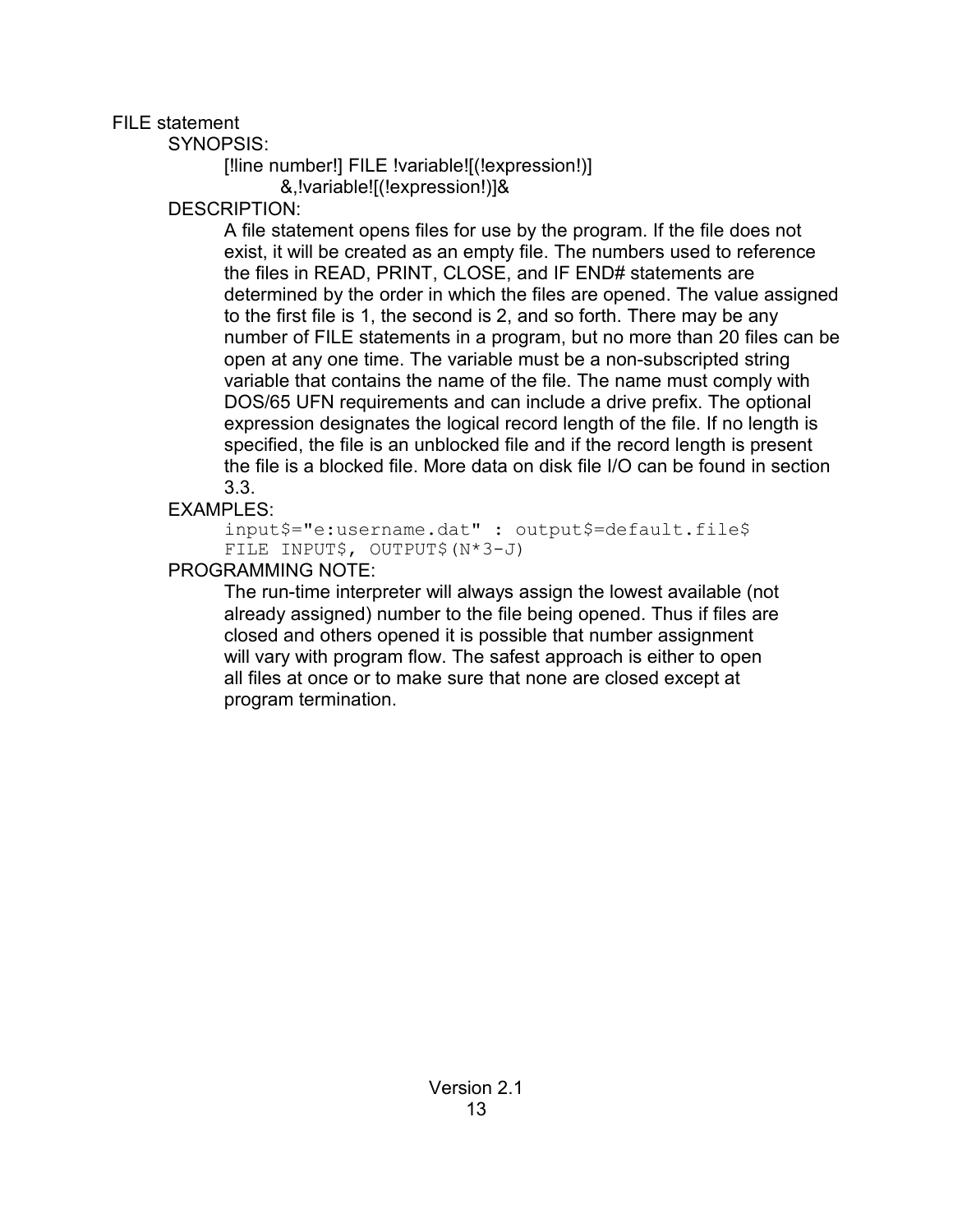FOR statement

SYNOPSIS:

```
[!line number!] FOR !index!=!expression! TO
      !expression! [STEP!expression!]
```
DESCRIPTION:

Execution of all statements between the FOR statement and its corresponding NEXT statement is repeated until the indexing variable, which is incremented by the STEP expression after each iteration, reaches the exit criteria. If the step is positive, the loop exit criteria is that the index exceeds the value of the TO expression. If the step is negative, the index must be less than the TO expression for the exit criteria to be met. The index must be an unsubscripted variable and is initially set to the value of the first expression. Both the TO and STEP expressions are evaluated on each loop, and all variables associated with the FOR statement may change within the loop. If the STEP clause is omitted, a default value of 1 is assumed. A FOR loop is always executed at least once. A step of 0 may be used to loop indefinitely.

#### EXAMPLES:

FOR I=1 TO 10 STEP 3 FOR INDEX= $J*K-L$  TO  $10*SIM(X)$ FOR I=1 TO 2 STEP 0

#### PROGRAMMING NOTE:

If a step of 1 is desired the step clause should be omitted. Execution will be faster since fewer run-time checks must be made.

#### FRE predefined function

SYNOPSIS:

FRE

#### DESCRIPTION:

The FRE function returns the number of bytes of unused space in the free storage area.

#### EXAMPLE:

print FRE

#### function name

SYNOPSIS:

FN!identifier!

DESCRIPTION:

Any identifier starting with FN refers to a user-defined function. The function name must appear in a DEF statement prior to being used in an expression. There must not be any spaces between the FN and the identifier.

#### EXAMPLES:

 $d = FNA$ answer\$=FN.BIGGER.\$(input.\$)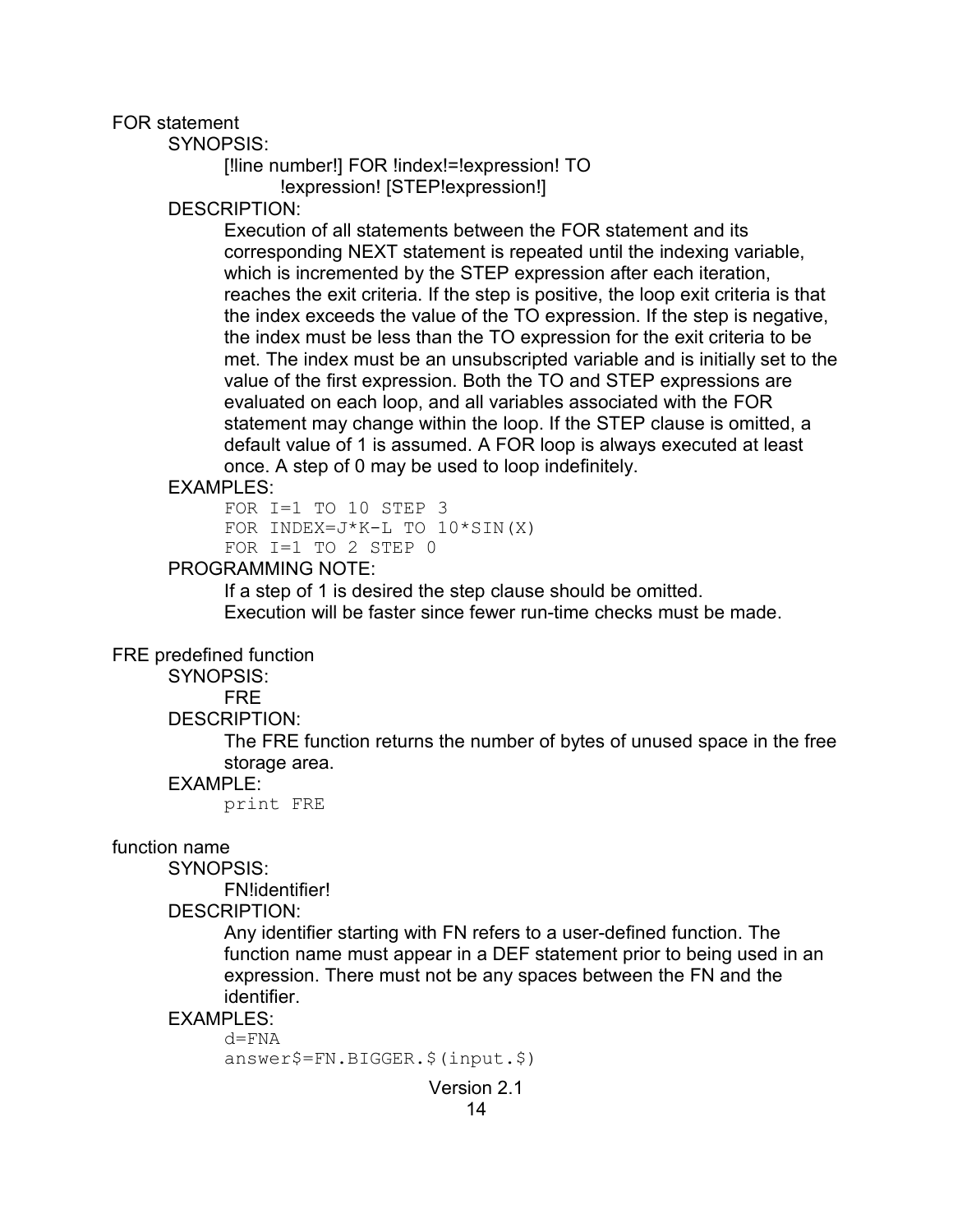GOSUB statement

SYNOPSIS:

[!line number!] GOSUB !line number! [!line number!] GO SUB !line number!

DESCRIPTION:

The address of the next sequential instruction is saved on the run-time stack and control is transferred to the subroutine labeled with the line number following the GOSUB or GO SUB.

EXAMPLES:

10 GOSUB 300

GO SUB 100

### PROGRAMMING NOTE:

The max depth of GOSUB calls allowed is controlled by the size of the run-time stack which is currently set at 12.

GOTO statement

SYNOPSIS:

[!line number!] GOTO !line number!

[!line number!] GO TO !line number!

DESCRIPTION:

Execution continues at the statement labeled with the line number following the GOTO or GO TO.

### EXAMPLES:

100 GOTO 50 GO TO 10

# identifier

SYNOPSIS:

!letter!&!letter!or!number!or.&[\$]

DESCRIPTION:

An identifier begins with an alphabetic character followed by any number of alphanumeric characters or periods. Only the first 31 characters are considered unique. If the last character is a dollar sign the associated variable is of type string, otherwise it is of type floating point.

# **FXAMPLES:**

A B\$ XYZ.ABC PAY.RECORD.FILE.NUMBER.76

# PROGRAMMING NOTE:

All lowercase letters appearing in an identifier are converted to uppercase unless compiler toggle D is set to off.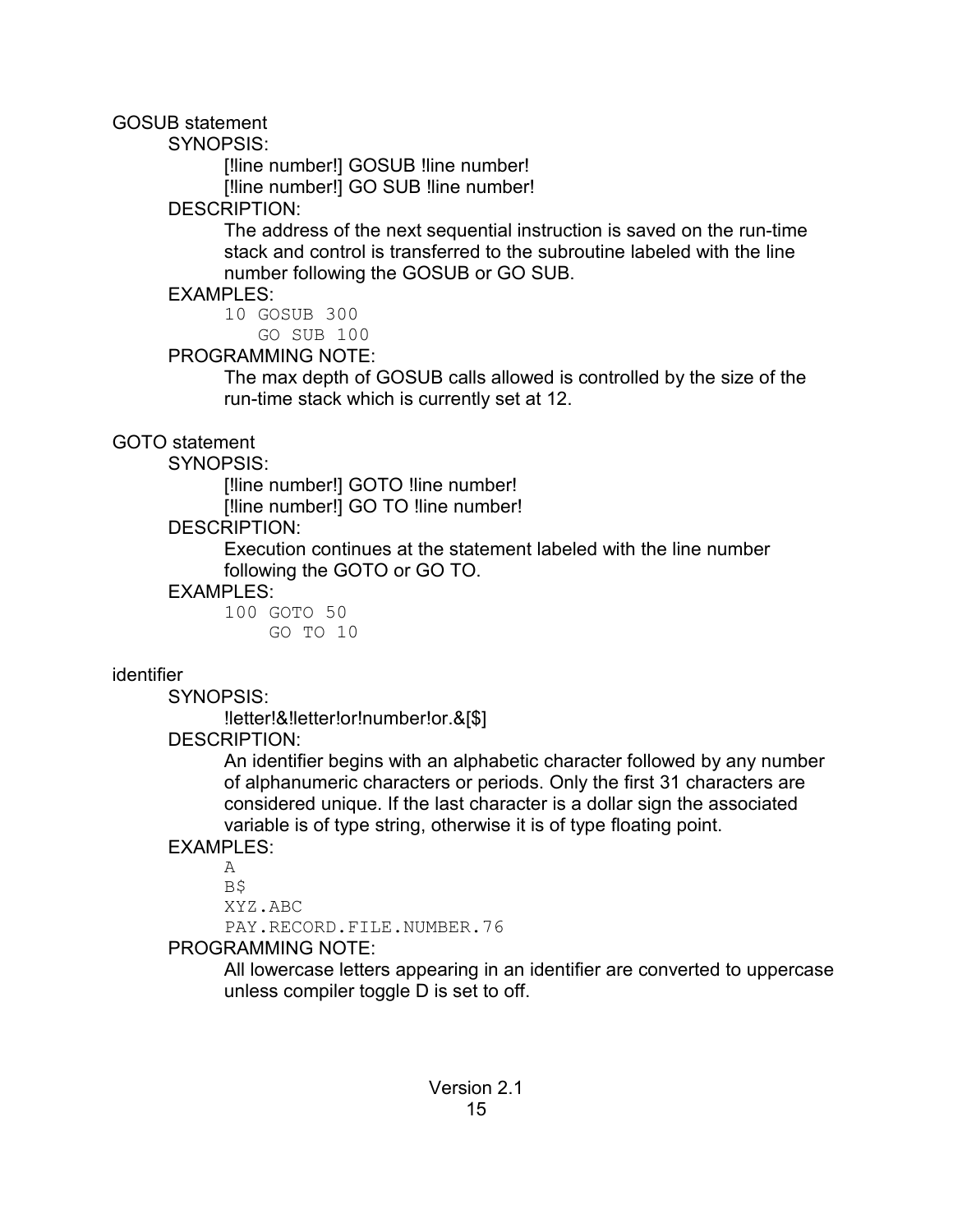### IF statement

SYNOPSIS:

[!line number!] IF !expression! THEN !line number! [!line number!] IF !expression! THEN !statement list! [!line number!] IF !expression! THEN !statement list! ELSE !statement list!

### DESCRIPTION:

If the value of the expression is not zero the statements which make up the statement list are executed. Otherwise the statement list following the ELSE is executed if present or the next sequential statement is executed. In the first form of the statement if the expression is not equal to zero an unconditional branch to the label occurs.

# EXAMPLE:

IF A\$ B\$ THEN X=Y\*Z IF (A\$ B\$) AND (C OR D) THEN 300 IF B THEN X=3.0 : GOTO 200 IF J AND K THEN GOTO 11 ELSE GOTO 12

# IF END statement

SYNOPSIS:

[!line number!] IF END #!expression! THEN !line number! DESCRIPTION:

If an end of file is detected during a read from the file specified by the expression, control is transferred to the statement labeled with the line number following the THEN.

# EXAMPLES:

IF END #1 THEN 100

IF END #FILE.NUMBER-INDEX THEN 700

# PROGRAMMING NOTE:

On transfer to the line number following the THEN the stack is restored to the state prior to execution of the READ statement which caused the end of file condition.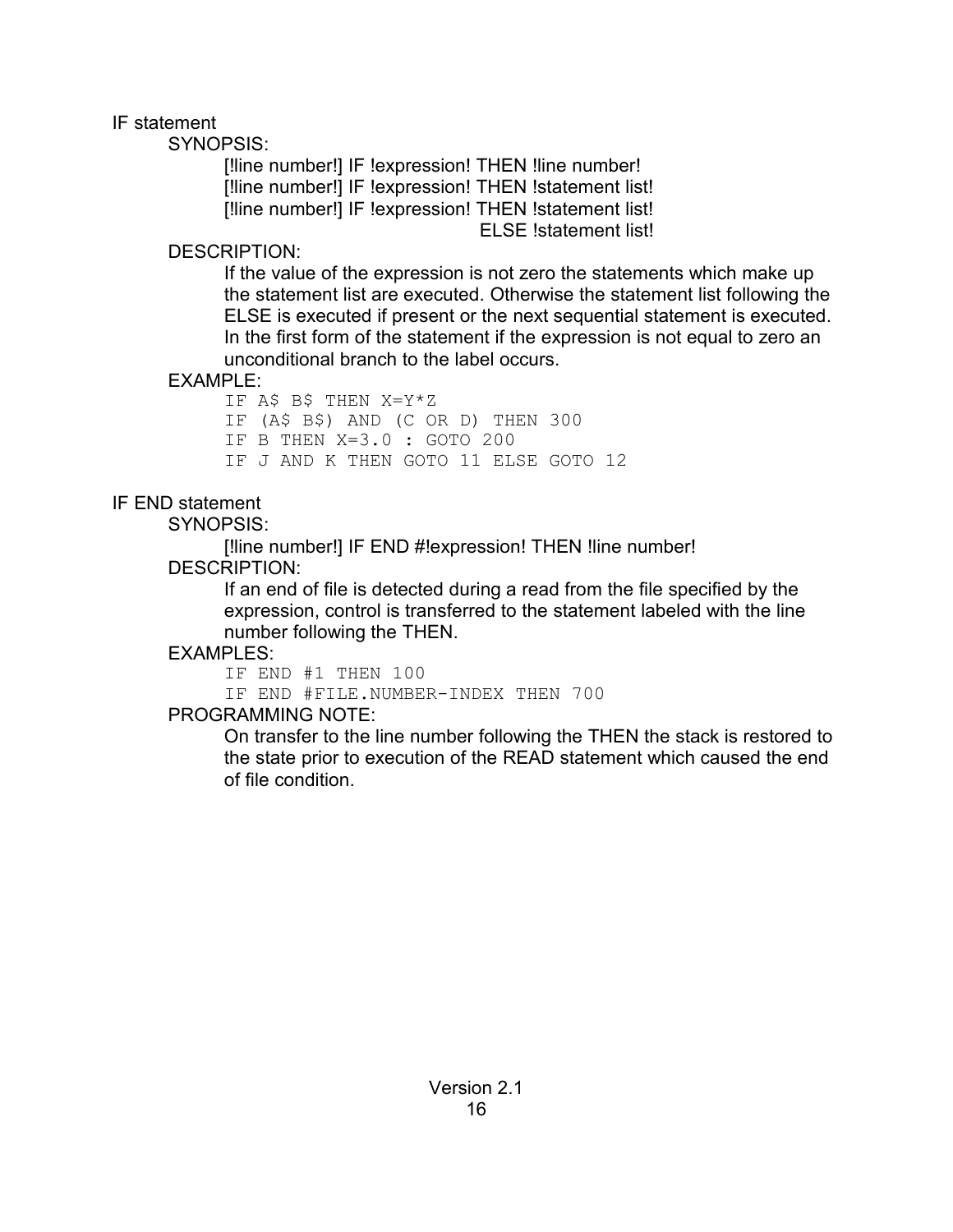#### INPUT statement

SYNOPSIS:

[!line number!] INPUT [!prompt string!;] !variable!&,!variable!& DESCRIPTION:

The prompt string, if present, is printed on the console. A line of input data is read from the console and assigned to the variables as they appear in the variable list. The data items are separated by commas and/or blanks and terminated by a carriage return. Strings may be enclosed in quotation marks. If a string is not enclosed in quotation marks the first comma terminates the string. If more data is requested than was entered, or if insufficent data items are entered a warning is printed on the console and the entire line must be reentered.

### EXAMPLES:

```
10 INPUT A,B
    INPUT "Size of Array"; N
   INPUT "Values"; A(I), B(I), C(A(I))
```
### PROGRAMMING NOTE:

Trailing blanks in the prompt string are ignored. One question mark and a blank are always supplied by the system.

### INT predefined function

SYNOPSIS:

INT(!expression!)

DESCRIPTION:

The INT function returns the largest integer less than or equal to the value of the expression. The argument must evaluate to a floating point number. EXAMPLES:

print #1;INT(AMOUNT/100)  $a=INT(3*X*SIM(Y))$ 

# LEFT\$ predefined function

SYNOPSIS:

LEFT\$(!expression!,!expression!)

# DESCRIPTION:

The LEFT\$ function returns the n leftmost characters of the first expression, where n is equal to the integer portion of the second expression. An error occurs if n is negative. If n is greater than the length of the first expression than the entire expression is returned. The first argument must evaluate to a string and the second to a floating point number.

# EXAMPLES:

file.name\$=LEFT\$(A\$,3) dummy\$=LEFT\$(C\$+D\$,I-J)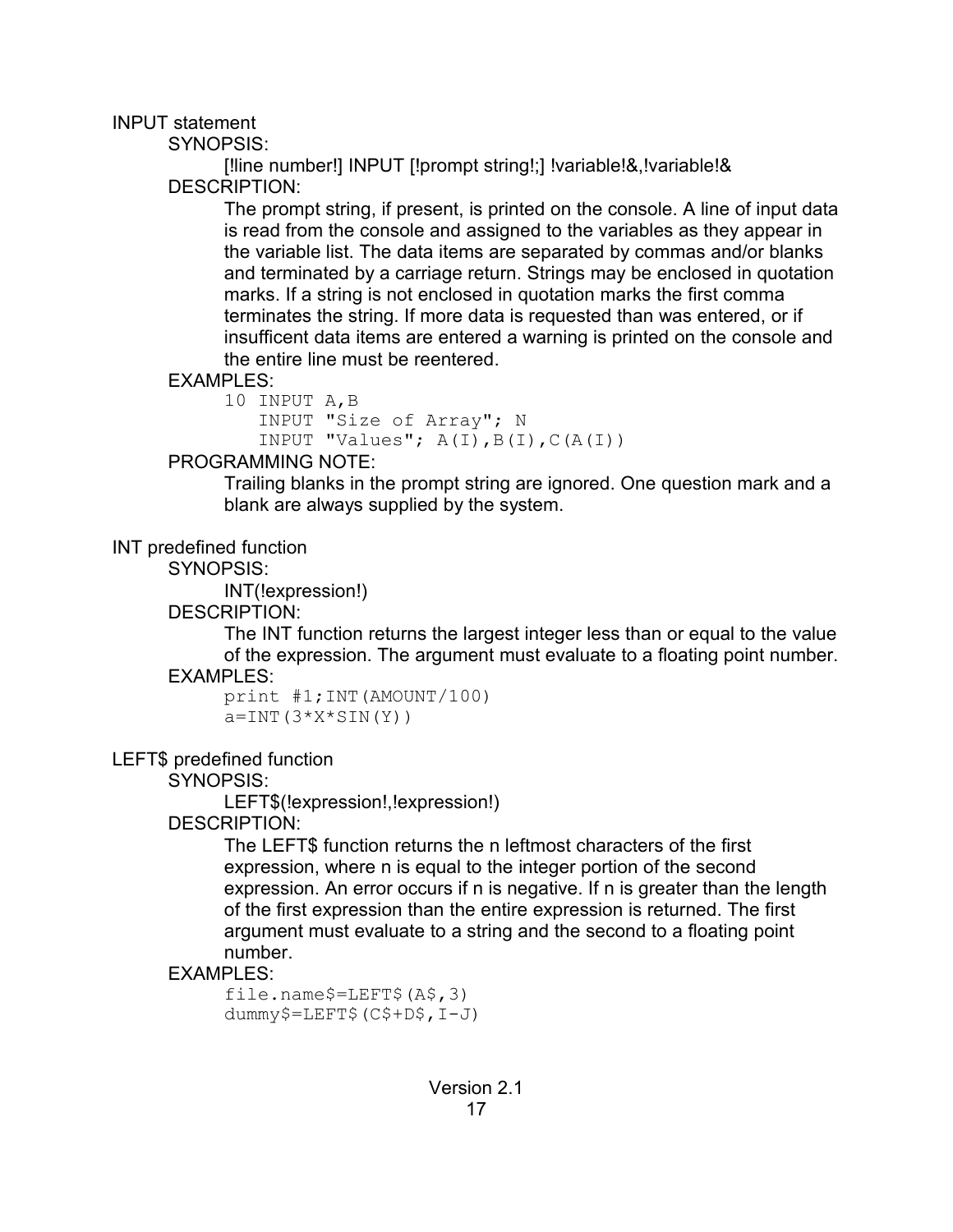LEN predefined function

SYNOPSIS:

LEN(!expression!)

DESCRIPTION:

The LEN function returns the length of the string expression passed as the argument. Zero is returned if the argument is the null string.

**FXAMPLES:** 

```
ffggg=LEN(A$)
for.var=LEN(C$+B$)
print LEN(LASTNAME$+","+FIRSTNAME$)
```
LET statement

SYNOPSIS:

[!line number!] [LET] !variable!=!expression!

DESCRIPTION:

The expression is evaluated and assigned to the variable appearing on the left side of the equal sign. The type of the expression may be either string or floating point but must match the type of the variable.

# EXAMPLES:

```
100 LET A=B+C
   X(3, A) = 7.32*Y+X(2, 3)73 W=(A B) OR (C$ D$)
    AMOUNT$=DOLLARS$+"."+CENTS$
```
line number

SYNOPSIS:

!digit!&!digit!&

# DESCRIPTION:

Line numbers are optional on all statements and are ignored by the compiler except when they appear in a GOTO, GOSUB, or ON statement. In these cases the line number must appear as the label of one and only one statement in the program. Line numbers may contain any number of digits but only the first 31 are considered significant by the compiler.

EXAMPLES:

100 4635276353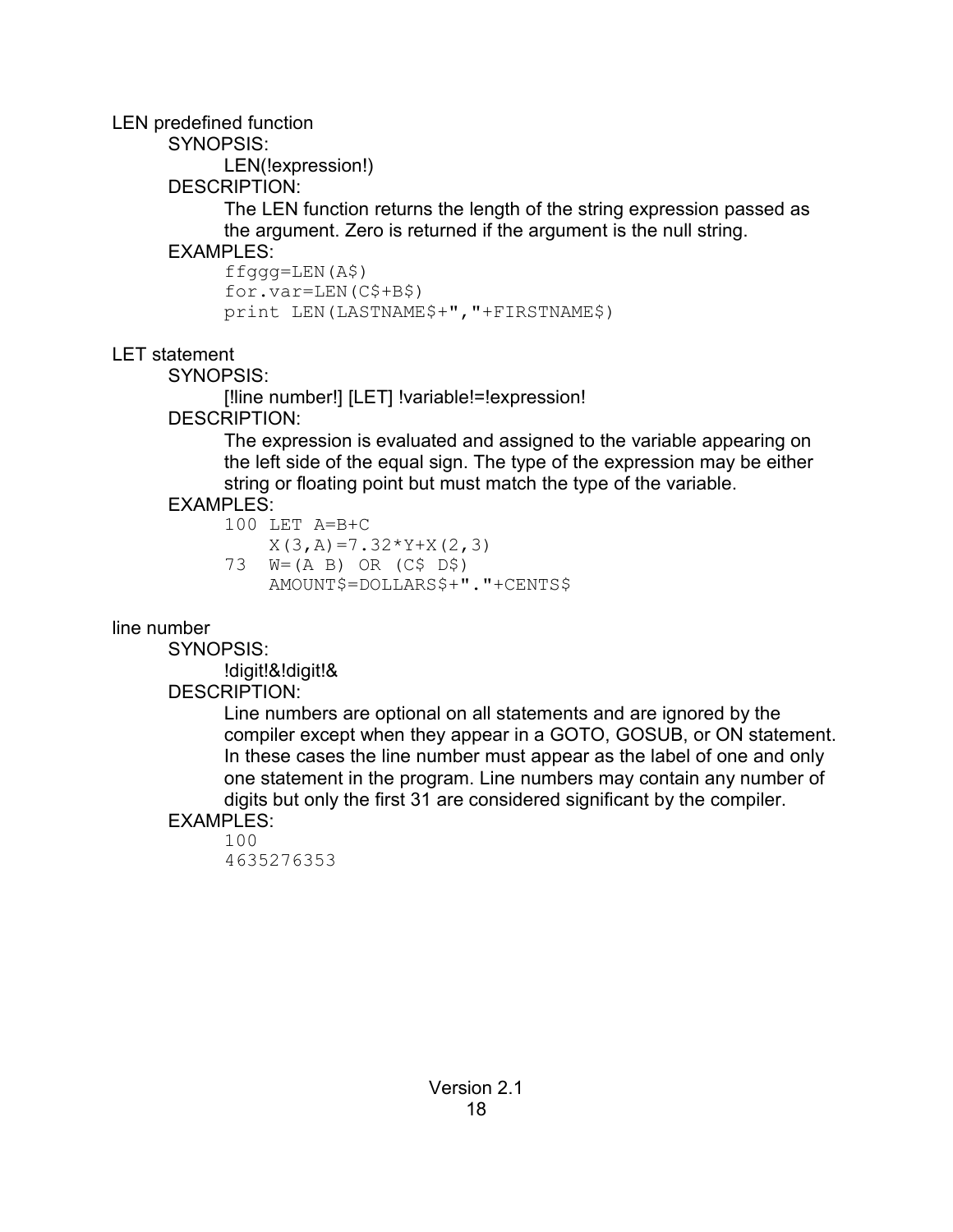#### LOG predefined function

SYNOPSIS:

LOG(!expression!)

DESCRIPTION:

The LOG function returns the natural logarithm of the expression. The argument must evaluate to a non-zero, positive floating point number. **FXAMPLES:** 

 $z = LOG(X)$ temperature=LOG((A+B)/D)  $LOG10=LOG(X)/LOG(10)$ 

MID\$ predefined function

SYNOPSIS:

MID\$(!expression!,!expression!,!expression!)

DESCRIPTION:

The MID\$ function returns a string consisting of the n characters of the first expression starting at the mth character. The value of m is equal to the integer portion of the second expression while n is the integer portion of the third expression. The first argument must evaluate to a string and the second and third arguments must be floating point numbers. If m is greater than the length of the first expression a null string is returned. If n is greater than the number of characters left in the string then all characters from the mth character are returned. An error occurs if m or n is negative.

# EXAMPLES:

lower.case.char\$=MID\$(A\$,I,J) print MID\$(B\$+C\$,START,LENGTH)

# NEXT statement

SYNOPSIS:

[!line number!] NEXT [!identifier!&,!identifier!&]

DESCRIPTION:

A NEXT statement denotes the end of the closest unmatched FOR statement. If the optional identifier is present it must match the index variable of the FOR statement being terminated. The list of identifiers allows matching multiple FOR statements. The line number of a NEXT statement may appear in an ON or GOTO statement, in which case execution of the FOR loop continues with the loop variables assuming their current values.

# EXAMPLES:

```
10 NEXT
    NEXT I
    NEXT I,J,K
```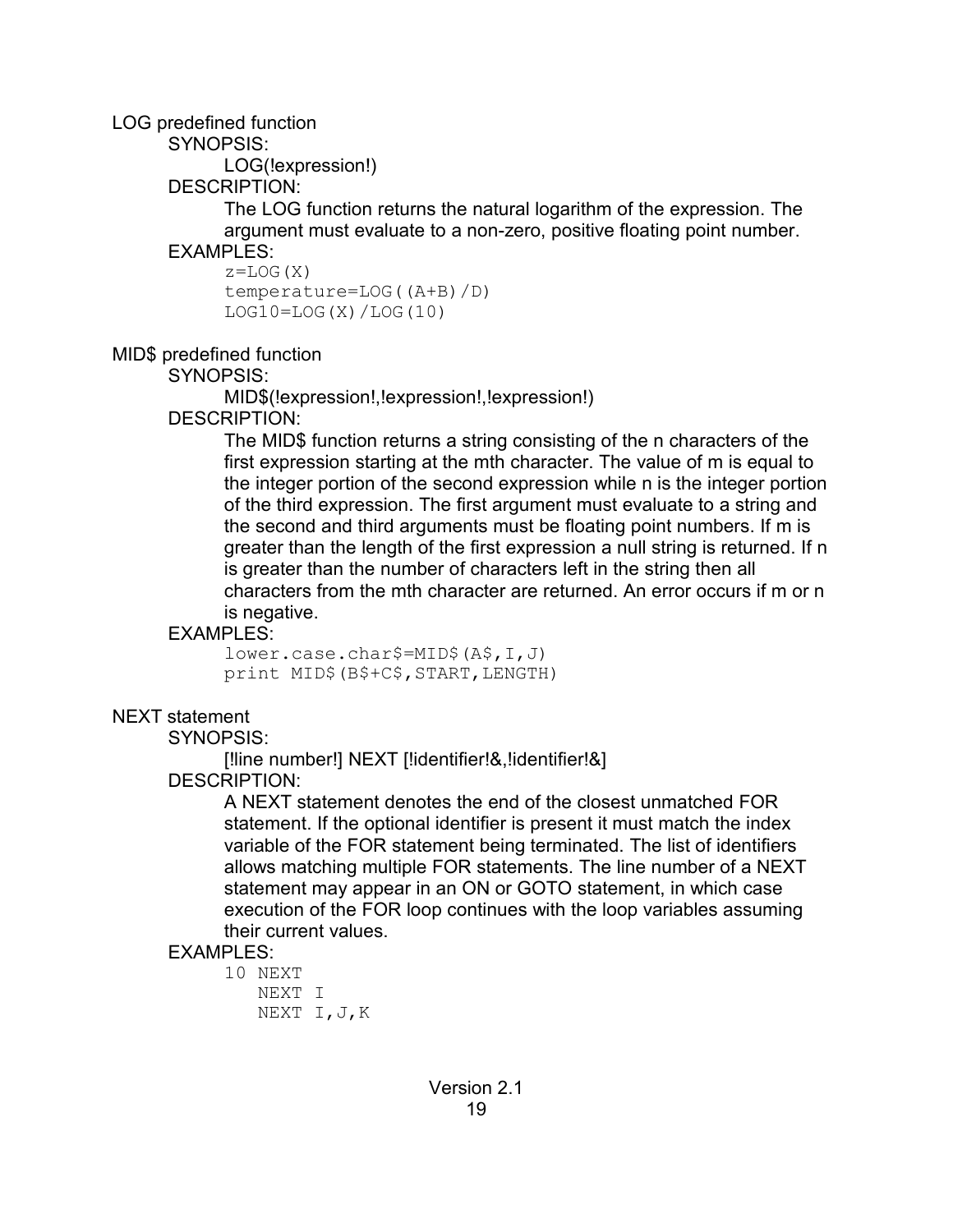ON statement

SYNOPSIS:

- (1) [!line number!] ON !expression! GOTO !line number!&,!line number!&
- (2) [!line number!] ON !expression! GO TO !line number!&,!line number!&
- (3) [!line number!] ON !expression! GOSUB !line number!&,!line number!&
- (4) [!line number!] ON !expression! GO SUB !line number!&,!line number!&

DESCRIPTION:

The expression is rounded to the nearest integer value and is used to select the line number at which execution will continue. If the expression evaluates to 1 the first line number is selected and so forth. In the case of an ON ... GOSUB statement the address of the next instruction becomes the return address. An error occurs if the expression after rounding is less than one or greater than the number of line numbers in the list.

### EXAMPLES:

10 ON I GOTO 10,20,30,40 ON J\*K-M GO SUB 10,1,1,10

PEEK predefined function

SYNOPSIS:

PEEK(!expression!)

#### DESCRIPTION:

The PEEK function returns the value of the byte at the absolute memory address corresponding to the integer portion of the expression. The expression must evaluate to a positive floating point number between 0 and 65535.

### EXAMPLES:

```
contents=PEEK(MEM.ADDRESS)
data = peek(X * 3)
```
### POKE statement

SYNOPSIS:

[!line numbe!] POKE !expression!,!expression!

DESCRIPTION:

The integer portion of the second expression is stored at the absolute address corresponding to the integer portion of the first argument. Both arguments must evaluate to positive floating point numbers. The first expression must be between 0 and 65535 and the second expression must be between 0 and 255.

#### EXAMPLES:

100 POKE 3,10 POKE MEM.ADDR, NEXT.CHAR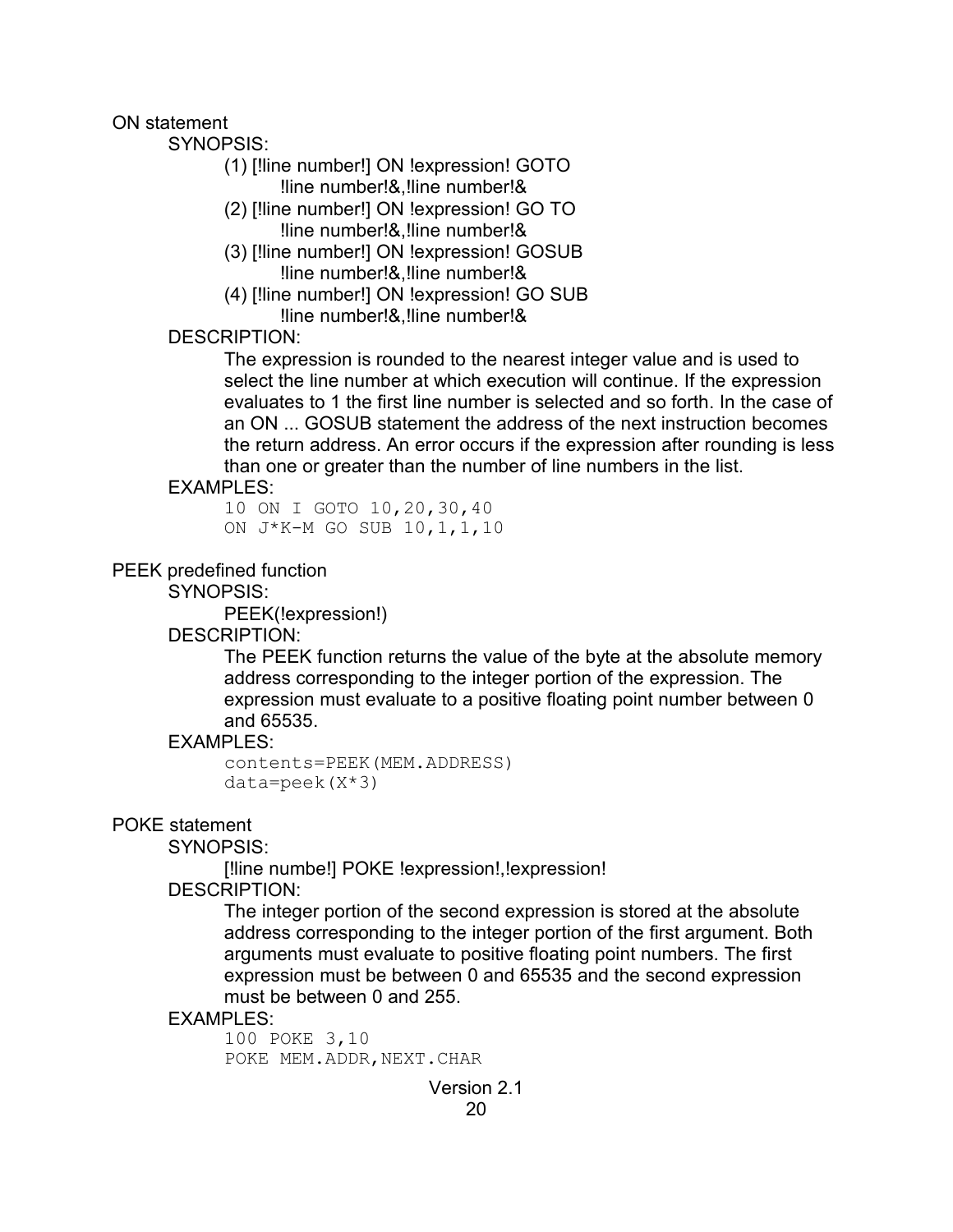POS predefined function

SYNOPSIS:

POS

DESCRIPTION:

The POS function returns the value of the output line pointer. This value will range from 1 to 132 and designates the position at which the next character output by the system will appear.

### EXAMPLE:

PRINT TAB(POS+3); X

# PRINT statement

**SYNOPSIS** 

(1) [!line number!] PRINT #!expression!,!expression!;

!expression!&,!expression!&

(2) [!line number!] PRINT #!expression!;!expression!&,!expression!&

(3) [!line number!] PRINT !expression!!delim!&!expression!!delim!& DESCRIPTION:

A PRINT statement sends the value of the expressions in the expression list to either a disk file (type 1 or 2) or the console (type 3). A type 1 PRINT statement sends a random record specified by the second expression after the # to the disk file specified by the first expression after the #. An error occurs if there is insufficient space in the record for all values. A type 2 PRINT statement outputs the next sequential record to the file specified by the expression following the #. A type 3 PRINT statement outputs the value of each expression to the console. A space is appended to all numeric values and if the numeric item exceeds the right margin then a carriage return - linefeed is output before the item is printed. The delim between the expressions may be either a comma or a semicolon. The comma causes automatic spacing to the next tab position (14, 28, 42, etc). A semicolon indicates no spacing between printed values. If the last expression is not followed by a delim, a carriage return linefeed is output and the print position is set equal to one. A carriage return - linefeed is automatically output anytime the print position exceeds 132.

### EXAMPLES:

100 PRINT #1;A,B,A\$+"\*" PRINT #FILE,WHERE;A/B,D,"END" PRINT A, B, "The Answer is "; X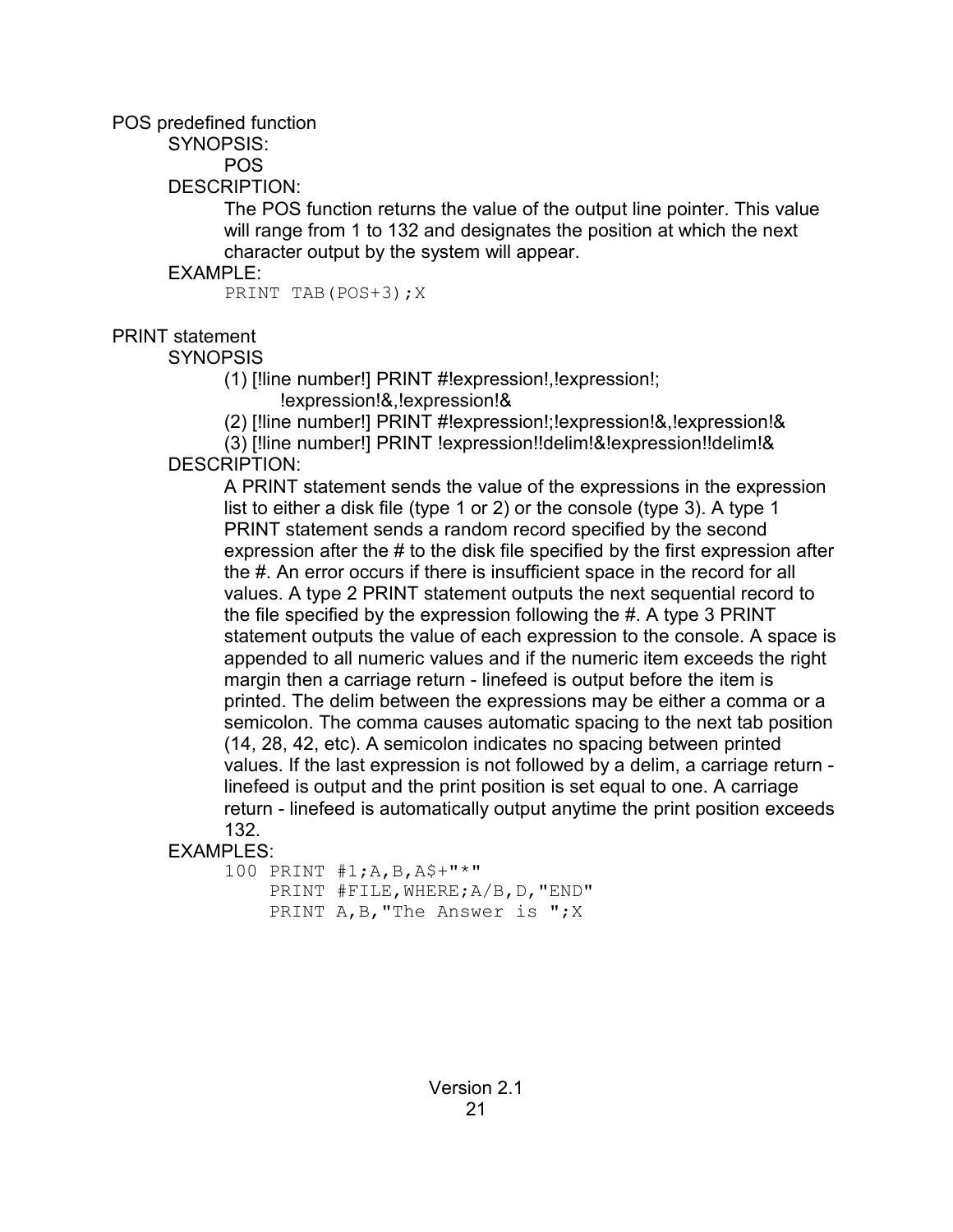RANDOMIZE statement

SYNOPSIS:

[!line number!] RANDOMIZE

DESCRIPTION:

A RANDOMIZE statement initializes the random number generator.

EXAMPLES:

10 RANDOMIZE RANDOMIZE

# READ statement

SYNOPSIS:

(1) [!line number!] READ !variable!&,!variable!&

(2) [!line number!] READ #!expression!,!expression!;!variable! &,!variable!&

(3) [!line number!] READ #!expression!;!variable!&,!variable!& DESCRIPTION:

A READ statement assigns values to variables in the variable list from either a disk file (type (2) or (3)) or from a DATA statement (type (1)). Type (2) reads a random record specified by the second expression after the # from the disk file specified by the first expression after the # and assigns the fields in the record to the variables in the variable list. Fields may be floating point or string constants and are delimited by a blank or a comma. Strings may optionally be enclosed in quotes. An error occurs if there are more variables than fields in the record. The type (3) READ statement reads the next sequential record from the file specified by the expression following the # and assigns the fields to the variables as described above. A type (1) READ statement assigns values from DATA statements to the variables in the list. DATA statements are processed sequentially as they appear in the program. A attempt to read past the end of the last DATA statement will result in an error.

EXAMPLES:

```
100 READ A,B,C$
```
200 READ #1,I;PAY.REG,PAY.OT,HOURS.REG,HOURS.OT READ #FILE.NO;NAME\$,ADDRESS\$,PHONE\$,ZIP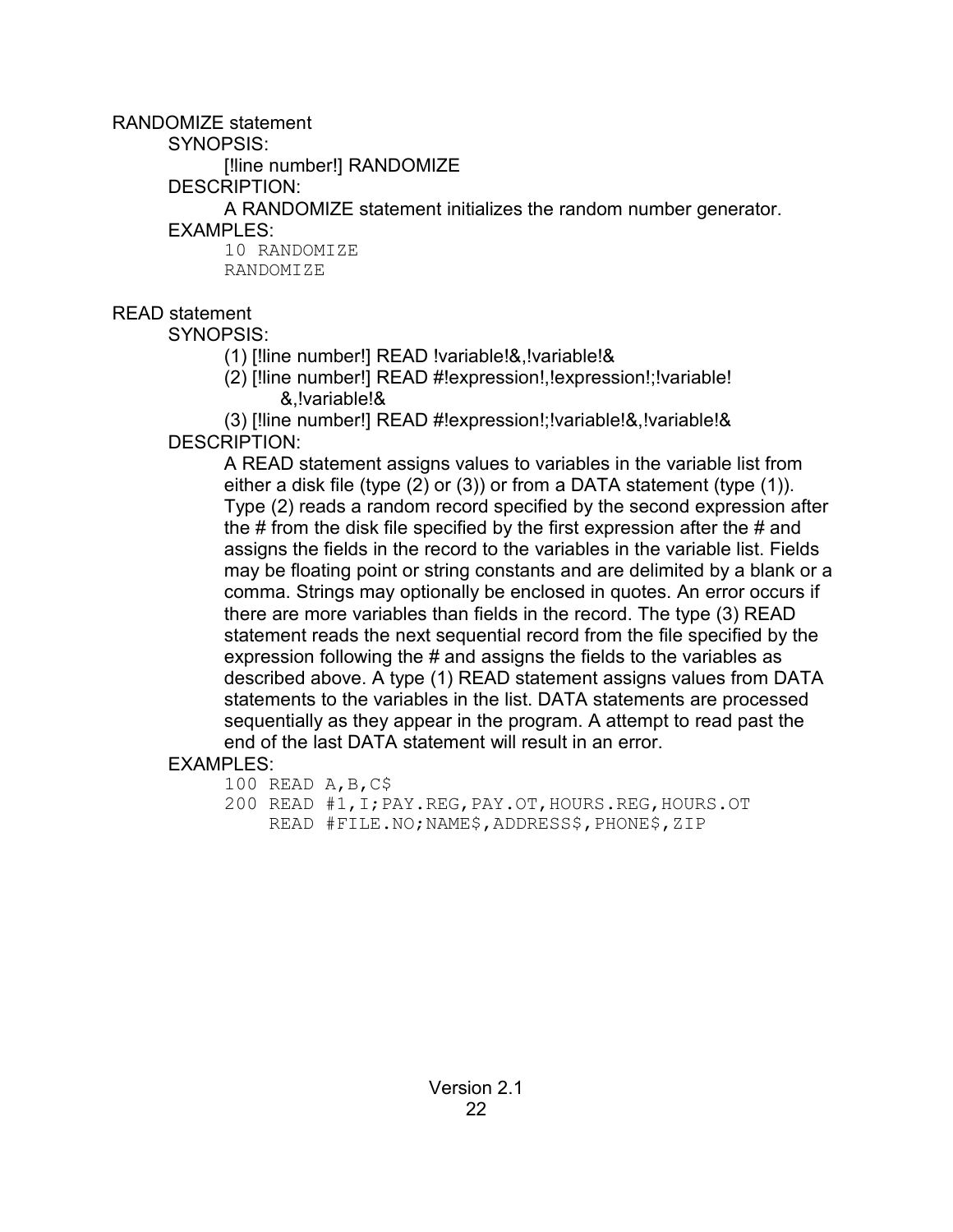REM statement

SYNOPSIS:

[!line number!] REM [!remark!] [!line number!] REMARK [!remark!]

### DESCRIPTION:

A REM statement is ignored by the compiler and compilation continues with the statement following the next carriage return - line feed. The REM statement may be used to document a program. REM statements do not affect the size of the intermediate code file. An unlabeled REM statement may follow any statement on the same line. The line number of a REM statement may be used as the object of a GOTO, GOSUB, or ON statement.

### EXAMPLES:

```
10 REM This is a remark
   REMARK THIS IS ALSO A REMARK
   LET X=0 REM Initial value of X
```
### reserved word list

SYNOPSIS:

!letter!&!letter!&[\$]

### DESCRIPTION:

The following words are reserved in BASIC-E/65 and may not be used as identifiers:

| AND  | ASC            | ATN        | CALL        | CHR\$      | CLOSE      |
|------|----------------|------------|-------------|------------|------------|
| DATA | DEF            | <b>DIM</b> | <b>ELSE</b> | <b>END</b> | EQ         |
| FILE | FOR            | FRE        | GE          | GO         | GOSUB      |
| GT   | ΙF             | INPUT      | INT         | LE.        | LEFT\$     |
| LET  | LOG            | LT         | MID\$       | NΕ         | NEXT       |
| ON   | 0 <sub>R</sub> | PEEK       | POKE        | POS        | PRINT      |
| READ | REM            | RESTORE    |             | RIGHT\$    | <b>RND</b> |
| SIN  | SINH           | SQR        | STEP        | STOP       | STR\$      |
| TAB  | TAN            | THEN       | TО          | VAL        |            |
|      |                |            |             | RETURN     |            |

Reserved words must be preceded and followed by either a special character or a space. Spaces may not be embedded within reserved words. Unless compiler option D is set, lowercase letters are converted to uppercase prior to checking to see if an identifier is a reserved word.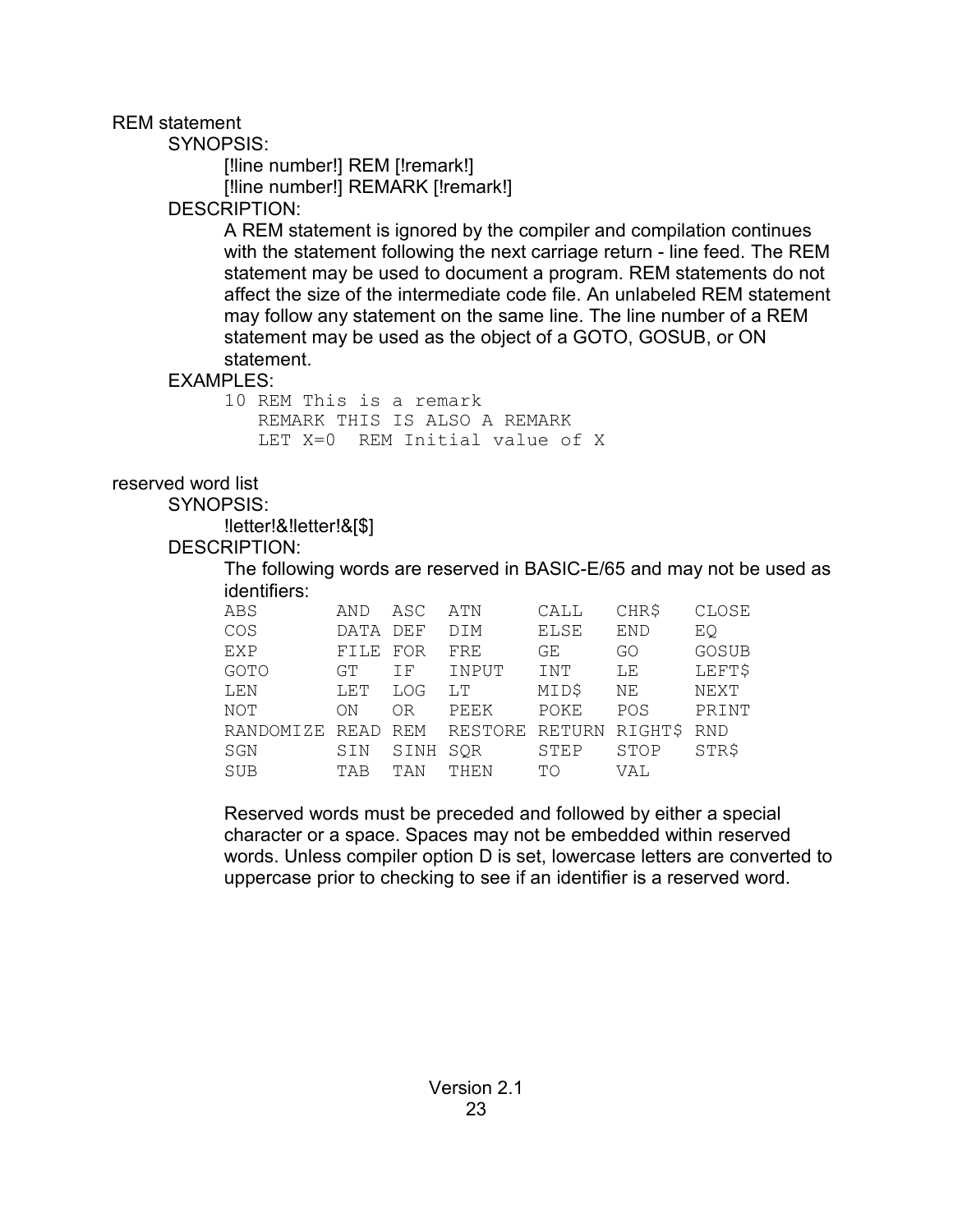#### RESTORE statement

SYNOPSIS:

[!line number!] RESTORE

DESCRIPTION:

A RESTORE statement repositions the pointer into the data area so that the next value read with a READ statement will be the first item in the first DATA statement. The effect of RESTORE statement is to allow rereading of the DATA statements.

EXAMPLES:

RESTORE

10 RESTORE

RETURN statement

SYNOPSIS:

[!line number!] RETURN

DESCRIPTION:

Control is returned from a subroutine to the calling routine. The return address is maintained on the top of the run-time interpreter stack. No check is made to insure that the RETURN follows a GOSUB statement.

#### EXAMPLES:

130 RETURN RETURN

RIGHT\$ predefined function

SYNOPSIS:

RIGHT\$(!expression!,!expression!)

DESCRIPTION:

The RIGHT\$ function returns the n rightmost characters of the first expression. The value of n is equal to the integer portion of the second expression. If n is negative an error occurs. If n is greater than the length of the first expression then the entire expression is returned. The first argument must be of type string and the second must be of type floating point.

#### EXAMPLES:

RIGHT\$(X\$,1) RIGHT\$(NAME\$,LNG.LAST)

RND predefined function

SYNOPSIS:

RND

DESCRIPTION:

The RND function generates a uniformly distributed random number between 0 and 1.

#### EXAMPLE:

xyz=RND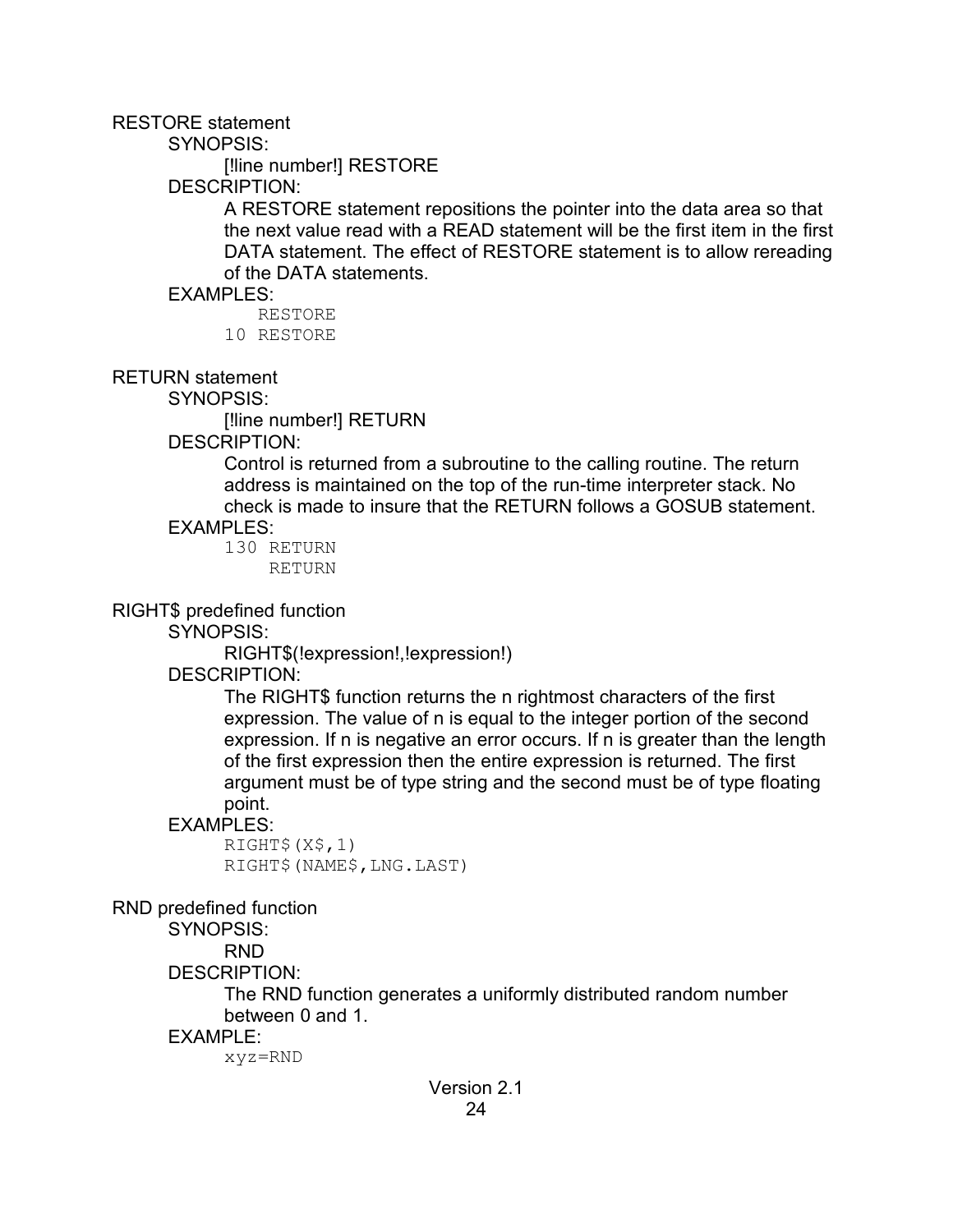SGN predefined function

SYNOPSIS:

SGN(!expression!)

DESCRIPTION:

The SGN function returns 1 if the value of the expression is greater than 0, -1 if the value is less than zero, and 0 if the value is equal to zero. The argument must evaluate to a floating point number.

# EXAMPLES:

print SGN(X) if SGN(A-B+C) then a=345

SIN predefined function

SYNOPSIS:

SIN (!expression!)

DESCRIPTION:

SIN is a predefined function which returns the sine of the expression. The argument must evaluate to a floating point number in radians.

EXAMPLES:

 $X = \text{SIM}(Y)$ sine.angle=SIN(A-b/c)

SINH predefined function

SYNOPSIS:

SINH (!expression!)

DESCRIPTION:

SINH is a predefined function which returns the hyperbolic sine of the expression. The argument must evaluate to a floating point number.

# EXAMPLES:

west.height=SINH(Y) test.function=sinh(b c)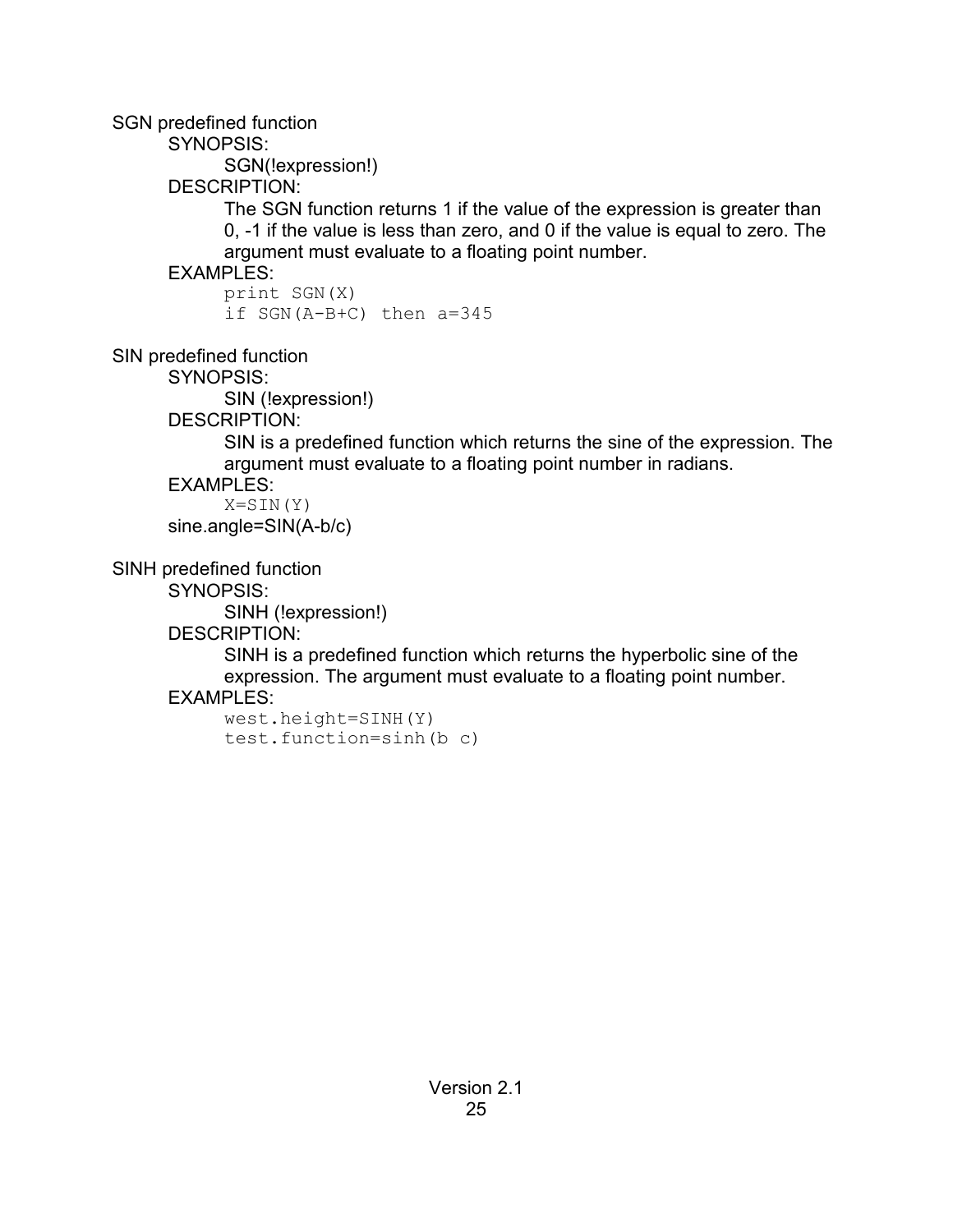### special characters

DESCRIPTION:

The following special characters are used by BASIC-E/65:

- ^ circumflex
- ( open parenthesis
- ) close parenthesis
- asterisk
- + plus
- minus
- / slant
- : colon
- semicolon
- < less-than
- > greater-than
- = equal
- # number-sign
- , comma
- cr carriage return
- \ back-slant

Any special character in the ASCII character set may appear in a string. Special characters other than those listed above will generate an error if they appear outside a string.

statement

SYNOPSIS:

[!line number!] !statement list!!cr!

[!line number!] !IF statement!!cr!

[!line number!] !DIM statement!!cr!

[!line number!] !DEF statement!!cr!

[!line number!] !END statement!!cr!

# DESCRIPTION:

All BASIC-E/65 statements are terminated by a carriage return – line feed pair.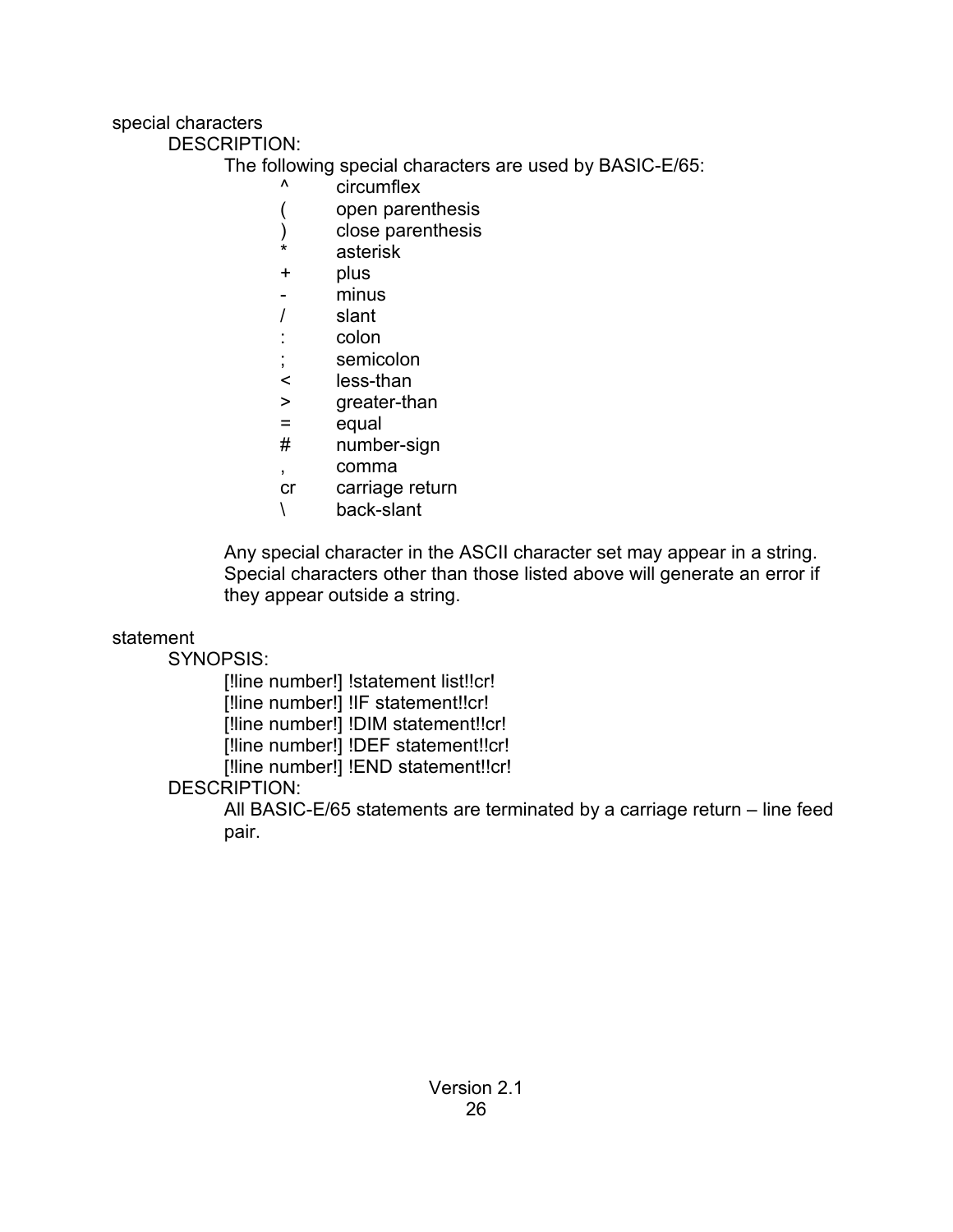statement list SYNOPSIS: !simple statement!&:!simple statement!& where a simple statement is one of the following: FOR statement NEXT statement FILE statement CLOSE statement GOSUB statement GOTO statement INPUT statement LET statement ON statement PRINT statement READ statement RESTORE statement RETURN statement RANDOMIZE statement POKE statement STOP statement empty statement DESCRIPTION: A statement list allows more than one statement to occur on a single line. EXAMPLES:

LET  $I=0$  : LET  $J=12$  : LET  $K=23$ x=y+z/w : return :::::::: PRINT "This is ok also!"

STR\$ predefined function

SYNOPSIS:

STR\$ (!expression!)

DESCRIPTION:

The STR\$ function returns the ASCII string which represents the value of the expression. The argument must evauate to a floating point number.

EXAMPLES:

print #file.number;STR\$(x) pi\$=STR\$(3.14159)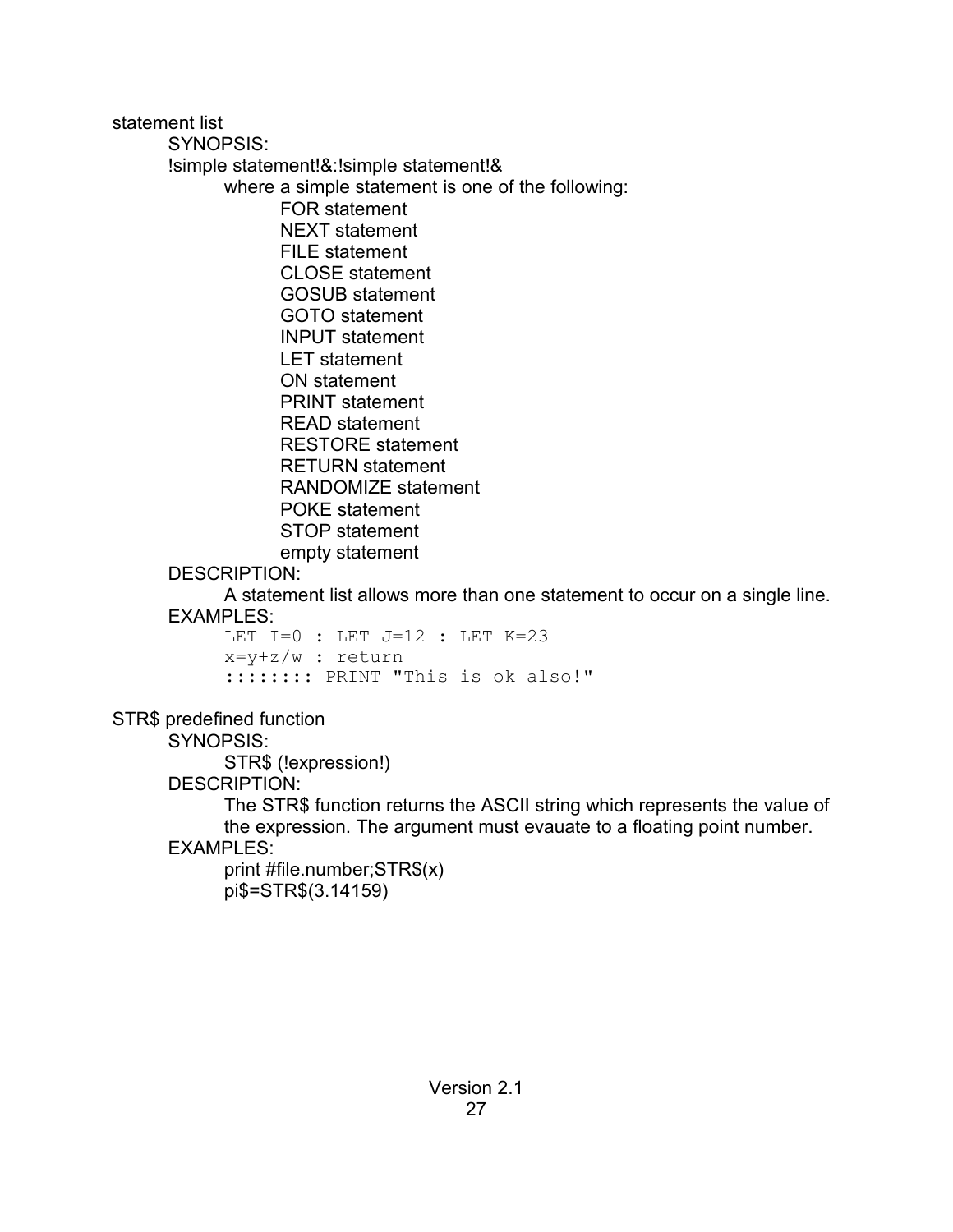subscript list

SYNOPSIS:

!expression!&,!expression!&

# DESCRIPTION:

A subscript list may be used as part of a DIM statement to specify the number of dimensions and the extent of each dimension of the array being declared or as part of a subscipted variable to indicate which element of an array is being referenced. There may be any number of expressions but each must evaluate to a floating point number. A subscript list as part of DIM statement may not contain a reference to the array being dimensioned.

# **FXAMPLES:**

```
var=X(10,20,20)
x$=Y$(I,J)
dim COST(AMT(I),PRICE(I))
```
# SQR predefined function

SYNOPSIS:

SQR (!expression!)

# DESCRIPTION:

SQR returns the square root of the expression. The argument must evaluate to a non-negative floating point number.

# EXAMPLES:

print  $SOR(y)$  $hyp = SQR(X 2 + Y 2)$ 

# STOP statement

SYNOPSIS:

[!line number!] STOP

# DESCRIPTION:

Upon encountering a STOP statement program execution terminates and all open files are closed. The print buffer is emptied and control returns to DOS/65. Any number of STOP statements may appear in a program. A default STOP statement is appended to all programs by the compiler.

# EXAMPLES:

10 STOP STOP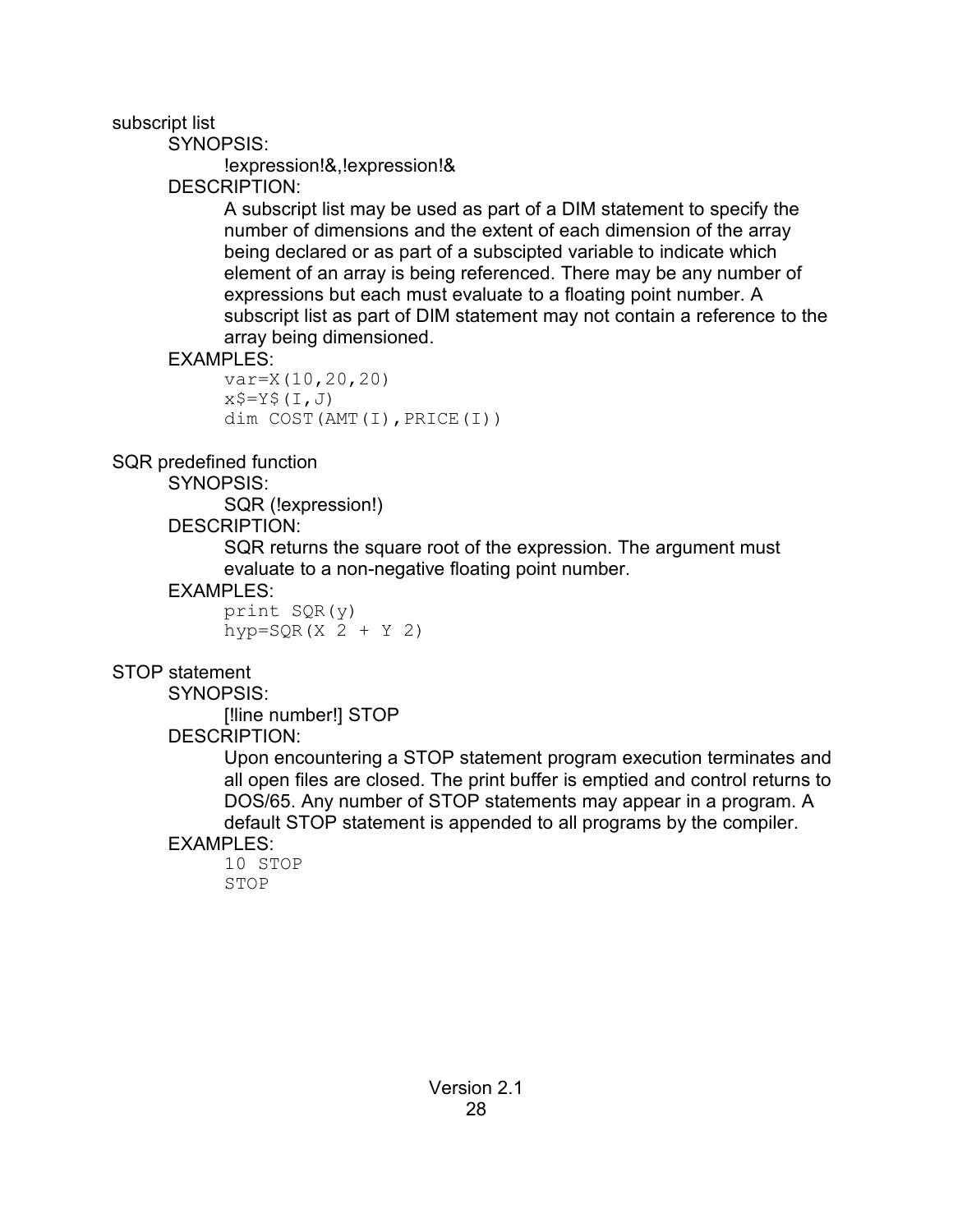### TAB predefined function

SYNOPSIS:

TAB (!expression!)

### DESCRIPTION:

The TAB function positions the output line pointer to the position specified by the integer value of the expression rounded to the nearest integer. If the value of the rounded expression is less than the current print position, a carriage return - linefeed is output and the line pointer is set as described above. If the value of the rounded expression is 0 only a carriage return is output and then the output line pointer is set to one. Errors will result if the value of the rounded argument is greater than 132 or is negative. The TAB function may occur only in PRINT statements.

### EXAMPLES:

```
print x;TAB(10);vb
print TAB(I + 1)
```
### TAN predefined statement

SYNOPSIS:

TAN (!expression!)

# DESCRIPTION:

TAN returns the tangent of the expression. The argument must be a floating point number and is assumed to be in radians. An error may occur if the argument is a multiple of pi/2 radians.

### EXAMPLES:

 $dft = TAN(A)$  $x.tan=TAN(X-3*cos(y))$ 

### VAL predefined function

SYNOPSIS:

VAL (!expression!)

### DESCRIPTION:

The VAL function converts the number in ASCII passed as the argument into a floating point number. The expression must evaluate to a string. Conversion continues until a character is encountered that is not part of a valid number or until the end of the string is encountered.

### EXAMPLES:

```
IO.value=VAL(A$)
comp=VAL("3.789" + "E-7" + "This is ignored")
```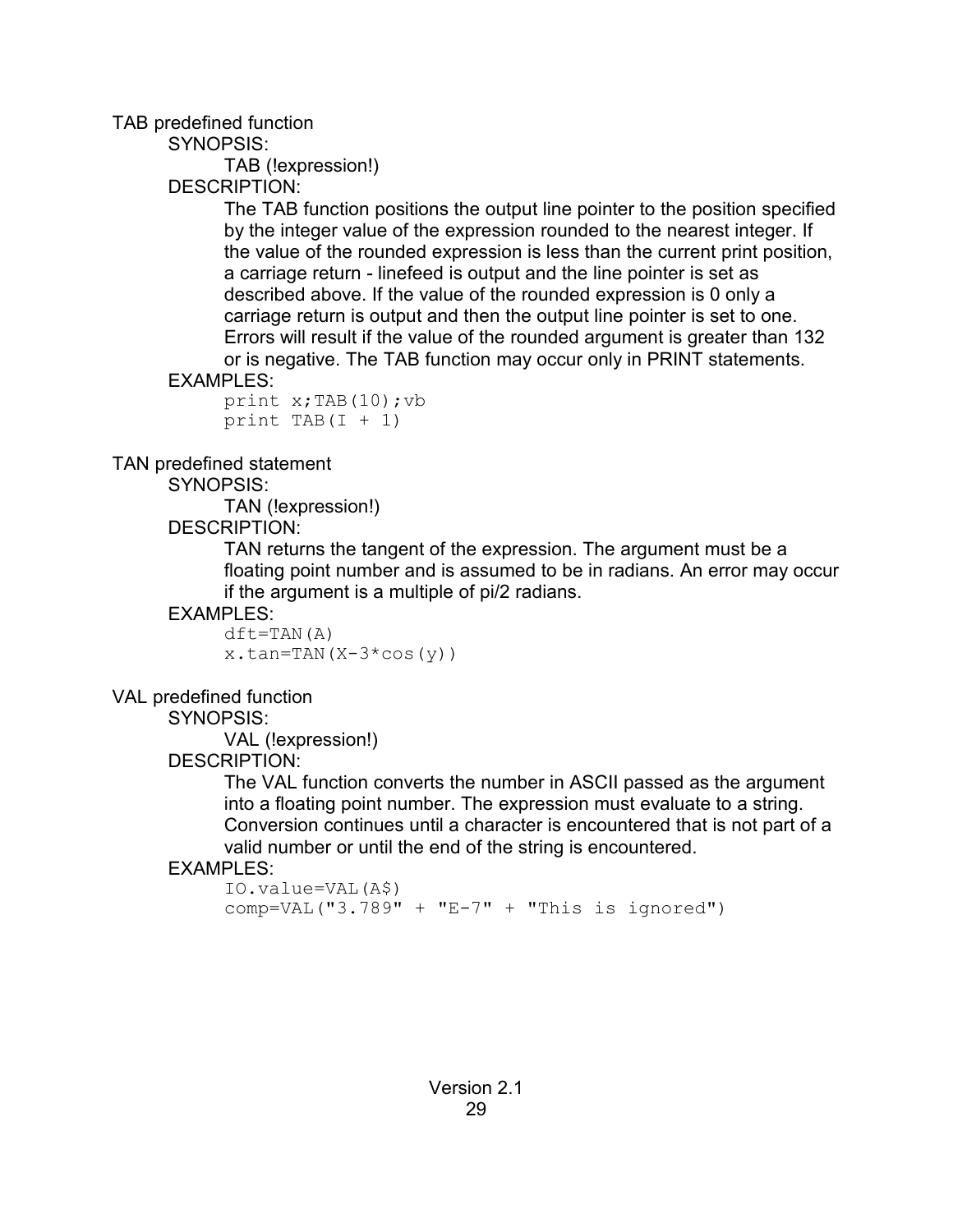variable

SYNOPSIS:

!identifier![(!subscript list!)]

DESCRIPTION:

A variable in BASIC-E/65 may either represent a floating point number or a string depending on the type of the identifier. Subscripted variables must appear in a DIM statement before being used as a variable.

EXAMPLES:

```
X
Y$(3,10)
ABS.AMT(X(I), Y(I), S(I-1))
```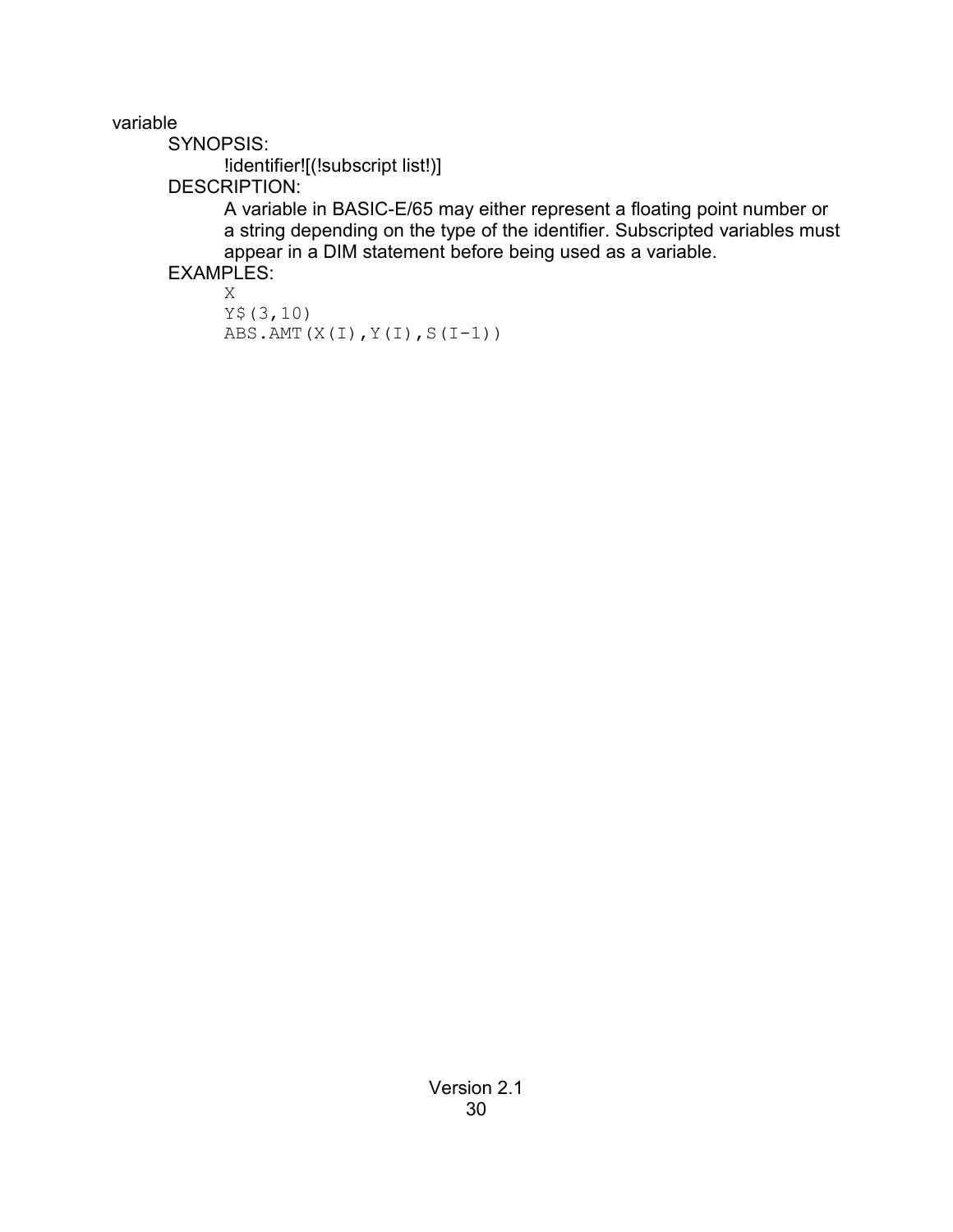### **SECTION 3 - OPERATING INSTRUCTIONS**

Execution of BASIC-E/65 programs under DOS/65 consists of three steps. First the source program (of type BAS) must be created on disk. Second the program is compiled by executing the BASIC-E/65 compiler (COMPILE.COM) with the name of the source program shown as a parameter for the compiler and with any desired compiler options also shown on the command line. Finally the intermediate file (of type INT) created by the compiler is executed by invoking the BASIC-E/65 run-time interpreter (RUN.COM) using the source program name as a parameter. Assuming that a source file named REPORT.BAS already exists the sequence of commands required would be:

COMPILE REPORT RUN REPORT

# *CAUTION*

### *If the compiler output indicated that errors were detected do not attempt to execute the INT file. The results are unpredictable and potentially disastrous.*

Creation of the source program will normally be done using the DOS/65 editor EDIT.COM. As mentioned above it must have a type of BAS. The BASIC-E/65 text can be free-form and if a statement is not completed on a single line, a continuation character (\) must be the last character on the line. Spaces or tabs (ctl-i) may precede statements and any number of spaces or tabs may appear anywhere one space is permitted. Line numbers need only be used on statements to which control is passed. Line numbers do not have to be in ascending order. Using identifiers longer than two characters and indenting statements to enhance readability does not affect the size of the INT file created by the compiler.

### 3.1 COMPILER OPTIONS

There are 6 compiler options available which can be invoked by entering the appropriate letter on the COMPILE command line following a \$ as shown below. If multiple options are desired they can be be included in the command line with or without any spaces as shown the following examples:

COMPILE TEST \$A B COMPILE REPORT \$CD

Each option is described below.

# 3.1.1 OPTION A

Option A is an unlikely option for the user to employ as it generates during the second compiler pass a listing of the productions resulting from each input line. It is mainly intended for use by the developer for debugging of the compiler itself.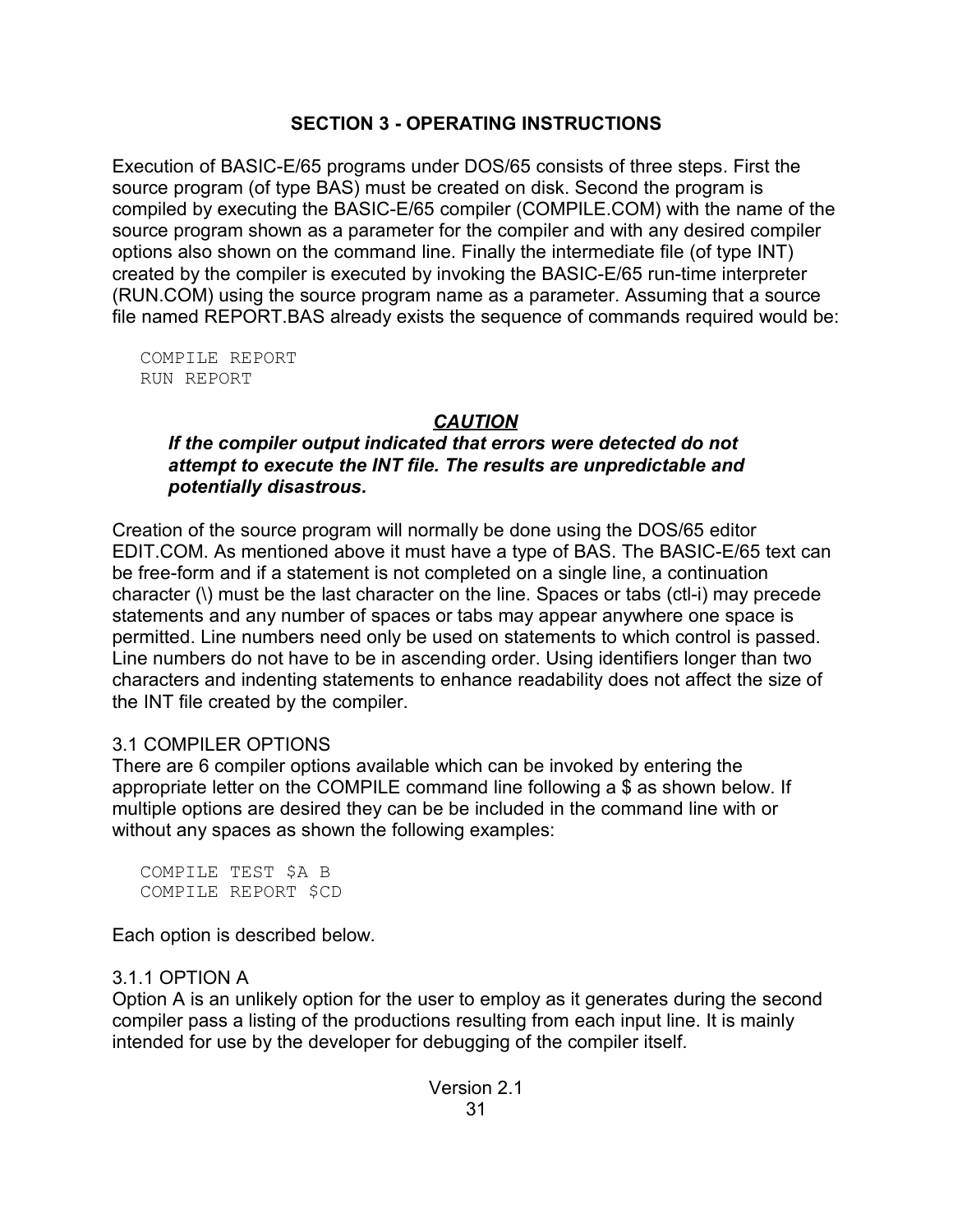### 3.1.2 OPTION B

Option B causes the normal listing of the source during the second pass of the compiler to be suppressed. Lines containing errors will still be listed.

### 3.1.3 OPTION C

This option compiles the program but does not generate an INT file. This option is most useful during the early stages of debugging a program when the INT file is probably useless given the high probability of errors.

### 3.1.4 OPTION D

This option will prevent the compiler from automatically translating all lower case letters outside of strings to upper case. As the compiler normally does this translation, this option is most useful if identifiers are used which are spelled the same as reserved words but are in lower case.

### 3.1.5 OPTION E

This option causes code to be included in the INT file so that if a run time error occurs the line number will be listed along with the error message. Note that the line number in this case refers to the source line number beginning at 1 and is independent of any line numbers actually contained in the source file.

### 3.1.6 OPTION F

This option causes the compiler listing to go to the printer rather than the console.

# 3.2 SPECIAL FEATURES

### 3.2.1 PRINTER ONLY OUTPUT

Since LPRINTER and CONSOLE statements are not part of the BASIC-E/65 syntax there is no totally clean way to switch all output to the DOS/65 list device instead of the console or to switch back. The ctl-p toggle can be used to cause the output to go to both devices however that may not always be desirable. Because of this two special entry points have been provided at TEA+3 and TEA+6 to allow such switching to take place. These entry points must be entered using the CALL function. The following program illustrates use of these entry points.

```
tea=512 rem this is for tea=$200
printer=tea+3
console=tea+6
dummy=call(printer) rem this sends all following output to
list device
print "This will go to printer!"
dummy=call(console) rem back to console
print "This will go to console!"
end
```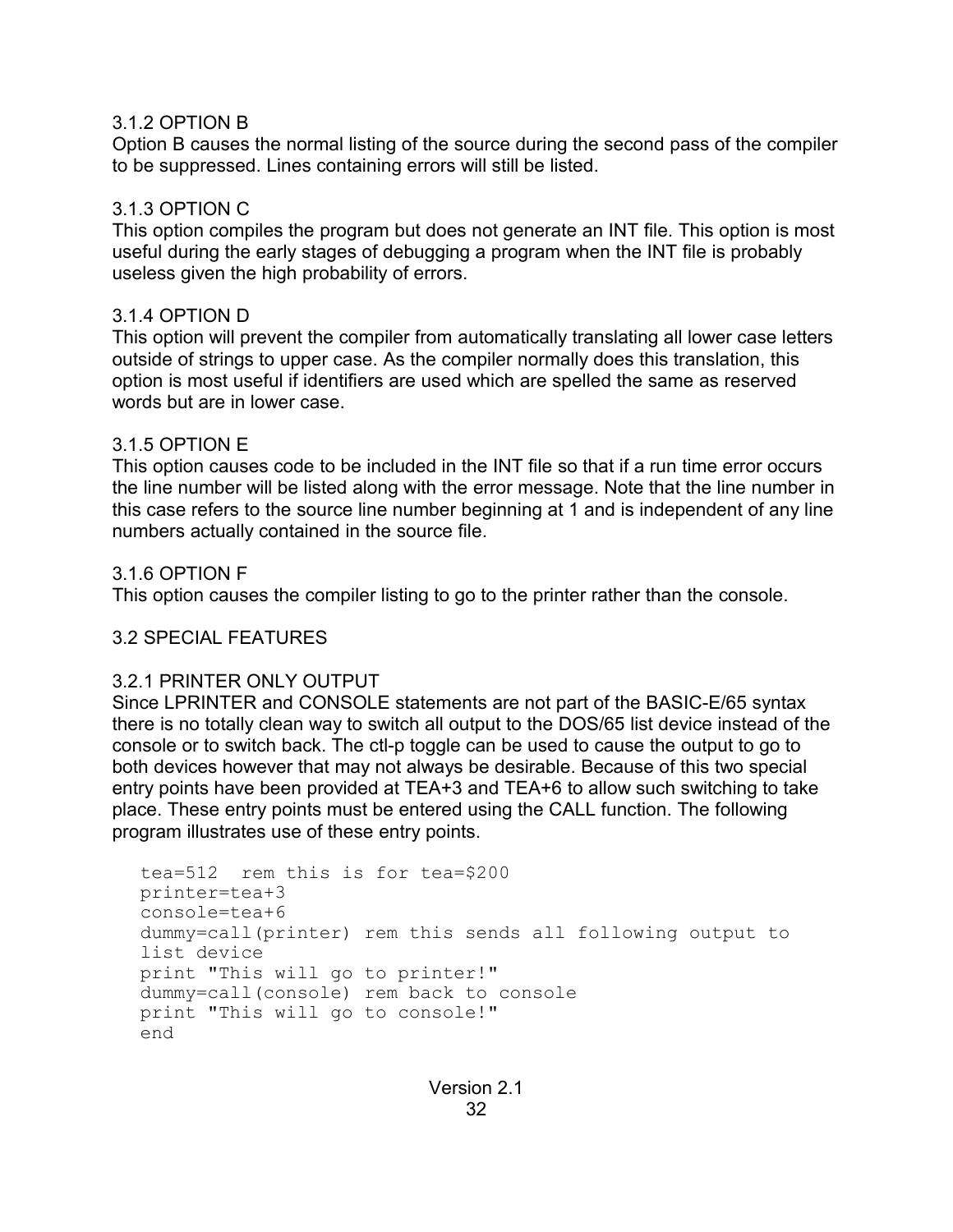# NOTE

Note that after use of the CALL(TEA+3) entry all input prompts will go to the list device but inputs will be echoed on the console. All error messages will go to the console regardless of the output mode selected using these two entry points.

# *CAUTION*

*Use of direct output to the list device defeats the normal DOS/65 tab (\$09) expansion. Make sure that your driver in SIM will expand any tabs if you plan to include tabs in any output streams through use of the CHR\$(9) function.*

# 3.2.2 DIRECT PEM/SIM CALLS

Two entry points have been provided at TEA+9 and TEA+12 to allow direct calls to PEM and SIM. Fixed storage locations have also been allocated at TEA+15, TEA+16 and TEA+17 for the A, Y and X register values needed as input and output parameters for these calls. A CALL(TEA+9) invokes the following assembly language and also returns a value corresponding to the 16 bit number formed by TEA+15 (low byte) and TEA+16 (high byte):

LDA TEA+15 LDY TEA+16 LDX TEA+17 JSR PEM STA TEA+15 STY TEA+16 STX TEA+17 RTS

A CALL(TEA+12) is similar except that the assembly language invoked is as follows:

LDA TEA+15 LDY TEA+16 JSR SIM+(TEA+17) STA TEA+15 STY TEA+16  $STX TFA+17$ RTS

Note that JSR SIM+(TEA+17) means that the location called in SIM is determined by adding the byte at TEA+17 to the SIM starting address. Since SIM must begin on a page boundary only the high byte of the SIM address is used in the calculation with TEA+17 supplying the low byte of the address. The resulting address is not checked for validity by BASIC-E/65.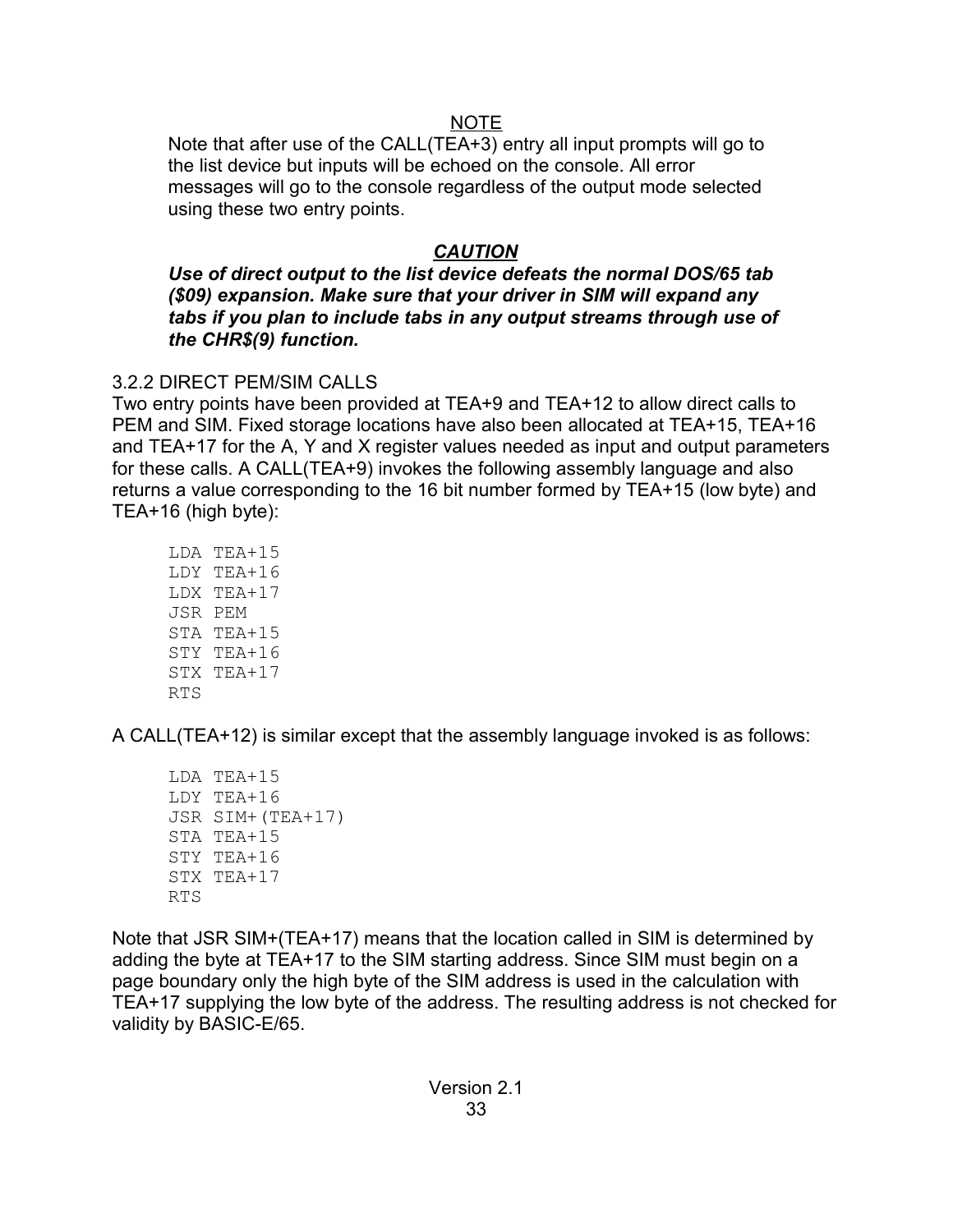# *CAUTION*

### *Use of direct PEM and SIM calls may be useful but is potentially dangerous and may interfere with normal BASIC-E/65 file operations or other DOS/65 functions.*

Use of either entry point assumes that the user has pre-stored the appropriate data at TEA+15, TEA+16 and TEA+17. The following program illustrates use of these direct calls:

```
tea=512 rem for tea=$200
pem=tea+9
sim=tea+12
a.register=tea+15
y.register=tea+16
x.register=tea+17
poke x.register,6
no.echo.input=call(pem) and 127 rem look at low byte only
print chr$(no.echo.input) rem send to console
end
```
# 3.3 DISK FILES

Disk files may be read, written or updated using both sequential and random access. Two basic types of files exist. The first type has no declared record size and is referred to as unblocked. The second type has a user-specified record size and is referred to as blocked. Blocked files may be accessed either sequentially or randomly while unblocked files can only be accessed sequentially.

In unblocked files there is no concept of a record as such. Each reference to the file either reads from or writes to the next field. At the end of each PRINT statement a carriage return and linefeed pair are written to the file. This allows data files to be created with EDIT.COM or TYPE(d) using CCM.

Blocked files consist of a series of fixed length records. The user specifies the logical record length with the FILE statement. An error occurs if a linefeed is encountered during a read from a blocked file or if the current record being built exceeds the block size during a write. At the end of a PRINT statement any remaining area in the record is filled with blanks by the system and then a carriage return and linefeed are added.

All data in files is stored as ASCII characters. Either a comma or carriage return denotes the end of a field. Blanks are ignored between fields.

### 3.4 MEMORY SIZE LIMITATIONS

Because both COMPILE.COM and RUN.COM are very large programs, the normal DOS/65 minimum memory sizes are not adequate for BASIC-E/65. The following table shows the absolute minimum sizes required to load COMPILE.COM and RUN.COM.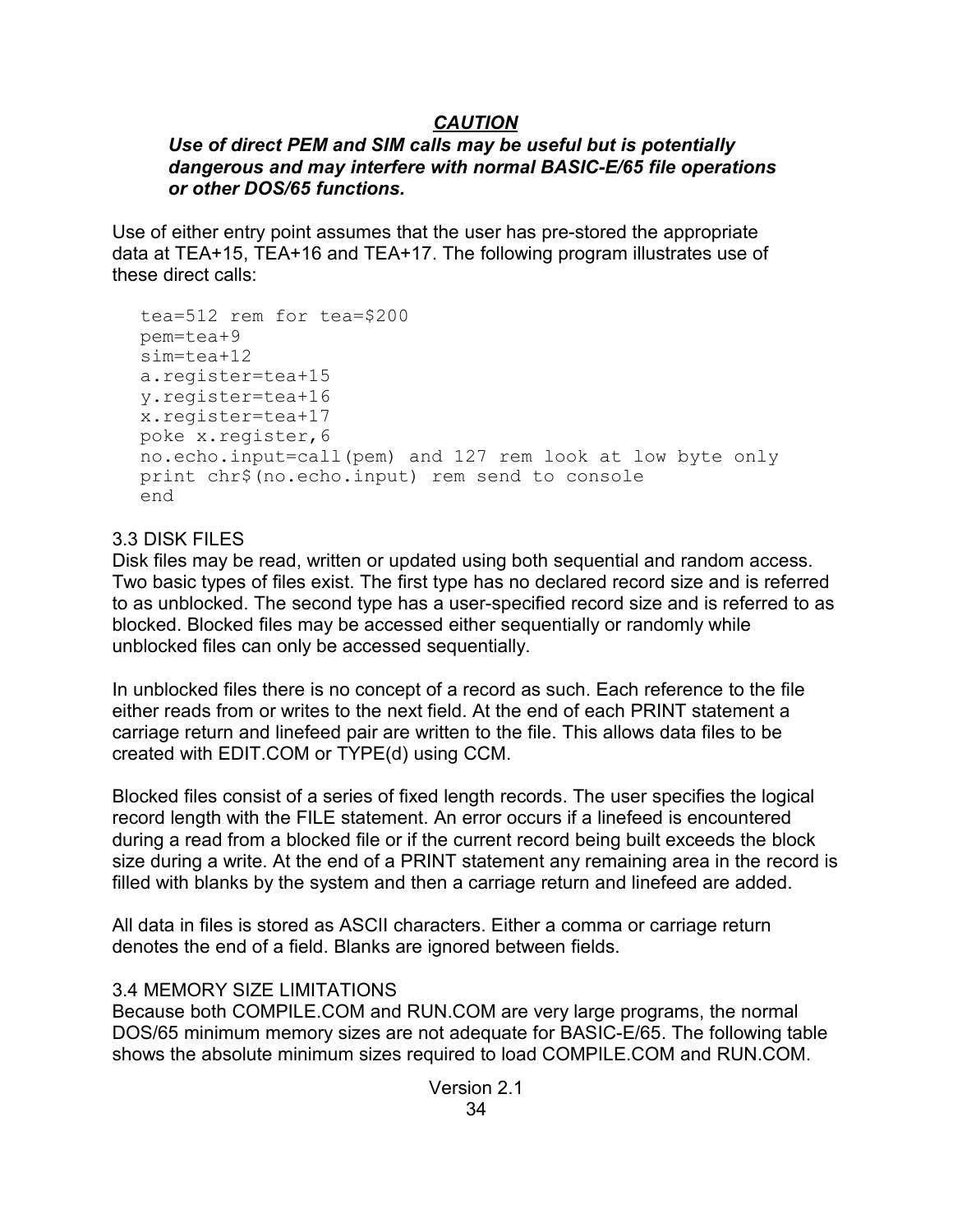| TEA    | <b>MINIMUM MEMORY SIZE</b> |
|--------|----------------------------|
| \$200  | 18K                        |
| \$400  | 18K                        |
| \$800  | 19K                        |
| \$1000 | 21K                        |
| \$1400 | 22K                        |
| \$2000 | 25K                        |

Note that these minimums do not guarantee that a given source program can be compiled or that a given INT file can be executed. The minimum memory sizes shown allow only a little over 2K (i.e. the length of CCM) for the symbol table and similar areas when the compiler is running or for the INT file and data areas when the run-time interpreter is running. Large source programs will require more memory.

### 3.5 PAGE ZERO USAGE

BASIC-E/65 complies with the original DOS/65 recommendation that transients not use more than the region from \$00 through \$8F in page zero.

### 3.6 COMPILER OUTPUT

During the second pass of the compiler the source program is listed on the console (see section 3.1 for options). A sequential line count is shown at the beginning of each line. If the source line contains a line number that is referenced elsewhere in the program, the compiler line count is followed by a ":". In all other cases the line count is followed by a "\*".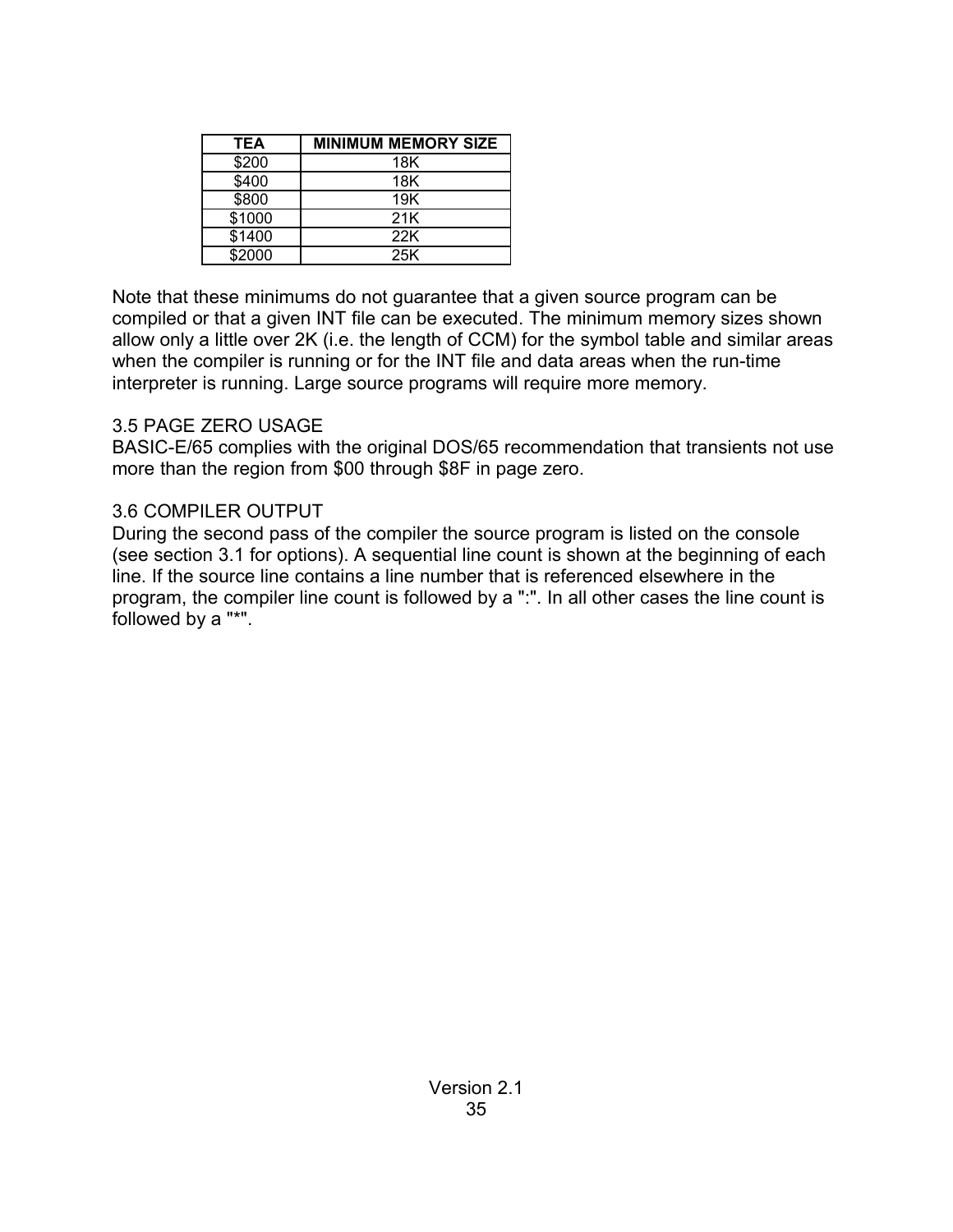# **APPENDIX A - BIBLIOGRAPHY**

1. Draft Proposed American National Standard Programming Language Minimal BASIC. X3J2/76-01 76-01-01. Technical Committee X3J2-BASIC American National Standards Committee X3 - Computers and Information Processing.

2. Worth, Thomas. BASIC for Everyone. Englewood Cliffs: Prentice Hall, Inc., 1976.

3. Albrecht, Fobert L., Fenkel, LeRoy and Brown, Jerry. BASIC. New York: John Wiley & Sons, Inc., 1973.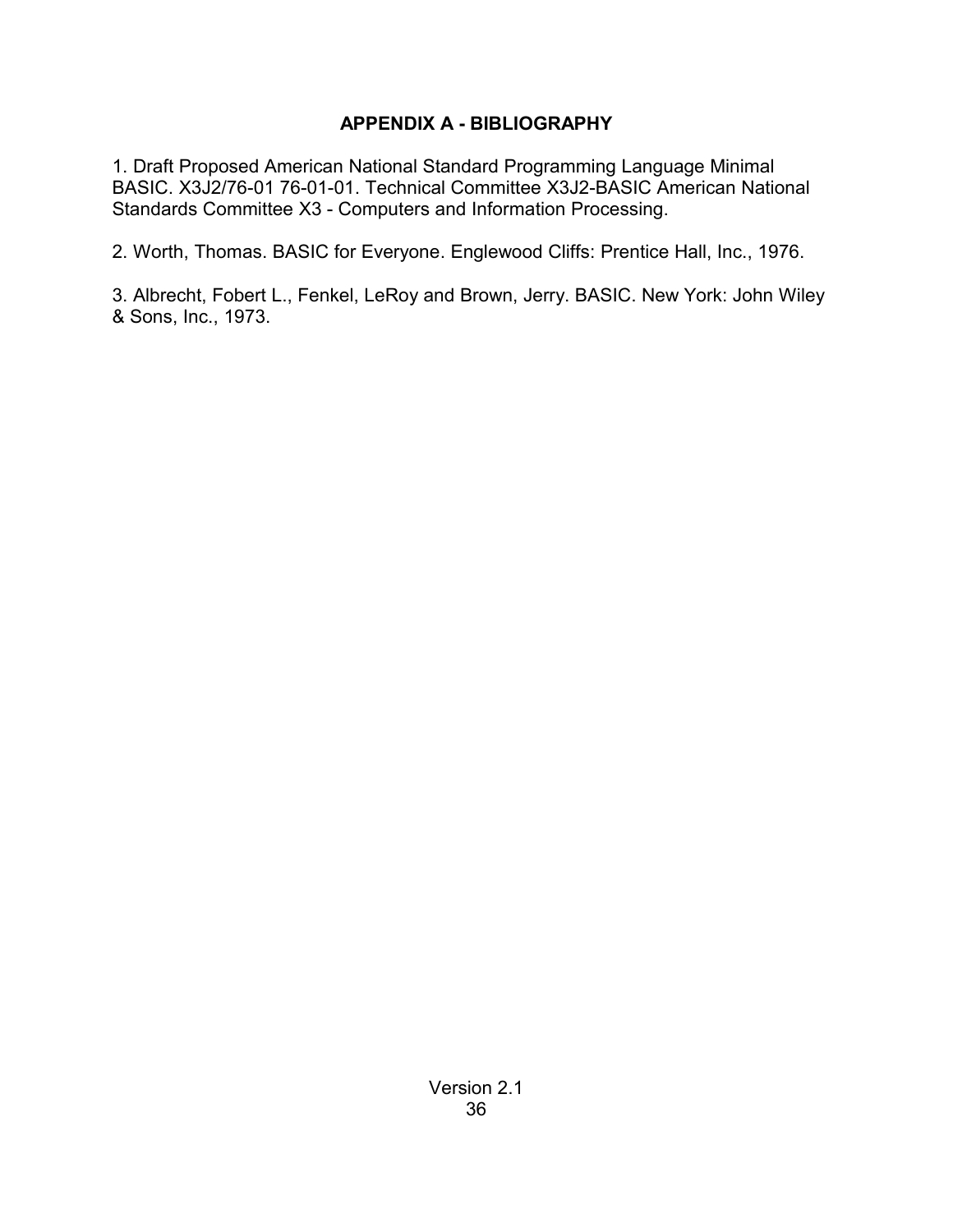#### **APPENDIX B - SAMPLE PROGRAMS**

#### PROGRAM #1

remark program builds a file of mailing labels from a file containing 100 remark byte records which contain name and address information input "Name of source file (in uppercase)";source.file\$ input "Name of label file (in uppercase)";label.file\$ if end # 1 then 100 file source.file\$(100), label.file\$ remark label file is unblocked for index=1 to 1 step 0 remark loop forever until eof read #1; first\$, last\$, street\$, city\$, state\$, zip remark lines are truncated at 60 characters line1\$=left\$(first\$ + " " + last\$,  $60$ ) line2\$=left\$(street\$, 60) remark insure zip not truncated line3\$=left\$(city\$ + ", " + state\$, 54) line3\$=line3\$ + " " + str\$(zip) print #2;line1\$ print #2;line2\$ print #2;line3\$ next index 100 print "Job complete"

stop

end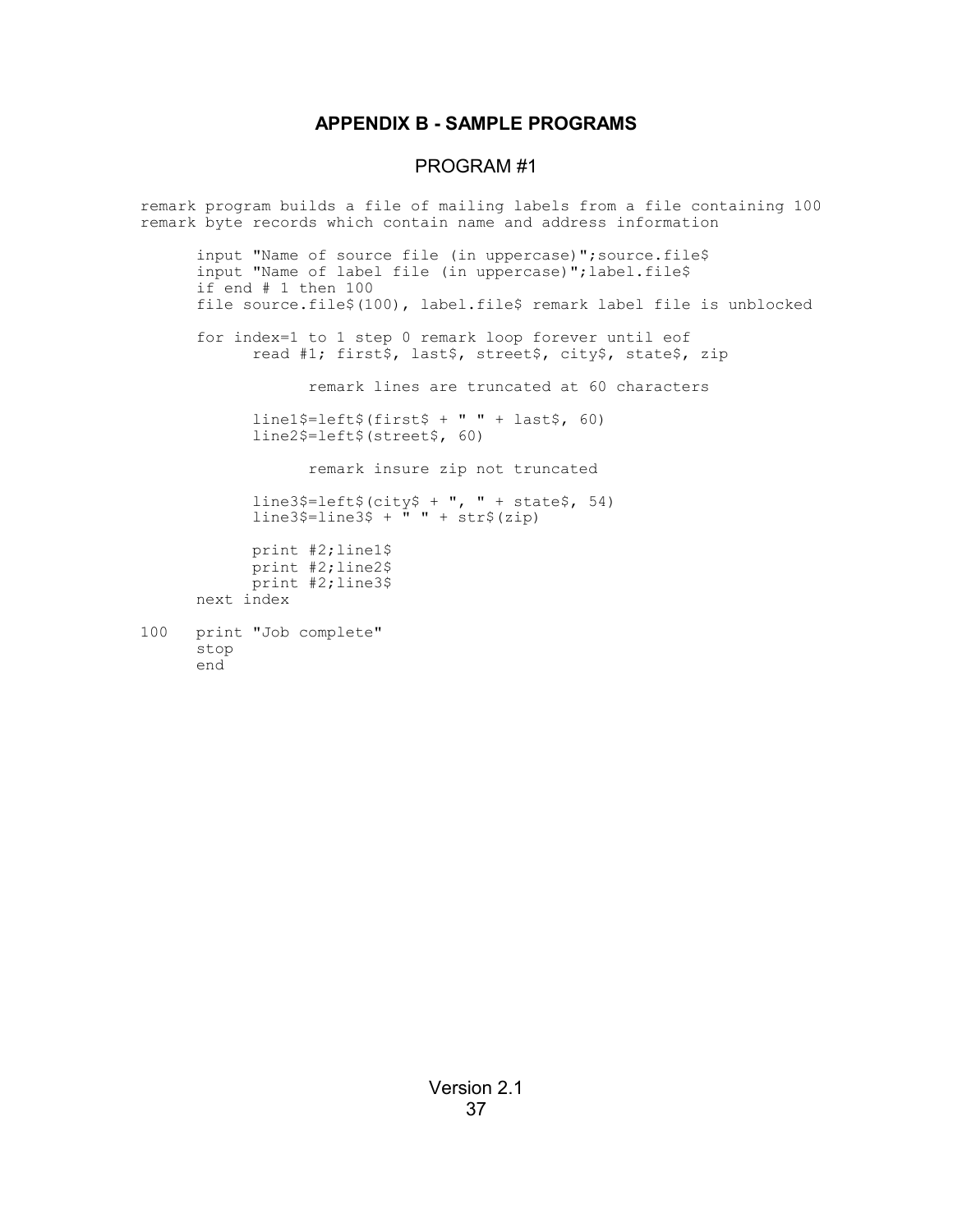#### PROGRAM #2

remark program to compute the first "n" fibonacci numbers remark an input of 0 terminates the program print "This program computes the first n fibonacci numbers." for i=1 to 1 step 0 remark do forever input "Enter n (0 will terminate execution)";n if n=0 then \ print "Program Terminated" : \ stop if  $n < 0$ then \ print "N must be positive "; :  $\setminus$ print "Please reenter" \ else \ gosub 300 remark calculate and print next i 300 remark subroutine to calculate fibonacci numbers f1=1 : f2=1 remark intial values num=f1 remark handle first two numbers as special cases for  $j=1$  to 2 gosub 400 if n=0 then return next j remark handle remaining numbers for j=1 to 1 step 0  $num=f1 + f2$ gosub 400  $f2 = f1$ f1=num if n=0 then return next j return 400 remark print next number and decrement n print num, remark 5 to a line  $n=n-1$ return end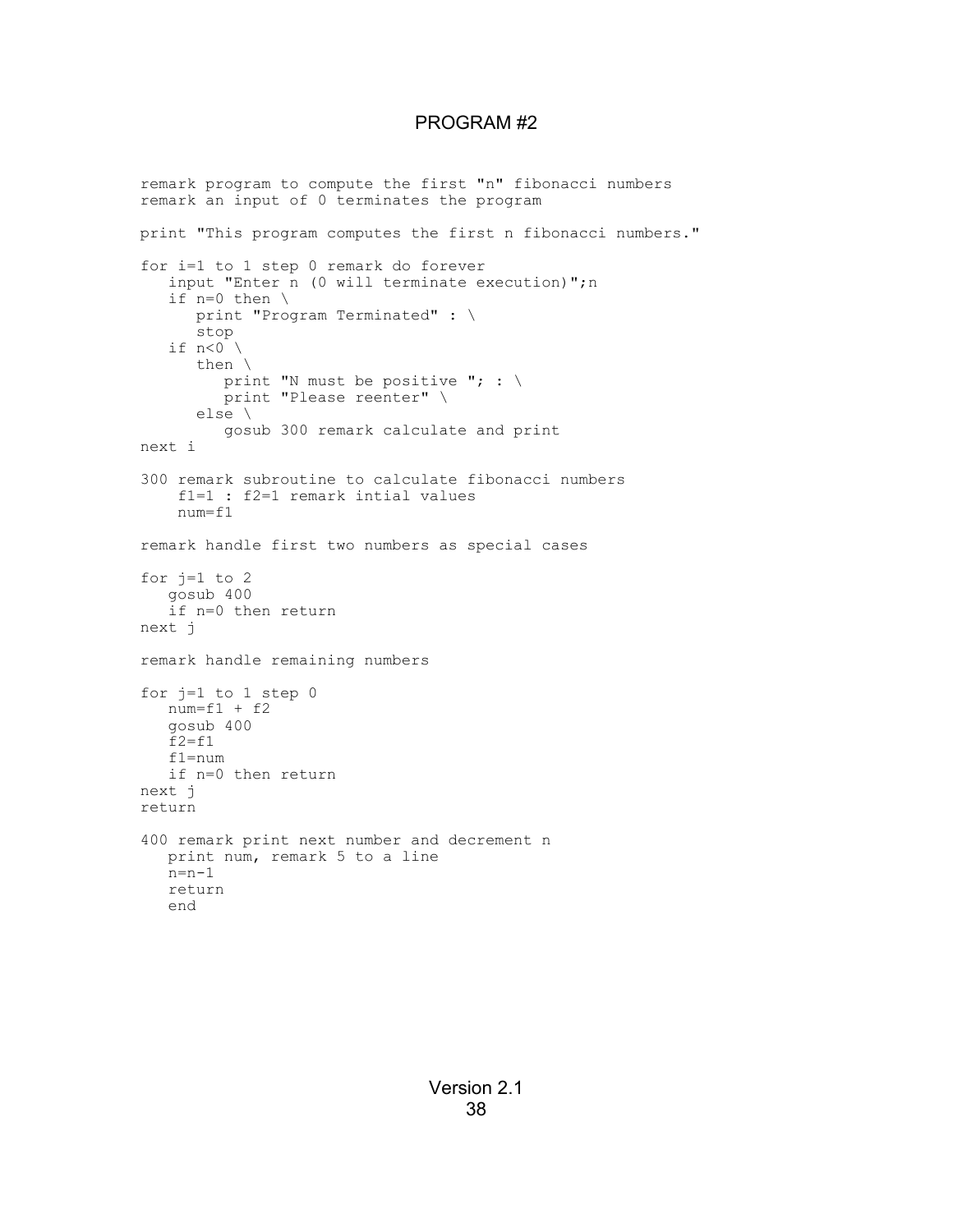# **APPENDIX C - PROGRAMMING NOTES**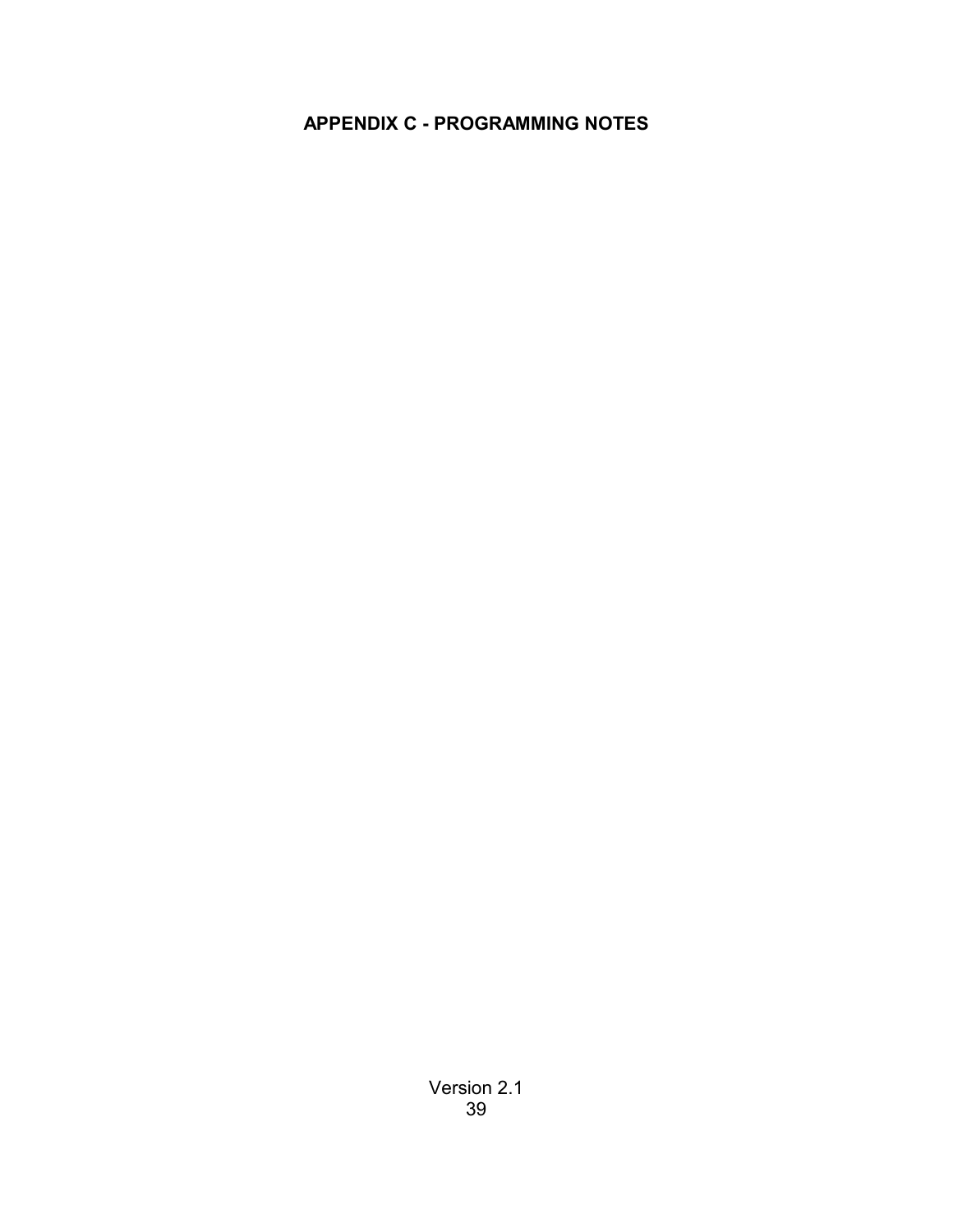### PROGRAMMING NOTE #1 - SPEED OPTIMIZATION

Unlike interpreted BASICs such as Microsoft BASIC, BASIC-E/65 does not run faster if variables rather than constants are used were ever possible in a program. The following example illustrates this situation. The first program uses constants:

```
PRINT "START"
FOR I=1 TO 10000
A=I/10000
NEXT I
PRINT "END"
```
while this version of the same program uses variables in place of constants:

```
Q=1T=10000
PRINT "START"
FOR I=O TO T
A=I/T
NEXT I
PRINT "END"
```
The run time results in seconds at 1 MHz obtained from running these program using both BASIC-E/65 and Microsoft BASIC are shown in the following table:

|                 | BASIC-E/65 | <b>MICROSOFT</b> |
|-----------------|------------|------------------|
| <b>CONSTANT</b> |            | วค               |
| VARIABLE        |            | 56               |

These results are quite revealing. Not only is the variable approach not faster than the constant approach for BASIC-E/65, it is actually about 5% slower. It is clear that the old sage about using variables rather than constants is only true for an interpreted BASIC. For BASIC-E/65 you should use constants if possible.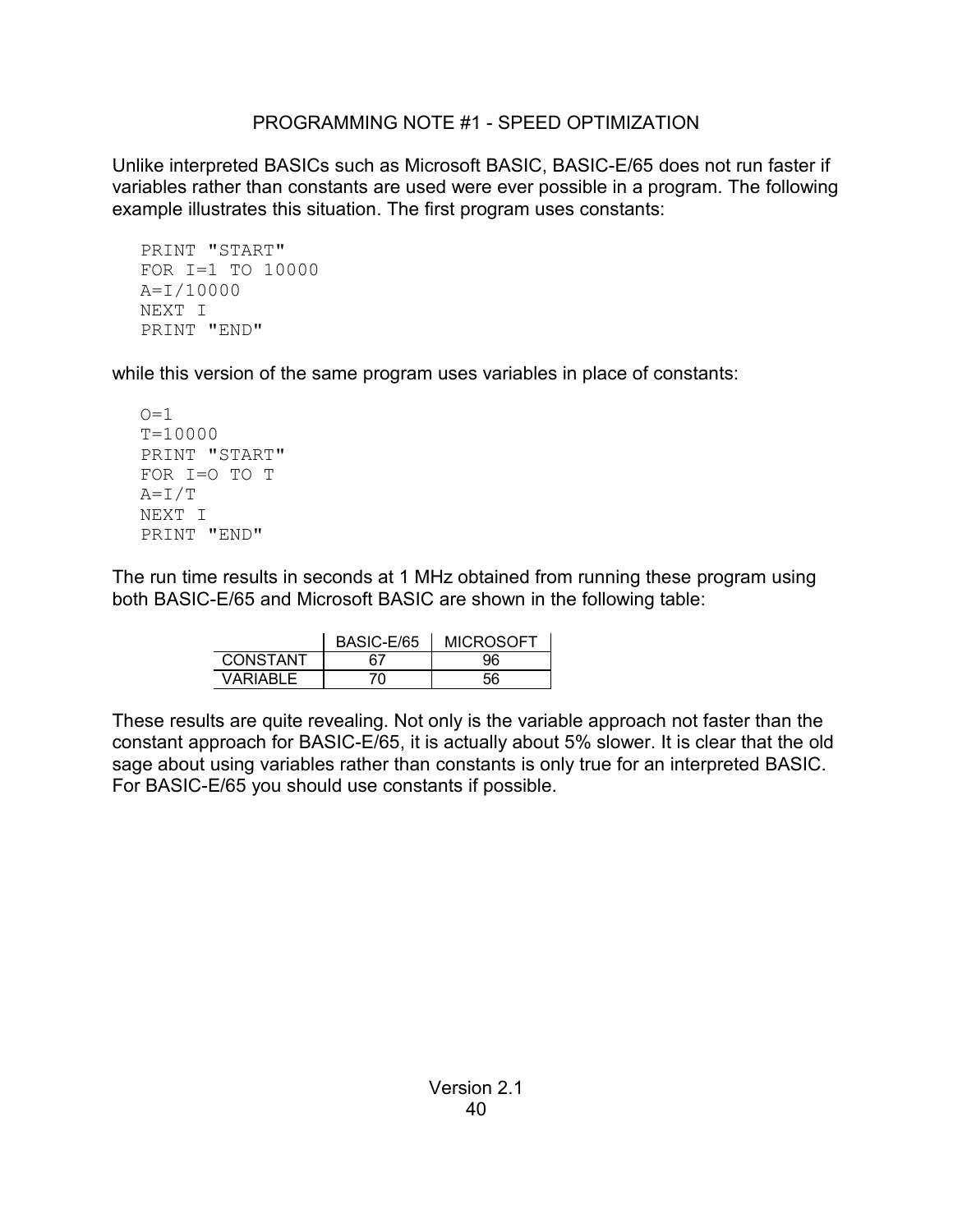### PROGRAMMING NOTE #2 - LOGICAL VARIABLES

There is no such thing as a logical variable per se in BASIC-E/65. There is however one good way to simulate logical variables. If the following variables are assigned:

```
TRUE=-1
FALSE=0
```
then the following program would behave as expected:

```
RANDOM=TRUE
IF RANDOM THEN PRINT "File is random"
RANDOM=FALSE
IF NOT RANDOM THEN PRINT "File is not random"
```
The reason this works so nicely relates to how NOT and IF work. IF statements look at the arithmetic value of the IF expression. If the value is non-zero then the THEN statement list is executed and if the value is zero then the ELSE statement list, if any, is executed. Since NOT does a 1's complement of the 24 bit 2's complement representation of the expression it is clear that:

NOT TRUE --> NOT -1 --> NOT \$FFFFFF --> 0

and

NOT FALSE --> NOT 0 --> \$FFFFFF or -1

therefore we have exactly what we want in that:

NOT TRUE --> FALSE

and

NOT FALSE --> TRUE.

Things get a bit more complicated when using AND or OR but still work OK as long as all variables in the IF expression are defined as TRUE or FALSE.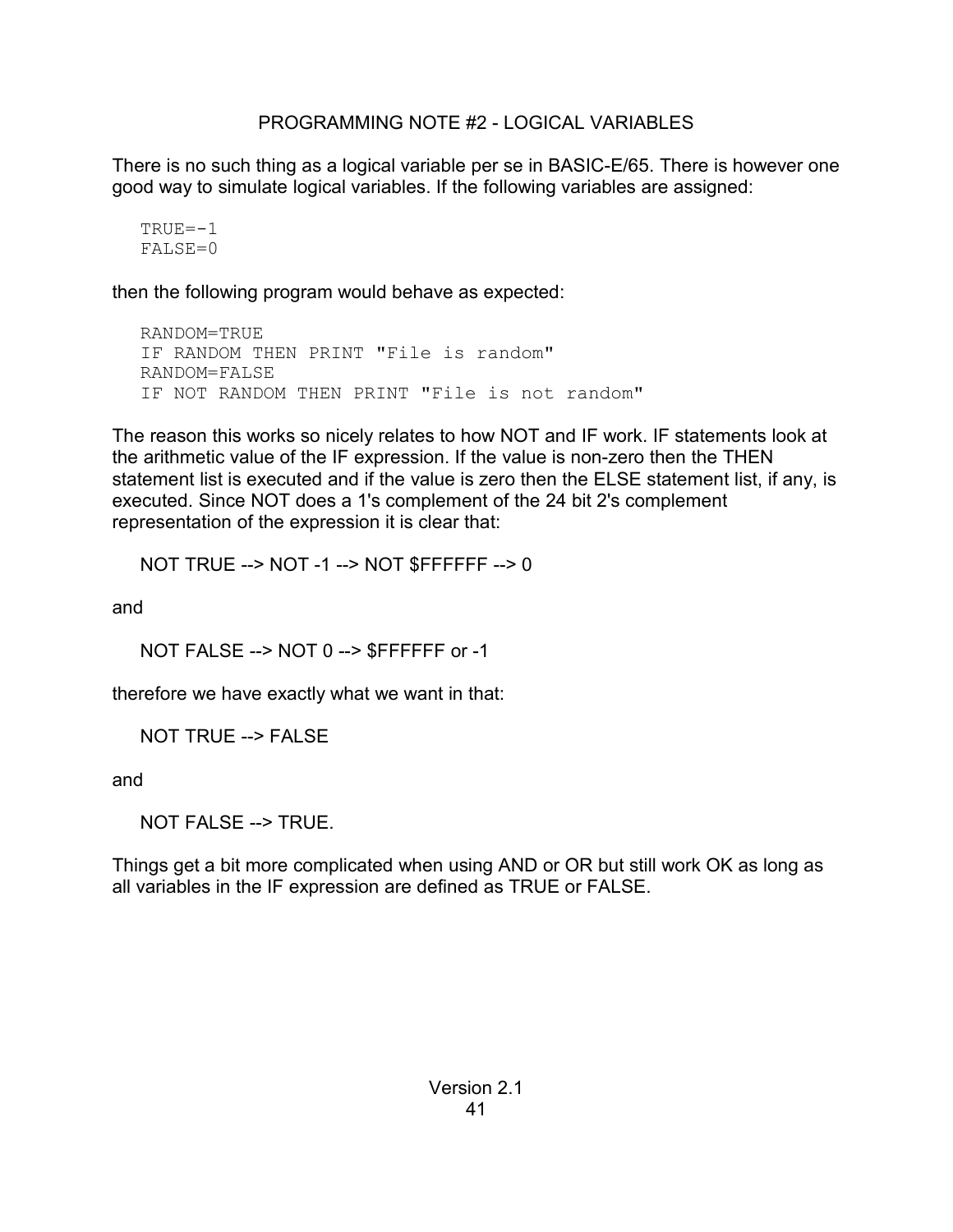### PROGRAMMING NOTE #3 - ERROR MESSAGES

While the BASIC-E/65 COMPILE and RUN error messages are clear, they are of necessity brief. In order to assist the user in determining how to fix the program, the following pages list each error message along with some hints as to the possible cause or cure.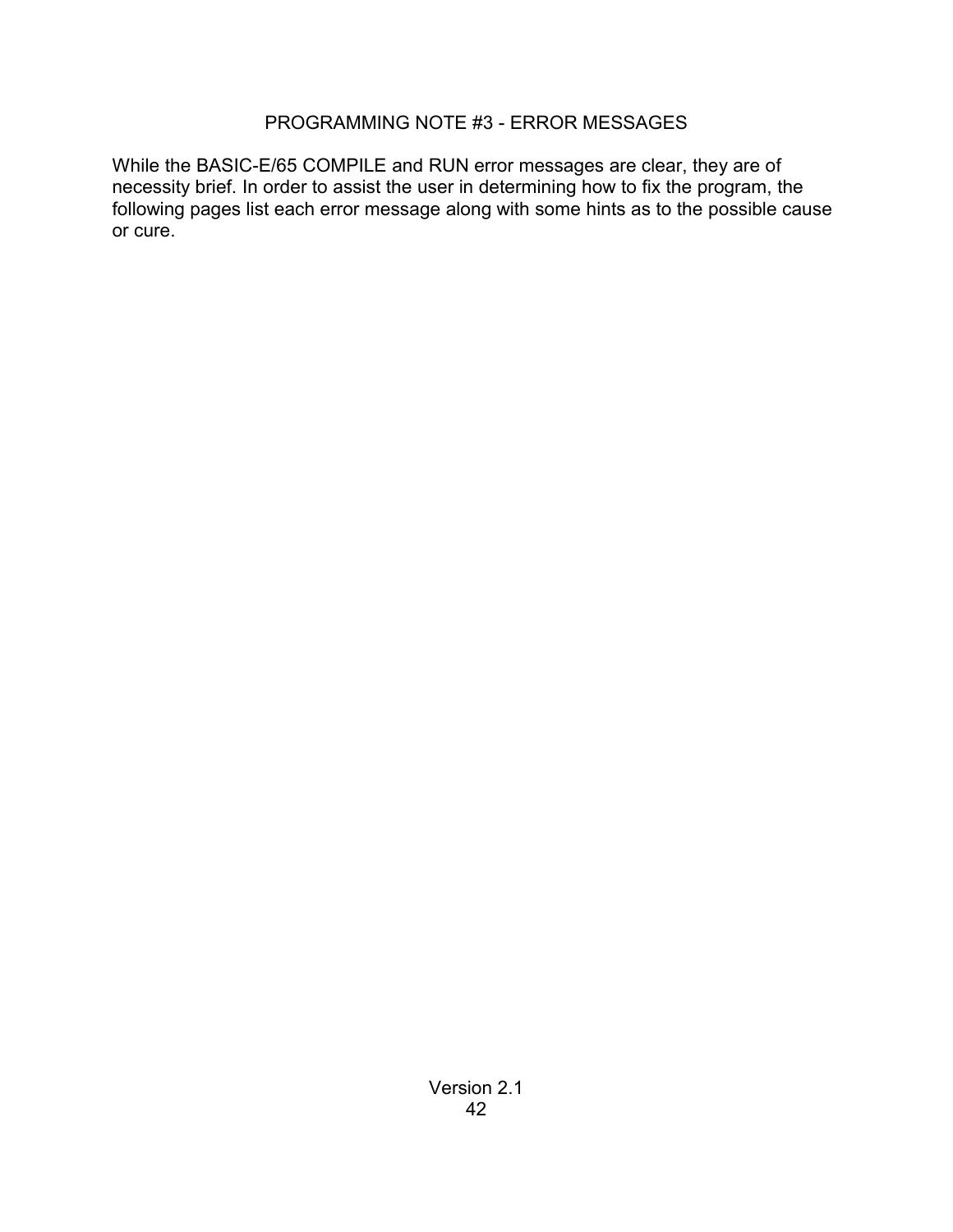### COMPILE PHASE ERRORS

### **DUPLICATE LABELS OR SYNCHRONIZATION ERROR**

Every line number must be different. Change the duplicate or eliminate the duplicate if not referenced elsewhere in the program. See BASIC-E/65 Programming Note #7 for other conditions to check for.

### **IDENTIFIER IN DIM PREVIOUSLY DEFINED**

Eliminate the duplicate DIM. If you need to initialize an array more than once in a program then include the DIM in a subroutine or function.

### **PREDEFINED FUNCTION NAME PREVIOUSLY DEFINED**

Make sure all function names are unique.

### **FOR LOOP INDEX NOT SIMPLE FLOATING POINT VARIABLE**

Make sure that you did not use a string or an array.

### **INCORRECT NUMBER OF PARAMETERS IN FUNCTION REFERENCE**

Each function reference must have the same number of parameters as in the DEF for that function.

### **INVALID PARAMETER TYPE IN FUNCTION REFERENCE**

Make sure that the types, string or real, of the parameters in a function reference match the type in the DEF for that function.

# **UNDEFINED FUNCTION**

Make sure the DEF appears in the program prior to the first call to the function. This message could also mean that an array was mistaken as a function reference.

### **INVALID CHARACTER**

Eliminate the incorrect character.

# **EXPRESSION IN IF STATEMENT NOT FLOATING POINT**

Only expressions which result in a numerical result are allowed. Strings can be used in comparisons (e.g. IF A\$="Y" THEN 100) but not by themselves (e.g. IF A\$ THEN 100).

# **ILLEGAL FLOATING POINT FORMAT**

Make sure number is in correct format.

# **SUBSCRIPTED VARIABLE NOT PREVIOUSLY DIMENSIONED**

BASIC-E/65 does not provide default dimensioning. Insert an explicit DIM in the program prior to the first use of the subscripted variable.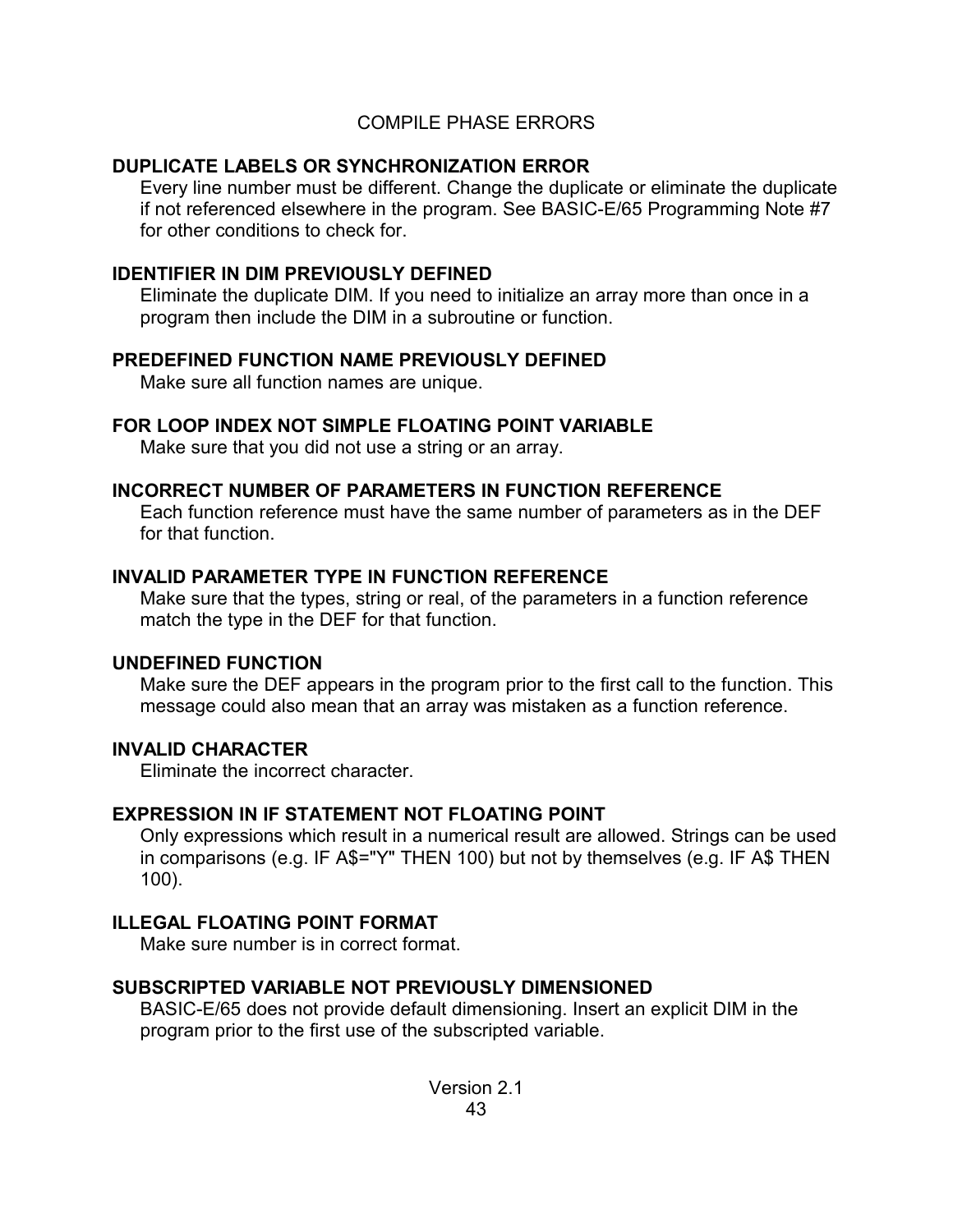#### **ARRAY NAME USED AS SIMPLE VARIABLE**

Change one of the names. The same name can not be used for both a simple and a subscripted variable in BASIC-E/65.

#### **STRING EXPRESSION NOT ALLOWED**

Change the expression to a real.

#### **MIXED MODE (STRING - FLOATING) EXPRESSION**

Convert strings to reals using VAL or ASC. Alternatively convert reals to strings using STR\$ or CHR\$.

#### **NEXT VARIABLE DOES NOT MATCH FOR A FOR/NEXT**

Loop may not cross the boundary of another FOR/NEXT loop. Check loop boundaries and variable names.

#### **NO PRODUCTION EXISTS**

A syntax error was detected. Because BASIC-E/65 can continue statements from line to line, it is sometimes helpful to look at the lines before the point at which the error was flagged.

#### **NEXT STATEMENT WITHOUT MATCHING FOR**

Check for missing FOR or eliminate/correct NEXT.

#### **INCORRECT NUMBER OF SUBSCRIPTS**

The number of subscripts in the DIM and in a statement using the array do not match. Change the incorrect statement.

#### **COMPILER STACK OVERFLOW**

This error should not occur. If it does, please provide a copy of the BASIC-E/65 program to the manufacturer for review.

#### **SYMBOL TABLE OVERFLOW**

The program is too long to be compiled with the available memory. Increase available memory or shorten variable names.

#### **UNDEFINED LABEL**

A GOTO or GOSUB referenced a line number that could not be found.

#### **VARC TABLE OVERFLOW**

This error should not occur. If it does, please provide a copy of the BASIC-E/65 program to the manufacturer for review.

#### **UNTERMINATED STRING**

A string ran off the end of a line without the terminating ".

Version 2.1 44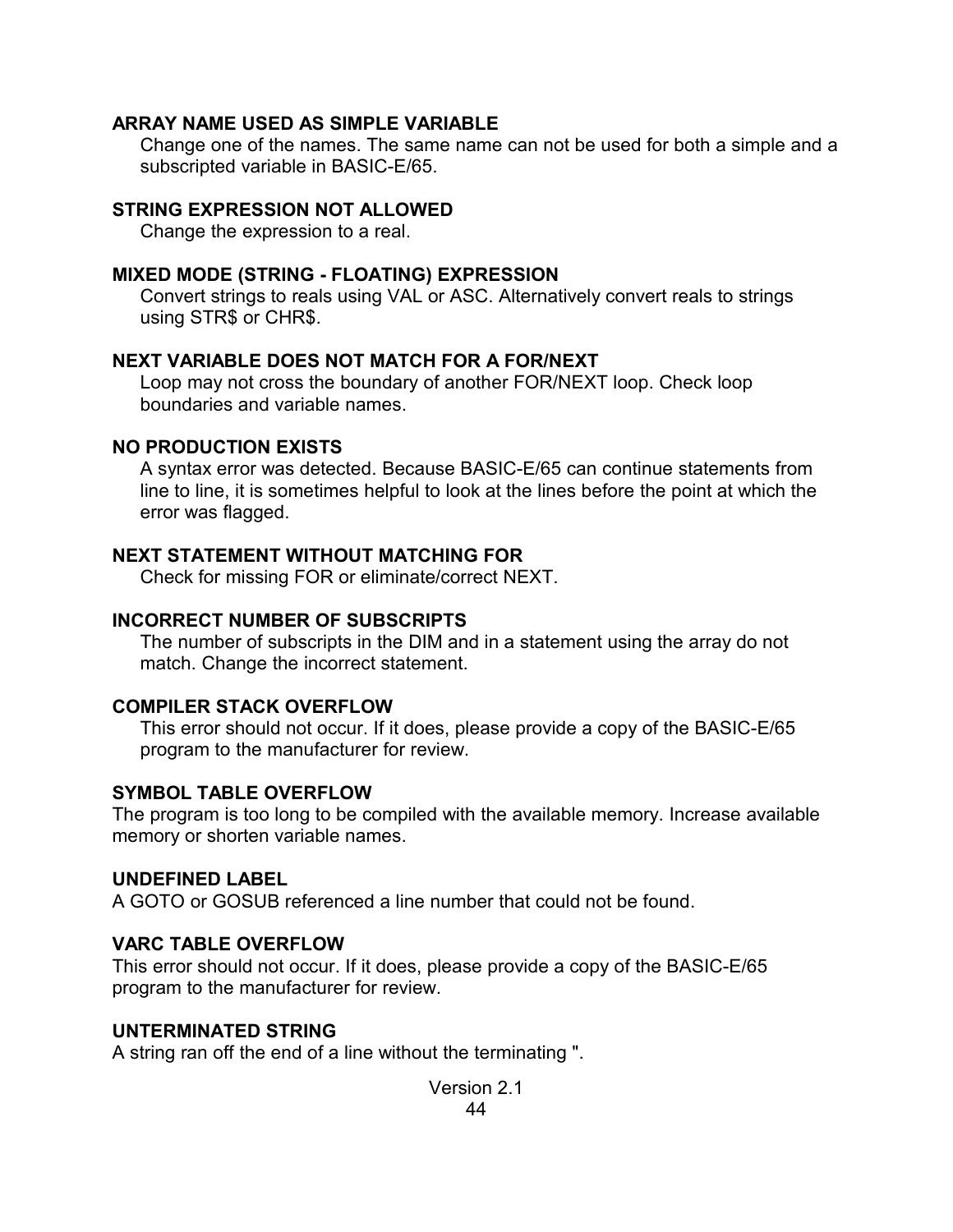### **INVALID TYPE IN FILE IDENTIFIER**

The file identifier in the FILE statement must be a string.

### **FOR WITHOUT MATCHING NEXT**

The end of the program was reached and one or more FOR/NEXT loops were not terminated with a NEXT statement.

### **NO SOURCE - ABORTING**

The specified source file could not be found. Make sure that the file exists as a .BAS file.

### **DISK ERROR - ABORTING**

An error occurred during the read of the .BAS file or during write to the .INT file. Check for hard disk errors and make sure that there is enough room on the disk for the .INT file and for the .INT directory entry.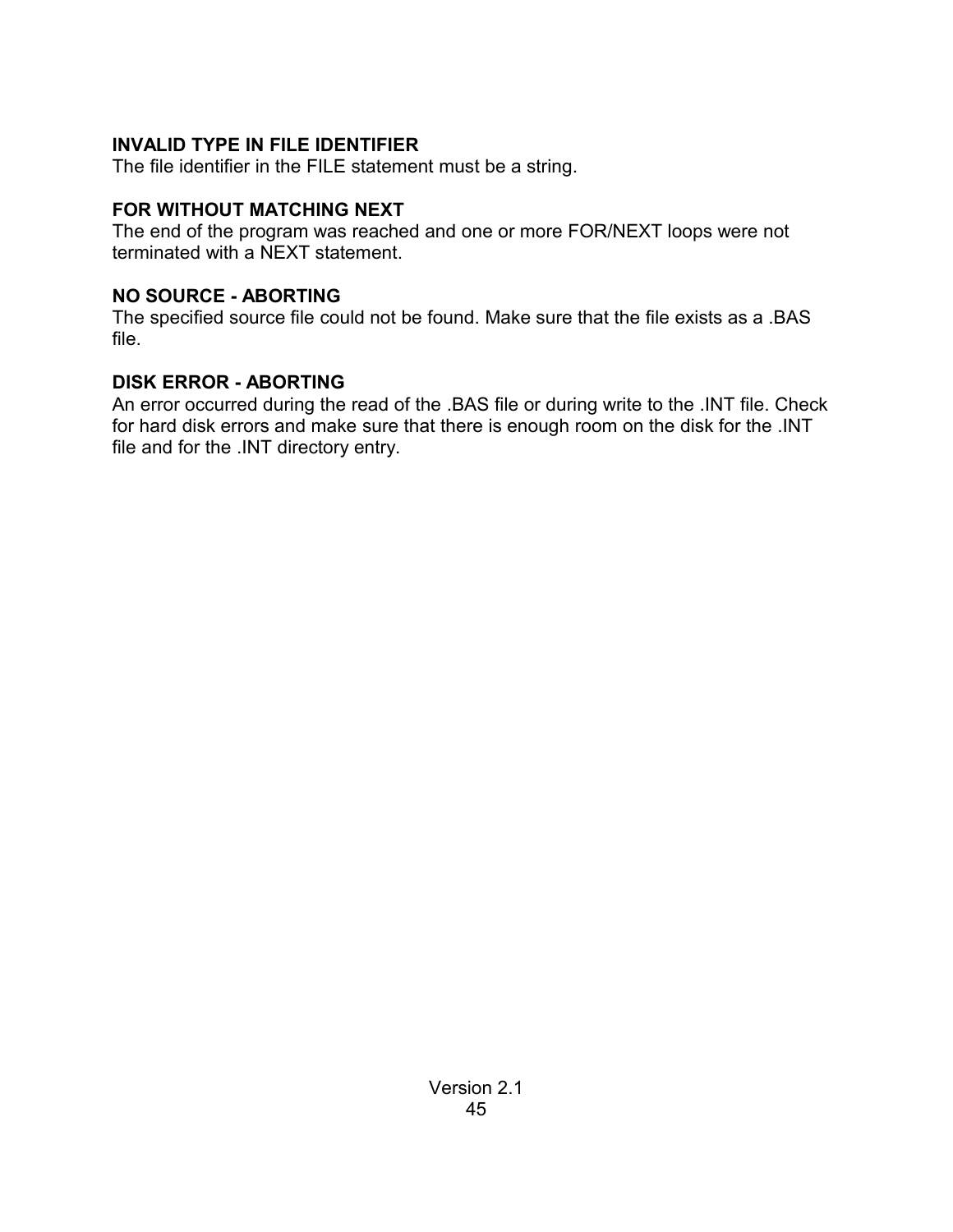### RUN PHASE ERRORS

# **NULL STRING PASSED AS PARAMETER TO ASC FUNCTION**

A zero length string was used as a parameter by ASC. Test for zero length before calling ASC.

# **ERROR WHILE CLOSING A FILE**

An error code was returned by PEM when the file close function was executed. Check file with EDIT or by TYPEing.

# **DISK READ ERROR - UNWRITTEN DATA IN RANDOM ACCESS**

PEM has indicated that no block is assigned to the DOS/65 record read. Check file with EDIT or by TYPEing.

### **DISK WRITE ERROR**

A PEM error occurred during a disk write. The most likely causes are either a hard disk error or the file may have exceeded the available space on the diskette. Check file with EDIT or by TYPEing.

# **DIVISION BY ZERO**

Check for zero if there is any possibility that divisor could be zero.

# **EOF FOR DISK FILE AND NO ACTION SPECIFIED**

Use IF END# to specify statement to be executed in case EOF of file is reached during a read.

# **RECORD SIZE EXCEEDED FOR BLOCKED FILE**

Check field lengths and remember to count separators, string delimiters and final RETURN and LINEFEED.

# **INVALID INPUT FROM CONSOLE**

At least one parameter must be entered before typing RETURN.

# **INVALID RECORD IN RANDOM ACCESS**

Check expression used to calculate record number. The record number must be one or more and positive.

# **ACCESSING AN UNOPENED FILE**

Correct or add FILE statements to open the file.

# **ERROR WHILE CREATING A FILE**

An error code was returned by PEM during a file creation operation. Most likely error is exhaustion of directory space.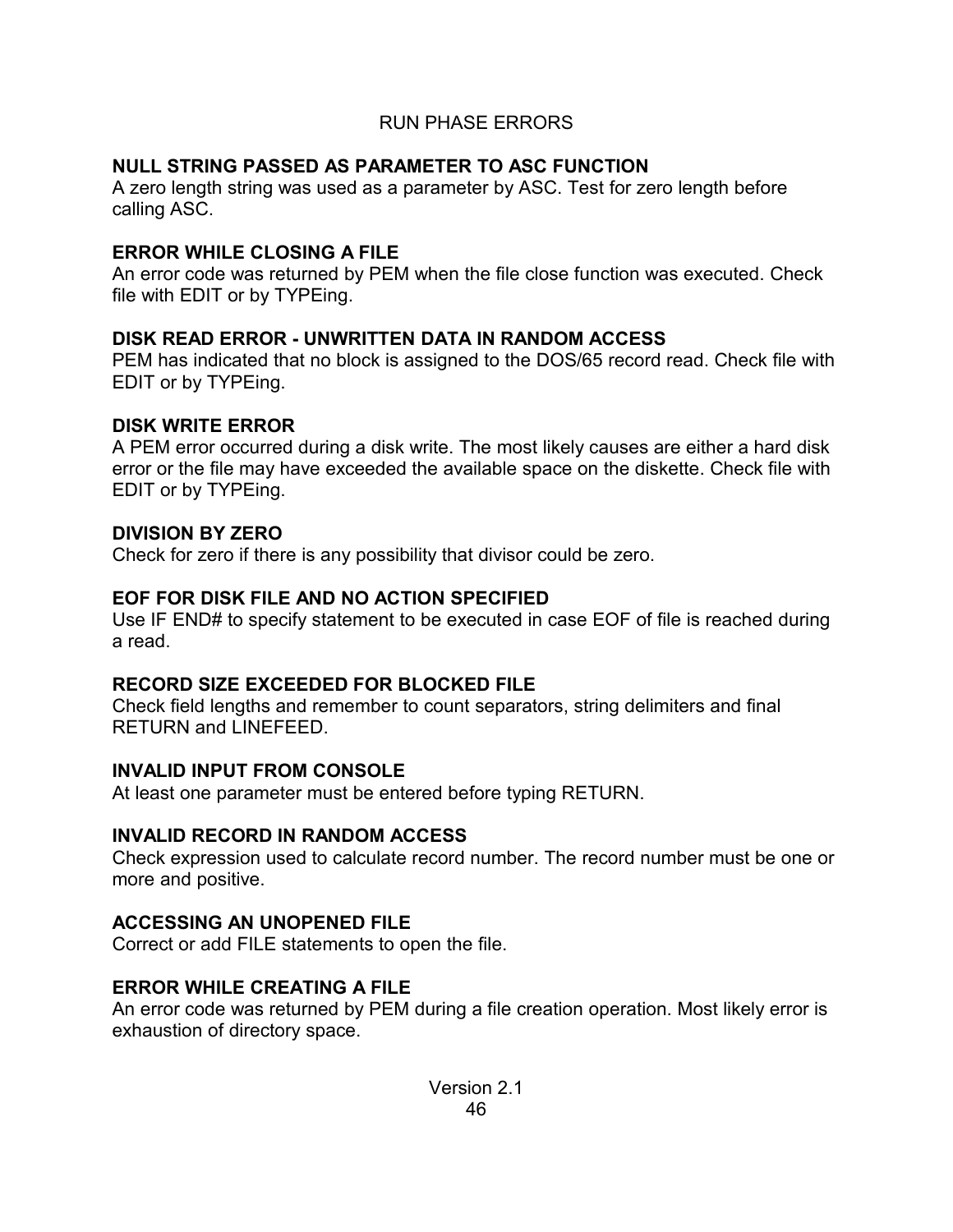### **FILE IDENTIFIER TOO LARGE OR ZERO**

File identifiers in READ#, PRINT#, CLOSE, or IF END# must be in the range of 1 to 20.

### **ATTEMPT TO RAISE A NEGATIVE NUMBER TO A POWER**

BASIC-E/65 use the LOG of a number to raise it to a power. The LOG of a negative number is not defined. Test for negative number and take absolute value only.

### **NO INT FILE FOUND IN DIRECTORY**

Check directory and make sure that file was compiled.

### **ATTEMPT TO READ PAST END OF DATA AREA**

Add additional DATA statements or insert a RESTORE.

# **ERROR WHILE OPENING A FILE**

An error code was returned by PEM during a file opening operation. The most likely cause of the error is exhaustion of directory space.

### **INDEX IN ON STATEMENT OUT OF BOUNDS**

Zero is not allowed nor is a number greater than the number of labels specified in the ON statement.

### **ATTEMPT TO READ PAST END OF RECORD ON BLOCKED FILE**

Check expression in FILE statement. Recalculate record length remembering to count field separators, string delimiters and final RETURN and LINEFEED.

### **UNBLOCKED FILE USED WITH RANDOM ACCESS**

Use correct format for FILE statement to specify record length.

# **ARRAY SUBSCRIPT OUT OF BOUNDS**

Correct DIM or change subscript. The value used in the DIM specifies the maximum allowable subscript. The minimum is always zero.

# **STRING LENGTH EXCEEDS 255**

Check length before concatenating.

# **SECOND PARAMETER OF MID IS NEGATIVE**

Parameter must be a positive non-zero number.

# **ATTEMPT TO EVALUATE TANGENT OF PI OVER TWO**

Result would be indeterminate. Check number before function call.

# **OUT OF MEMORY**

Add memory to system or shorten the program.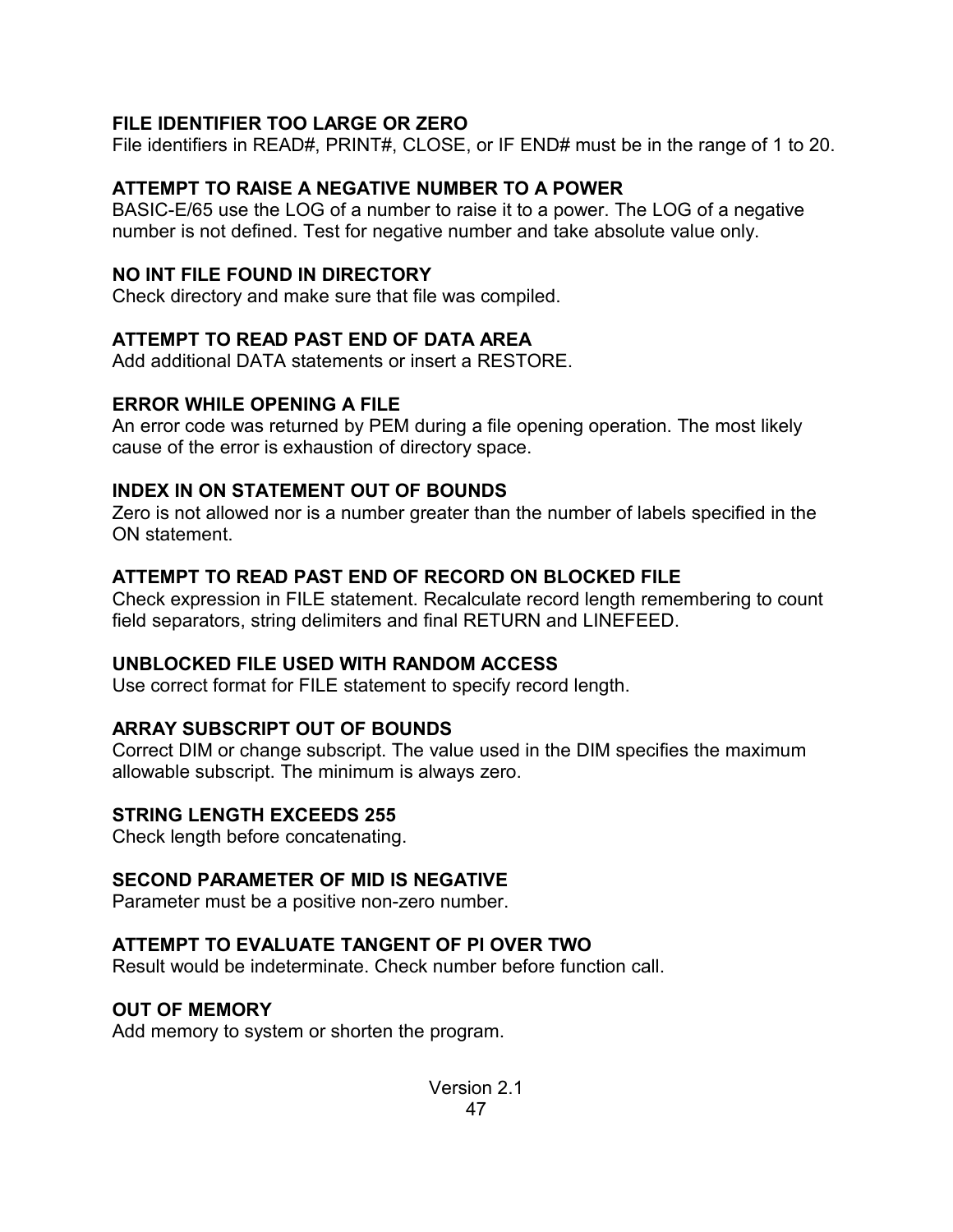# **ATTEMPT TO WRITE A QUOTE TO DISK**

Quotes (") are used as string delimiters. They can not be written to disk files.

# **DISK DATA FIELD TOO LONG DURING READ**

Field can not be longer than 80 characters in length.

# **OVERFLOW IN ARITHMETIC OPERATION**

Variable was set to maximum. Check for possible errors.

# **ILLEGAL TAB ARGUMENT**

Expression must be between 0 and 132. Negative values are illegal as are all values greater than 132.

# **ILLEGAL CHARACTER IN FILE NAME**

Check for illegal character  $. ? * = : < >$ ; and DELETE (\$7F).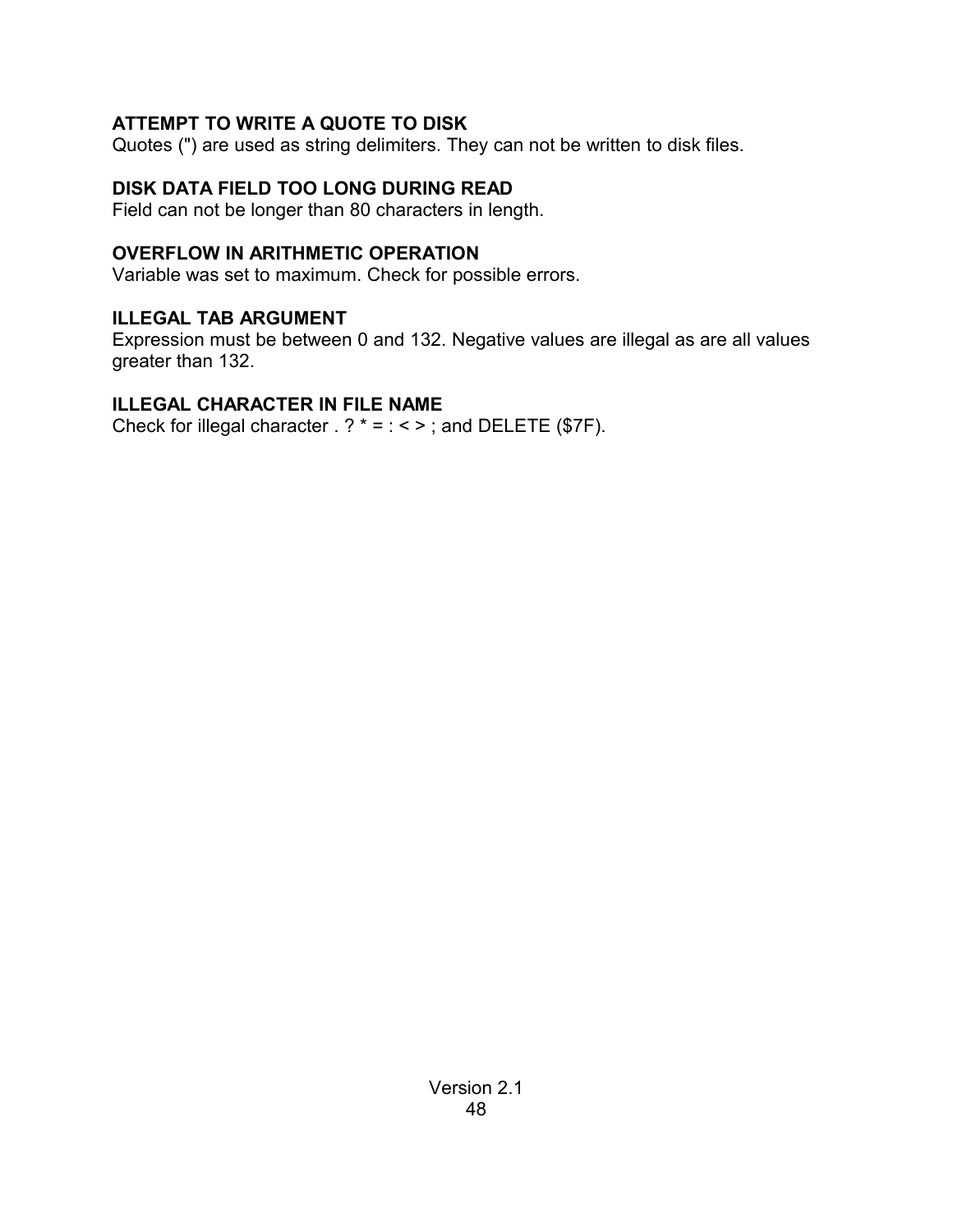### PROGRAMMING NOTE #4 - BASIC DIFFERENCES

While BASIC-E/65 is very similar to Microsoft BASIC, it is not the same. Most of the differences are obvious (e.g., the file handling provisions of BASIC-E/65) but some are subtle. The following table lists some of the differences the user is most likely to forget.

### IDENTIFIER - SIMPLE AND ARRAY

### **MICROSOFT**

The same identifier can be used for both a simple variable and a subscripted variable. For example A and A(I) refer to different variables and can both be used in a single program.

### BASIC-E/65

The same identifier can not be used as both a simple variable and a subscripted variable. For example use of A and A(I) in the same program would not be legal.

### CHAINED IF STATEMENTS

### MICROSOFT

Chained IF statements are legal. For example the following statement is allowed:

IF A=1 THEN IF B=2 THEN C=3

# BASIC-E/65

Another IF statement can not be included in the statement list of an IF statement. The form shown above is not legal. The same result could be achieved with the following statement:

IF  $A=1$  AND  $B=2$  THEN  $C=3$ 

# SPC FUNCTION

# **MICROSOFT**

The SPC(X) function can be used to insert X spaces into the output.

# BASIC-E/65

There is no SPC function. Use the syntax TAB(POS(0)+X) to achieve the same result for X greater than or equal to one.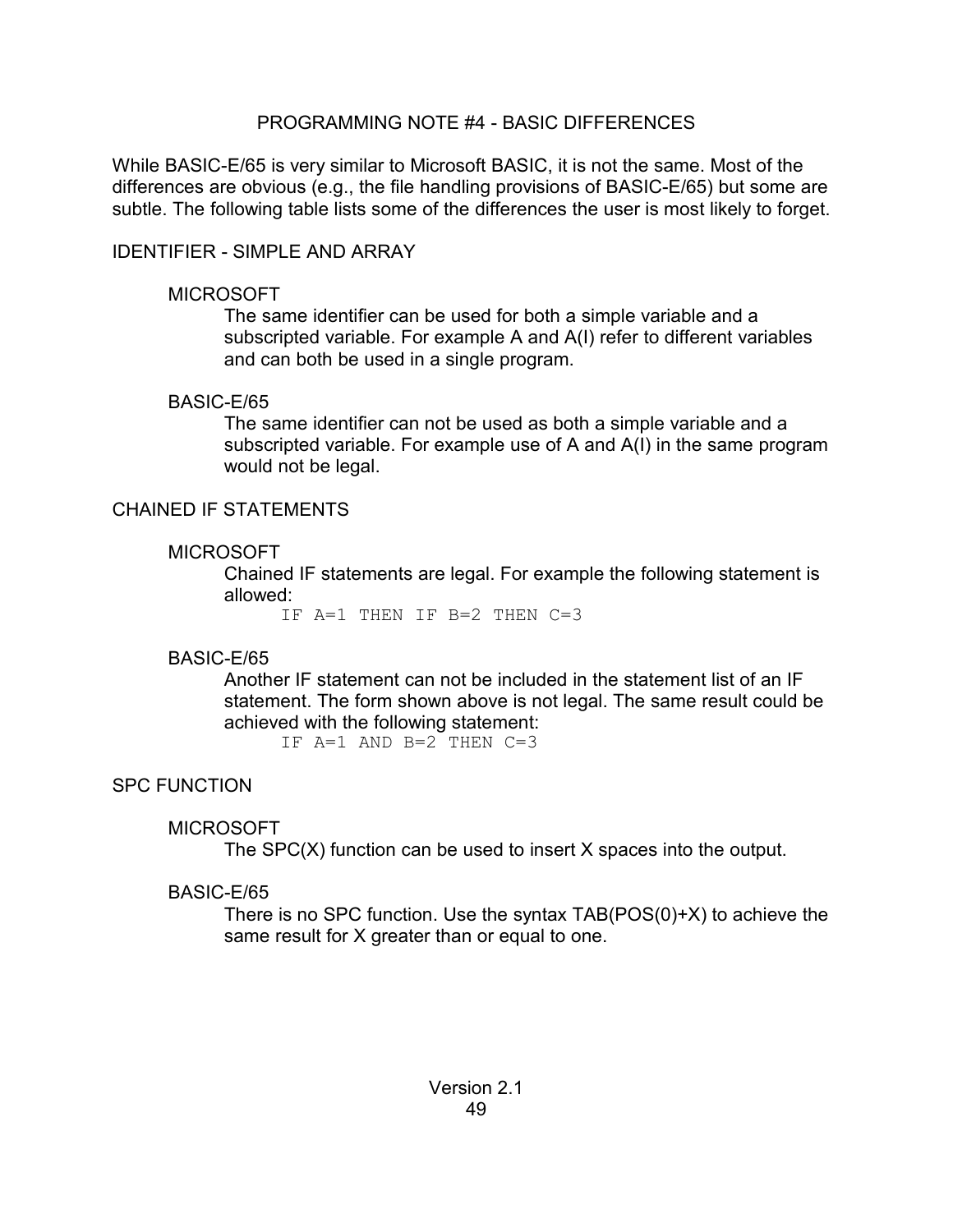### LEADING BLANKS

### **MICROSOFT**

If a number is positive it is preceded by a blank.

### BASIC-E/65

No blank is printed in front of positive numbers.

### SPACES IN LINES

### MICROSOFT

Spaces are not needed between keywords, variables, or other symbols. For example the following statements are equivalent:

IF  $SIN(A) = .5$  THEN  $A=1$  $IFSIN(A) = .5THENA=1$ 

### BASIC-E/65

Spaces or tabs must be used. The first line shown above will compile but the second line would not.

# VARIABLE NAME LENGTH

### **MICROSOFT**

Variable names can be any length but only the first two characters are significant. The remainder of the name can not include any reserved words. For example the following would be an illegal variable name: AIF

# BASIC-E/65

Variable names can be any length but only the first 31 characters are significant. The name may contain reserved words as long as the significant characters do not exactly match a reserved word. The name shown above would be legal but CALL would not be legal.

# TABS

**MICROSOFT** 

Tabs (ctl-i) can not be used.

# BASIC-E/65

Tabs can be used anywhere a blank is acceptable.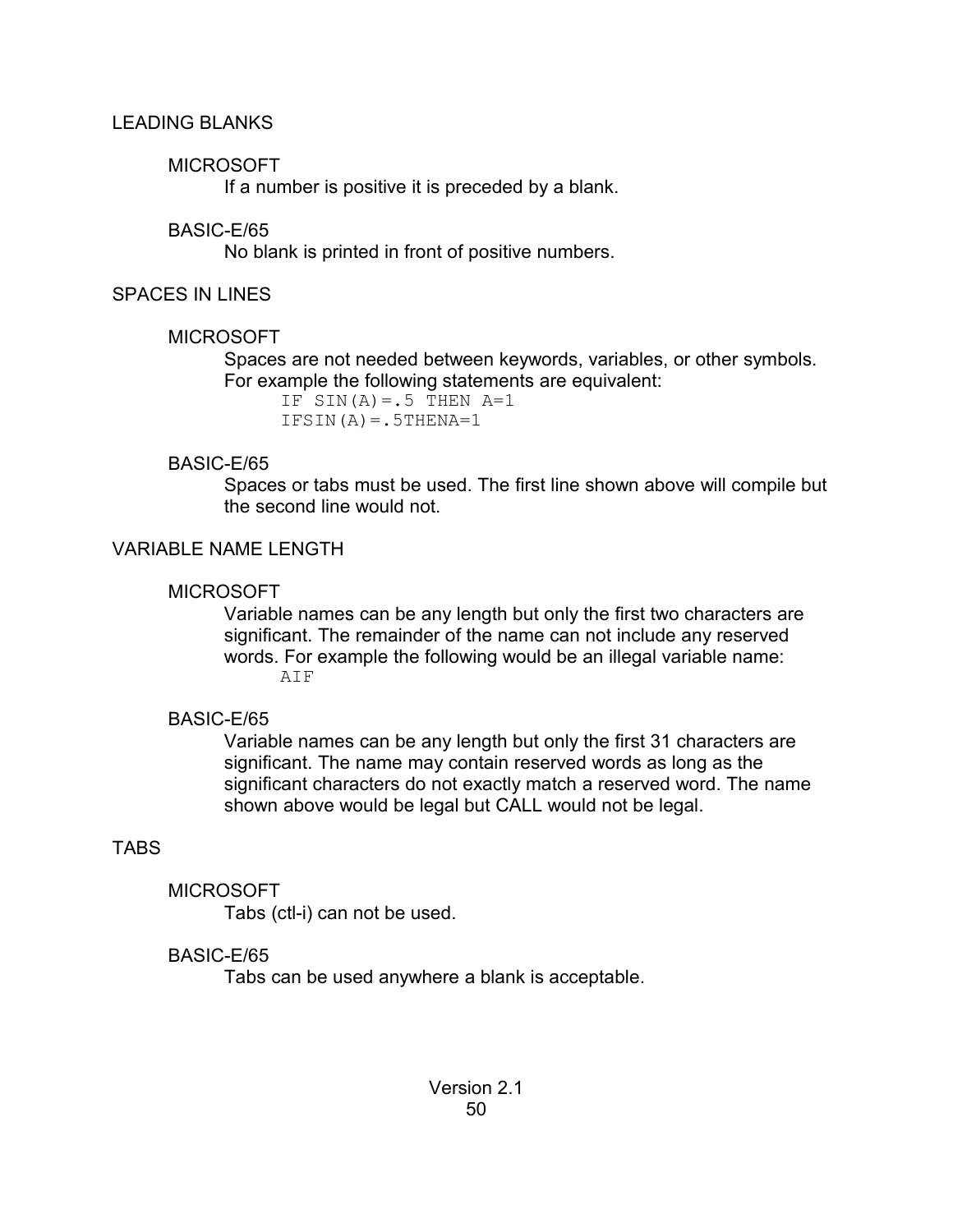### LINE NUMBERS

### **MICROSOFT**

Each line must be numbered. Line numbers must be between 1 and 63999 inclusive.

# BASIC-E/65

Only lines referenced by another statement need be numbered. Line numbers can be any valid number up to 31 digits long.

# FIELD SEPARATORS

# **MICROSOFT**

Most disk file extensions to Microsoft BASIC operate by redirecting the console input and output streams to the disk. As a result, explicit action must be taken during output to ensure that individual fields can be read into separate variables during subsequent input operations from the disk. In the following example the "," must be used to separate the fields: PRINT  $#6, 1;$ ", "; AI\$

In addition the semicolon must normally be used between items in the print list to prevent wasted space on the disk.

# BASIC-E/65

BASIC-E/65 automatically adds the necessary field separator (i.e., a comma) and also encloses all strings in quotes ("). Commas must be used between items in the print list but do not add extra spaces as would be done for console output. The line shown above would look like this when written for BASIC-E/65:

PRINT #6; I, AI\$

# LOGICAL OPERATIONS

# **MICROSOFT**

Logical operations are done on 16 bit quantities.

# BASIC-E/65

Logical operations are done on 24 bit quantities.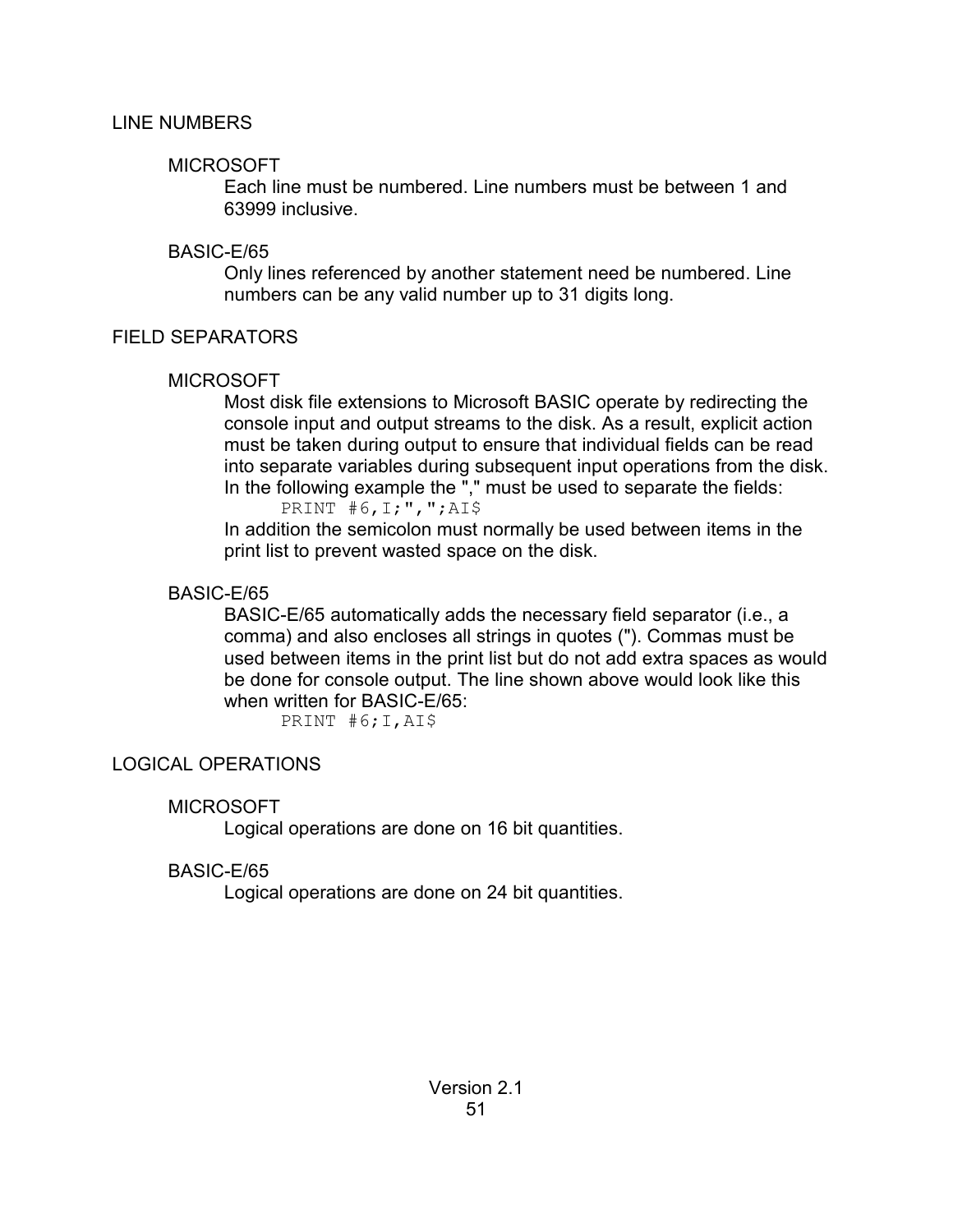# ARRAY DIMENSIONING

# **MICROSOFT**

Default array dimensioning is provided.

# BASIC-E/65

There is no default array dimensioning. All arrays must be explicitly dimensioned.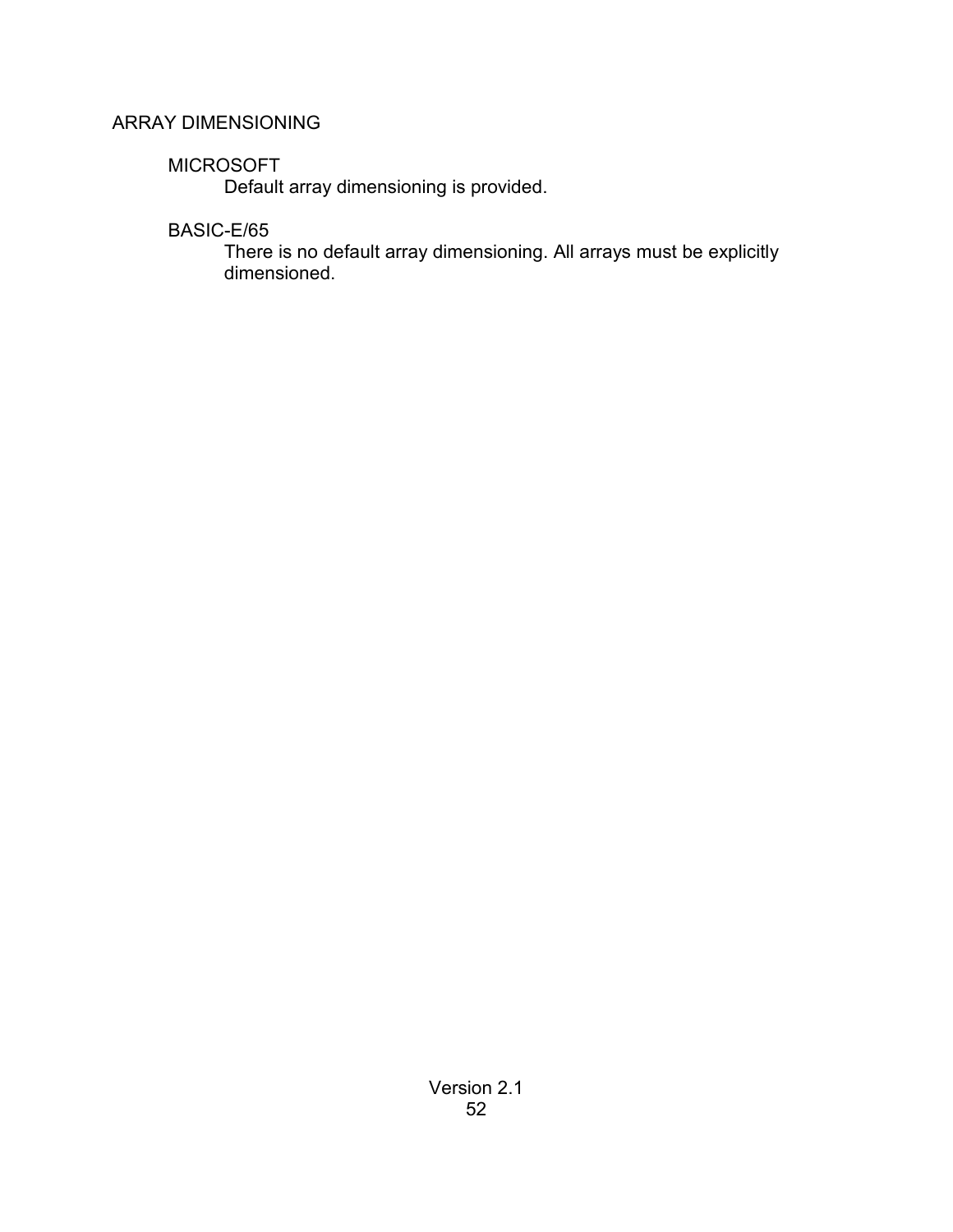### PROGRAMMING NOTE #5 - VERSION 1 TO 2 CHANGES

1) All BASIC-E/65 Version 1 programs will run under Version 2 however they must be re-compiled using the BASIC-E/65 Version 2 compiler (COMPILE.COM).

2) In BASIC-E/65 Version 2 all console output is done immediately. Version 1 placed all output in a buffer until either a carriage return - linefeed was output or the buffer overflowed. Immediate output makes it much easier to do screen handling and cursor positioning but should not affect any existing software.

3) During execution of a FILE statement, all lowercase characters in the file name are converted to uppercase by the run-time interpreter. Checks are also made for illegal characters (.  $? * = : < >$ ; and DELETE (\$7F)) and if detected result in program termination.

4) A special mode of operation for TAB has been defined when the argument is zero. In that case a carriage return is sent to the console without a linefeed and the print position pointer is set to one. This feature will help in design of screen handling routines.

5) TAB argument range checking has been implemented.

6) The record number to DOS/65 extent/record calculation in random disk I/O statements has been significantly speeded up. More importantly that calculation has been made compatible with the DOS/65 Version 2 file handling capabilities. Because of those changes the BASIC-E/65 Version 2 run-time interpreter (RUN.COM) can not be used under DOS/65 Version 1.0, 1.1 or 1.2.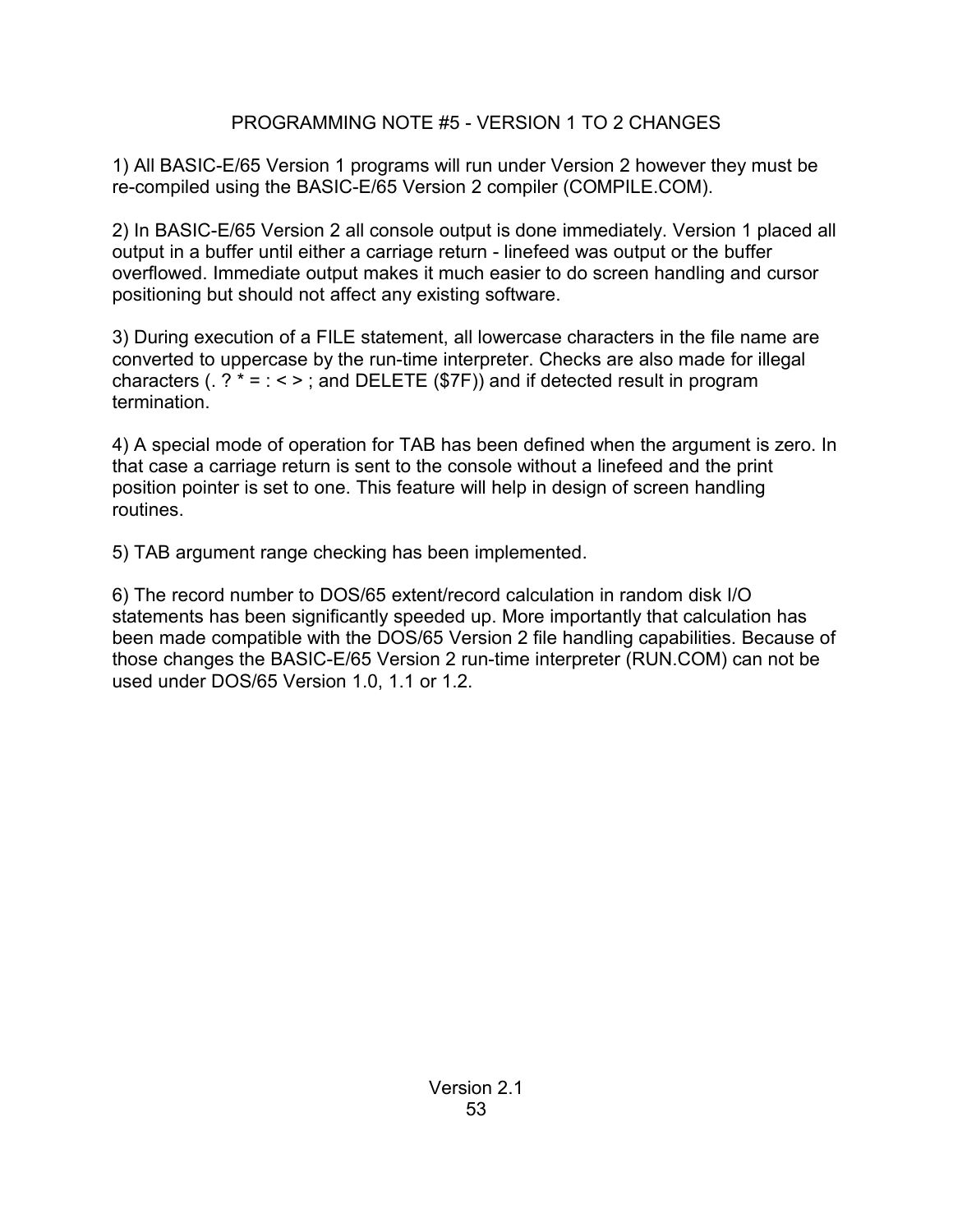#### PROGRAMMING NOTE #6 - RESERVING SPACE

In some applications it may be desirable to prevent BASIC-E/65 from using part of the TEA. This protected region could then be used to hold machine language routines, as a special I/O buffer, or for similar uses. Code similar to that shown below can be used to accomplish that purpose. This code must be the first code executed in any program. In particular it must appear before any DIM or FILE statements and prior to any array or string manipulations.

The protected region grows from PEM down and hence includes the memory that is normally occupied by CCM. As long as the contents of the region need not be preserved after exit from RUN, no special care need be taken as CCM will be reloaded during the WARM BOOT caused by the exit from RUN. If the data must be preserved after exit from CCM, then the region must be long enough so that the CCM area (i.e., the first 2048 bytes below PEM) is not used.

```
rem: basic-e/65 code to reserve space
rem: change version as needed
version=2
if version=1 \
   then \
     mbase.addr=151 : \setminusinit.addr=740
if version=2 \
   then \
     mbase.addr=155 : \
     init.addr=751
rem: first indicate length of region to reserve
length=4096
rem: now find current pem start address
pem.low=peek(260)
pem.high=peek(261)
pem=pem.low+256*pem.high
rem: now calculate start of reserved region
newpem=pem-length
newpem.high=int(newpem/256)
newpem.low=newpem-256*newpem.high
rem: make sure not too low
mbase=peek(mbase.addr)+256*peek(mbase.addr+1)
if (mbase+4)>newpem \
   then \
     print" Can not reserve space!" : \
     stop
rem: set pem link
poke 260,newpem.low
poke 261,newpem.high
rem: call routine to re-initialize free storage area and pointers
dummy=call(init.addr)
rem: replace correct pem link for i/o
poke 260,pem.low
poke 261,pem.high
```